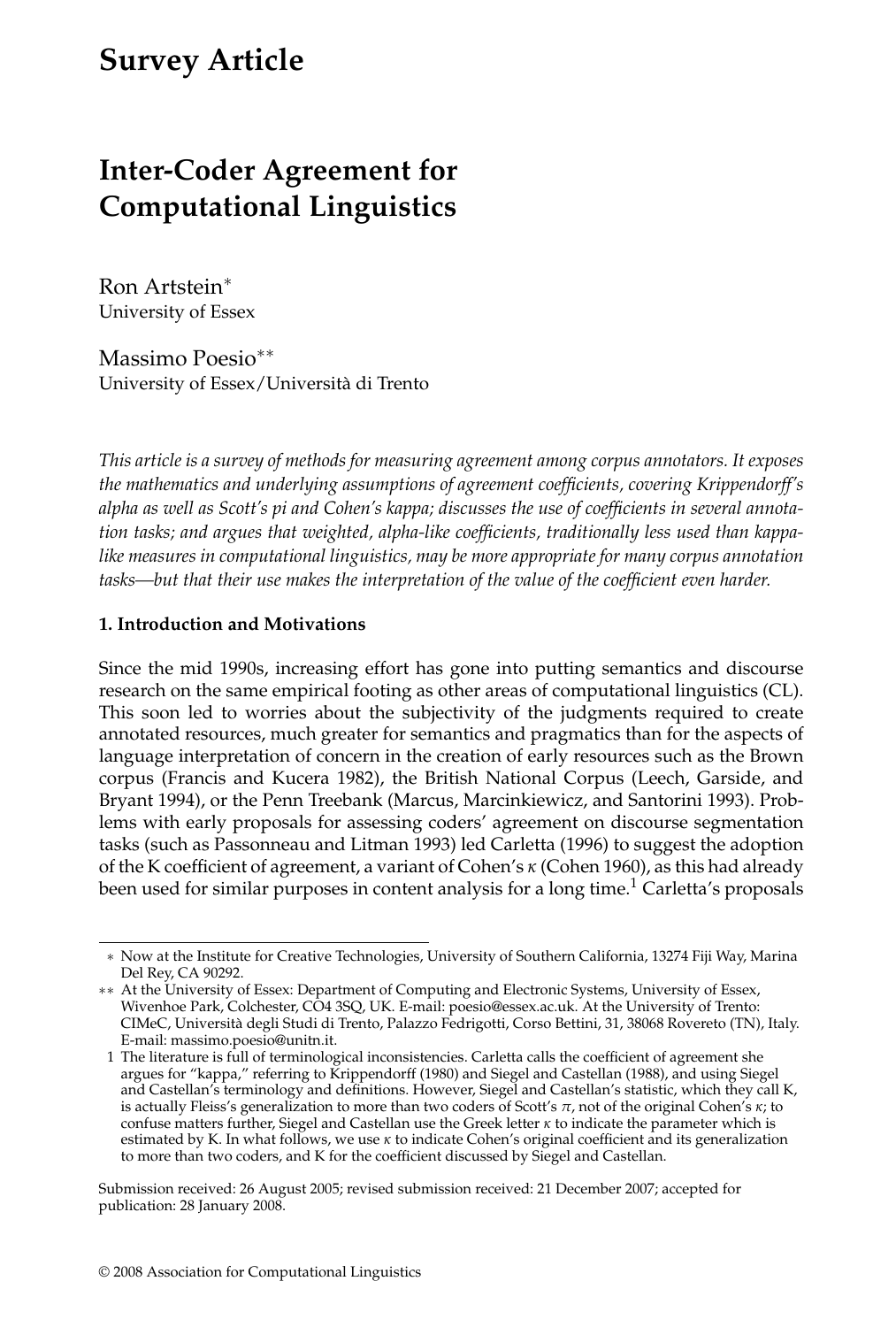were enormously influential, and K quickly became the de facto standard for measuring agreement in computational linguistics not only in work on discourse (Carletta et al. 1997; Core and Allen 1997; Hearst 1997; Poesio and Vieira 1998; Di Eugenio 2000; Stolcke et al. 2000; Carlson, Marcu, and Okurowski 2003) but also for other annotation tasks (e.g., Véronis 1998; Bruce and Wiebe 1998; Stevenson and Gaizauskas 2000; Craggs and McGee Wood 2004; Mieskes and Strube 2006). During this period, however, a number of questions have also been raised about K and similar coefficients—some already in Carletta's own work (Carletta et al. 1997)—ranging from simple questions about the way the coefficient is computed (e.g., whether it is really applicable when more than two coders are used), to debates about which levels of agreement can be considered 'acceptable' (Di Eugenio 2000; Craggs and McGee Wood 2005), to the realization that K is not appropriate for all types of agreement (Poesio and Vieira 1998; Marcu, Romera, and Amorrortu 1999; Di Eugenio 2000; Stevenson and Gaizauskas 2000). Di Eugenio raised the issue of the effect of **skewed distributions** on the value of K and pointed out that the original *κ* developed by Cohen is based on very different assumptions about coder bias from the K of Siegel and Castellan (1988), which is typically used in CL. This issue of annotator bias was further debated in Di Eugenio and Glass (2004) and Craggs and McGee Wood (2005). Di Eugenio and Glass pointed out that the choice of calculating chance agreement by using individual coder marginals (*κ*) or pooled distributions (K) can lead to reliability values falling on different sides of the accepted 0.67 threshold, and recommended reporting both values. Craggs and McGee Wood argued, following Krippendorff (2004a,b), that measures like Cohen's *κ* are inappropriate for measuring agreement. Finally, Passonneau has been advocating the use of Krippendorff's *α* (Krippendorff 1980, 2004a) for coding tasks in CL which do not involve nominal and disjoint categories, including anaphoric annotation, wordsense tagging, and summarization (Passonneau 2004, 2006; Nenkova and Passonneau 2004; Passonneau, Habash, and Rambow 2006).

Now that more than ten years have passed since Carletta's original presentation at the workshop on Empirical Methods in Discourse, it is time to reconsider the use of coefficients of agreement in CL in a systematic way. In this article, a survey of coefficients of agreement and their use in CL, we have three main goals. First, we discuss in some detail the mathematics and underlying assumptions of the coefficients used or mentioned in the CL and content analysis literatures. Second, we also cover in some detail Krippendorff's *α*, often mentioned but never really discussed in detail in previous CL literature other than in the papers by Passonneau just mentioned. Third, we review the past ten years of experience with coefficients of agreement in CL, reconsidering the issues that have been raised also from a mathematical perspective.<sup>2</sup>

# **2. Coefficients of Agreement**

# **2.1 Agreement, Reliability, and Validity**

We begin with a quick recap of the goals of agreement studies, inspired by Krippendorff (2004a, Section 11.1). Researchers who wish to use hand-coded data—that is, data in which **items** are labeled with **categories**, whether to support an empirical claim or to developand test a computational model—need to show that such data are **reliable**.

<sup>2</sup> Only part of our material could fit in this article. An extended version of the survey is available from http://cswww.essex.ac.uk/Research/nle/arrau/.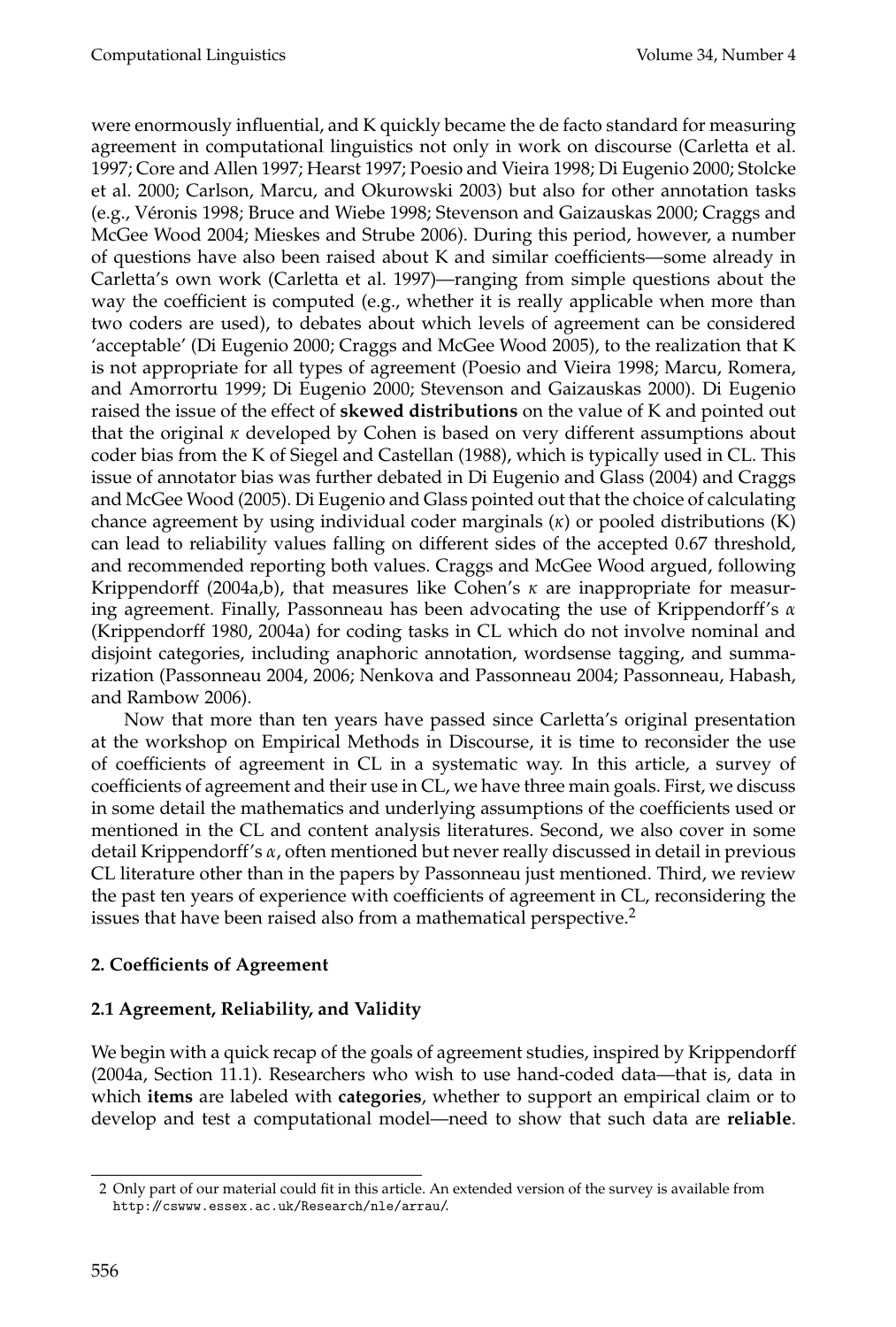The fundamental assumption behind the methodologies discussed in this article is that data are reliable if coders can be shown to **agree** on the categories assigned to units to an extent determined by the purposes of the study (Krippendorff 2004a; Craggs and McGee Wood 2005). If different coders produce consistently similar results, then we can infer that they have internalized a similar understanding of the annotation guidelines, and we can expect them to perform consistently under this understanding.

Reliability is thus a prerequisite for demonstrating the **validity** of the coding scheme—that is, to show that the coding scheme captures the "truth" of the phenomenon being studied, in case this matters: If the annotators are not consistent then either some of them are wrong or else the annotation scheme is inappropriate for the data. (Just as in real life, the fact that witnesses to an event disagree with each other makes it difficult for third parties to know what actually happened.) However, it is important to keep in mind that achieving good agreement cannot ensure validity: Two observers of the same event may well share the same prejudice while still being objectively wrong.

# **2.2 A Common Notation**

It is useful to think of a reliability study as involving a set of **items** (markables), a set of **categories**, and a set of **coders** (annotators) who assign to each item a unique category label. The discussions of reliability in the literature often use different notations to express these concepts. We introduce a uniform notation, which we hope will make the relations between the different coefficients of agreement clearer.

- The set of **items** is  $\{i \mid i \in I\}$  and is of cardinality **i**.
- The set of **categories** is  $\{k \mid k \in K\}$  and is of cardinality **k**.
- The set of **coders** is  $\{c \mid c \in C\}$  and is of cardinality **c**.

Confusion also arises from the use of the letter *P*, which is used in the literature with at least three distinct interpretations, namely "proportion," "percent," and "probability." We will use the following notation uniformly throughout the article.

- $A_0$  is observed agreement and  $D_0$  is observed disagreement.
- $\bullet$  A<sub>e</sub> and  $D_e$  are expected agreement and expected disagreement, respectively. The relevant coefficient will be indicated with a superscript when an ambiguity may arise (for example,  $A_e^{\pi}$  is the expected agreement used for calculating  $\pi$ , and  $A_e^k$  is the expected agreement used for calculating *κ*).
- $P(\cdot)$  is reserved for the probability of a variable, and  $\hat{P}(\cdot)$  is an estimate of such probability from observed data.

Finally, we use **n** with a subscript to indicate the number of judgments of a given type:

- $n_{ik}$  is the number of coders who assigned item *i* to category *k*;
- **is the number of items assigned by coder** *c* **to category** *k***;**
- $\mathbf{n}_k$  is the total number of items assigned by all coders to category  $k$ .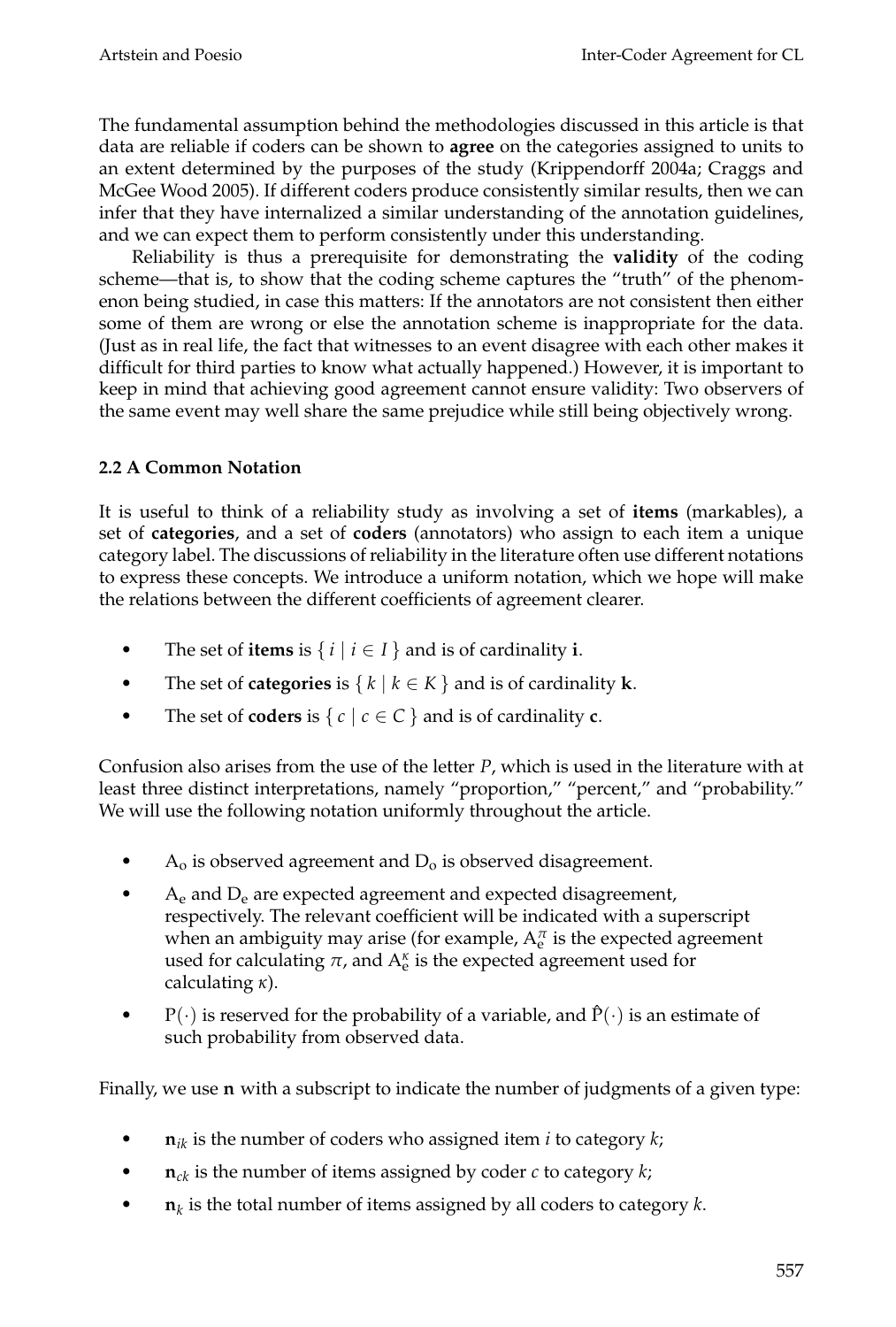### **2.3 Agreement Without Chance Correction**

The simplest measure of agreement between two coders is **percentage of agreement** or **observed agreement**, defined for example by Scott (1955, page 323) as "the percentage of judgments on which the two analysts agree when coding the same data independently." This is the number of items on which the coders agree divided by the total number of items. More precisely, and looking ahead to the following discussion, observed agreement is the arithmetic mean of the **agreement value** agr<sub>*i*</sub> for all items  $i \in I$ , defined as follows:

> $\text{agr}_i = \begin{cases} 1 \text{ if the two coders assign } i \text{ to the same category} \\ 0 \text{ if the two coders assign } i \text{ to different categorie} \end{cases}$ 0 if the two coders assign *i* to different categories

Observed agreement over the values  $\text{agr}_i$  for all items  $i \in I$  is then:

$$
A_o = \frac{1}{i} \sum_{i \in I} agr_i
$$

For example, let us assume a very simple annotation scheme for dialogue acts in information-seeking dialogues which makes a binary distinction between the categories statement and info-request, as in the DAMSL dialogue act scheme (Allen and Core 1997). Two coders classify 100 utterances according to this scheme as shown in Table 1. Percentage agreement for this data set is obtained by summing up the cells on the diagonal and dividing by the total number of items:  $A_0 = (20 + 50)/100 = 0.7$ .

Observed agreement enters in the computation of all the measures of agreement we consider, but on its own it does not yield values that can be compared across studies, because some agreement is due to chance, and the amount of chance agreement is affected by two factors that vary from one study to the other. First of all, as Scott (1955, page 322) points out, "[percentage agreement] is biased in favor of dimensions with a small number of categories." In other words, given two coding schemes for the same phenomenon, the one with fewer categories will result in higher percentage agreement just by chance. If two coders randomly classify utterances in a uniform manner using the scheme of Table 1, we would expect an equal number of items to fall in each of the four cells in the table, and therefore pure chance will cause the coders to agree on half of the items (the two cells on the diagonal:  $\frac{1}{4} + \frac{1}{4}$ ). But suppose we want to refine the simple binary coding scheme by introducing a new category, check, as in the MapTask coding scheme (Carletta et al. 1997). If two coders randomly classify utterances in a uniform manner using the three categories in the second scheme, they would only agree on a third of the items  $(\frac{1}{9} + \frac{1}{9} + \frac{1}{9})$ .

| A simple example of agreement on dialogue act tagging. |                              |                 |                |                 |  |
|--------------------------------------------------------|------------------------------|-----------------|----------------|-----------------|--|
|                                                        |                              |                 | <b>CODER A</b> |                 |  |
|                                                        |                              |                 |                | STAT IREO TOTAL |  |
| Coder B                                                | <b>STAT</b><br>IREO<br>TOTAL | -20<br>10<br>30 | 20<br>50<br>70 | 40<br>60<br>100 |  |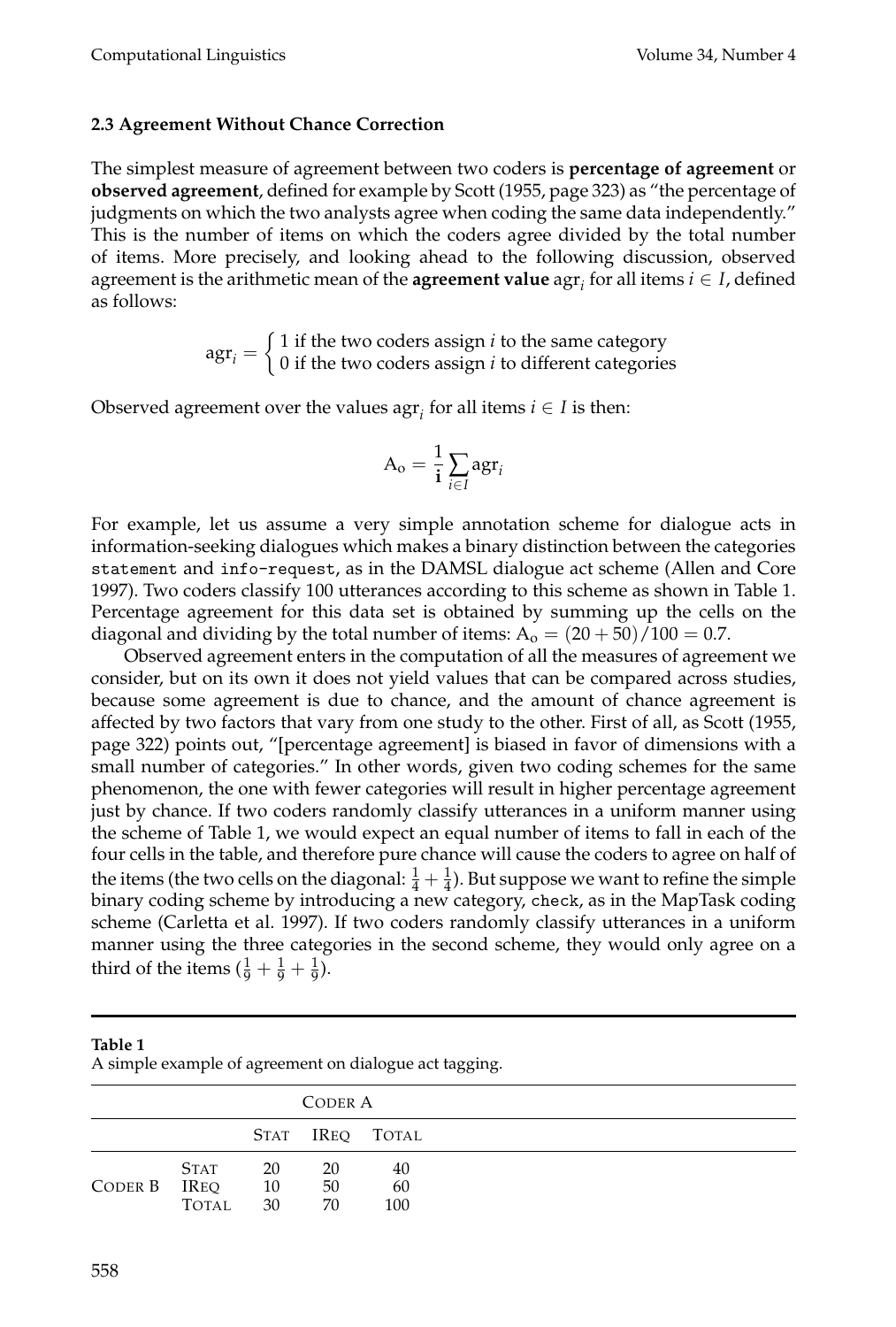The second reason percentage agreement cannot be trusted is that it does not correct for the distribution of items among categories: We expect a higher percentage agreement when one category is much more common than the other. This problem, already raised by Hsu and Field (2003, page 207) among others, can be illustrated using the following example (Di Eugenio and Glass 2004, example 3, pages 98–99). Suppose 95% of utterances in a particular domain are statement, and only 5% are inforequest. We would then expect by chance that  $0.95 \times 0.95 = 0.9025$  of the utterances would be classified as statement by both coders, and  $0.05 \times 0.05 = 0.0025$  as inforequest, so the coders would agree on 90.5% of the utterances. Under such circumstances, a seemingly high observed agreement of 90% is actually worse than expected by chance.

The conclusion reached in the literature is that in order to get figures that are comparable across studies, observed agreement has to be adjusted for chance agreement. These are the measures we will review in the remainder of this article. We will not look at the variants of percentage agreement used in CL work on discourse before the introduction of kappa, such as percentage agreement with an expert and percentage agreement with the majority; see Carletta (1996) for discussion and criticism.<sup>3</sup>

#### **2.4 Chance-Corrected Coefficients for Measuring Agreement between Two Coders**

All of the coefficients of agreement discussed in this article correct for chance on the basis of the same idea. First we find how much agreement is expected by chance: Let us call this value  $A_e$ . The value  $1 - A_e$  will then measure how much agreement over and above chance is attainable; the value  $A_0 - A_e$  will tell us how much agreement beyond chance was actually found. The ratio between  $A_0 - A_e$  and  $1 - A_e$  will then tell us which proportion of the possible agreement beyond chance was actually observed. This idea is expressed by the following formula.

$$
\textit{S},\pi,\kappa=\frac{A_o-A_e}{1-A_e}
$$

The three best-known coefficients, *S* (Bennett, Alpert, and Goldstein 1954), *π* (Scott 1955), and *κ* (Cohen 1960), and their generalizations, all use this formula; whereas Krippendorff's *α* is based on a related formula expressed in terms of disagreement (see Section 2.6). All three coefficients therefore yield values of agreement between  $-A_e/1-A_e$  (no observed agreement) and 1 (observed agreement = 1), with the value 0 signifying chance agreement (observed agreement = expected agreement). Note also that whenever agreement is less than perfect  $(A_0 < 1)$ , chance-corrected agreement will be strictly lower than observed agreement, because some amount of agreement is always expected by chance.

Observed agreement  $A_0$  is easy to compute, and is the same for all three coefficients—the proportion of items on which the two coders agree. But the notion of chance agreement, or the probability that two coders will classify an arbitrary item as belonging to the same category by chance, requires a model of what would happen if coders' behavior was only by chance. All three coefficients assume *independence* of the two coders—that is, that the chance of  $c_1$  and  $c_2$  agreeing on any given category  $k$ 

<sup>3</sup> The extended version of the article also includes a discussion of why  $\chi^2$  and correlation coefficients are not appropriate for this task.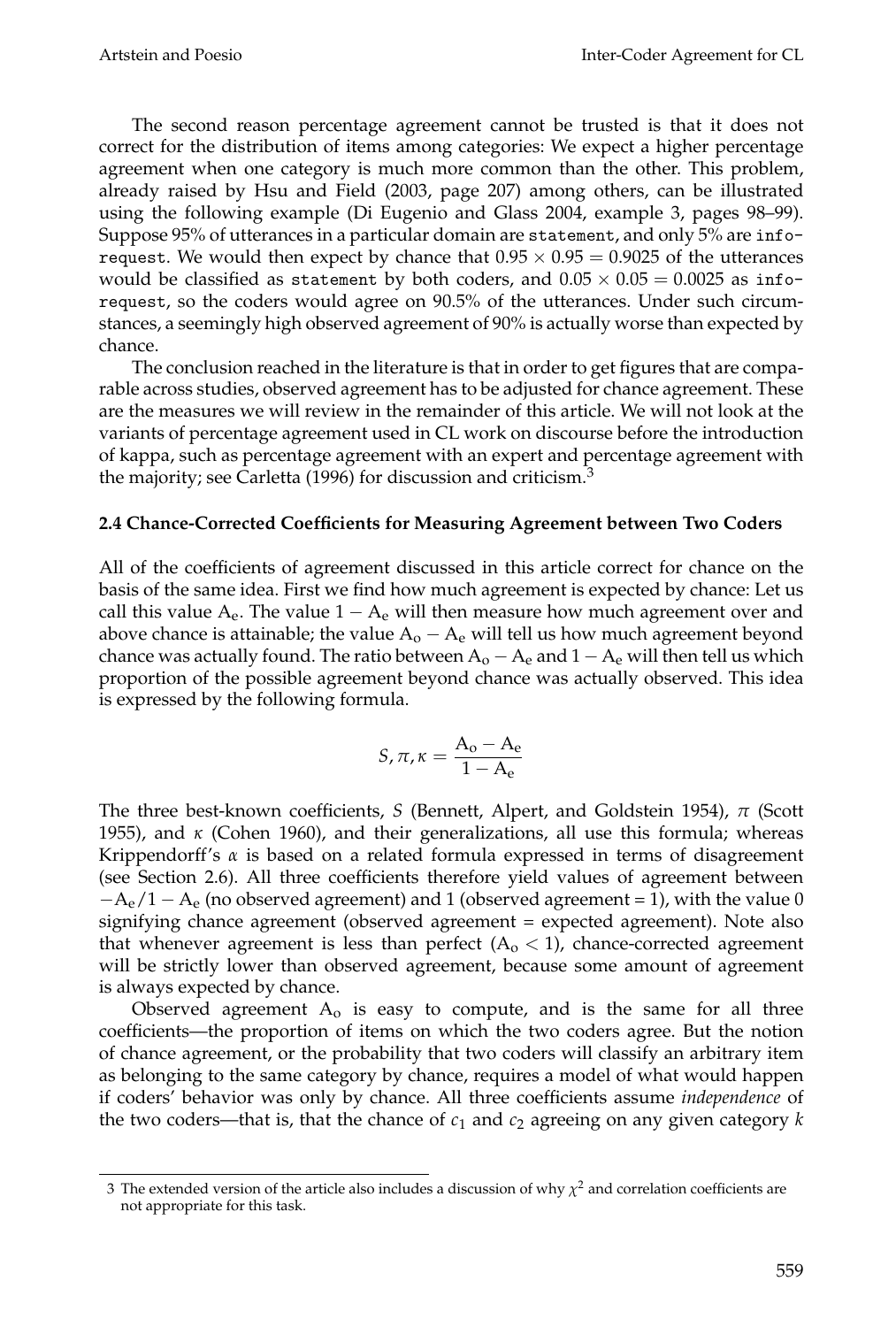| Table 2                                                               |
|-----------------------------------------------------------------------|
| The value of different coefficients applied to the data from Table 1. |

| Coefficient | Expected agreement                                       | Chance-corrected agreement                  |  |
|-------------|----------------------------------------------------------|---------------------------------------------|--|
| S           | $2 \times (\frac{1}{2})^2 = 0.5$                         | $(0.7-0.5)/(1-0.5)=0.4$                     |  |
| $\pi$       | $0.35^2 + 0.65^2 = 0.545$                                | $(0.7 - 0.545) / (1 - 0.545) \approx 0.341$ |  |
| ĸ           | $0.3 \times 0.4 + 0.6 \times 0.7 = 0.54$                 | $(0.7-0.54)/(1-0.54) \approx 0.348$         |  |
|             | $O$ bearned government for all the coefficients is $0.7$ |                                             |  |

*Observed agreement for all the coefficients is 0.7.*

is the product of the chance of each of them assigning an item to that category:  $P(k|c_1) \cdot P(k|c_2)$ .<sup>4</sup> Expected agreement is then the probability of  $c_1$  and  $c_2$  agreeing on any category, that is, the sum of the product over all categories:

$$
A_e^S = A_e^{\pi} = A_e^{\kappa} = \sum_{k \in K} P(k|c_1) \cdot P(k|c_2)
$$

The difference between *S*, *π*, and *κ* lies in the assumptions leading to the calculation of  $P(k|c_i)$ , the chance that coder  $c_i$  will assign an arbitrary item to category *k* (Zwick 1988; Hsu and Field 2003).

- *S*: This coefficient is based on the assumption that if coders were operating by chance alone, we would get a uniform distribution: That is, for any two coders  $c_m$ ,  $c_n$  and any two categories  $k_i$ ,  $k_l$ ,  $P(k_i|c_m) = P(k_l|c_n)$ .
- *π*: If coders were operating by chance alone, we would get the same distribution for each coder: For any two coders *cm*, *cn* and any category *k*,  $P(k|c_m) = P(k|c_n).$
- *κ*: If coders were operating by chance alone, we would get a separate distribution for each coder.

Additionally, the lack of independent prior knowledge of the distribution of items among categories means that the distribution of categories (for *π*) and the priors for the individual coders (for *κ*) have to be estimated from the observed data. Table 2 demonstrates the effect of the different chance models on the coefficient values. The remainder of this section explains how the three coefficients are calculated when the reliability data come from two coders; we will discuss a variety of proposed generalizations starting in Section 2.5.

*2.4.1 All Categories Are Equally Likely: S.* The simplest way of discounting for chance is the one adopted to compute the coefficient *S* (Bennett, Alpert, and Goldstein 1954), also known in the literature as *C*, *κn*, *G*, and *RE* (see Zwick 1988; Hsu and Field 2003). As noted previously, the computation of *S* is based on an interpretation of chance as a random choice of category from a uniform distribution—that is, all categories are equally likely. If coders classify the items into **k** categories, then the chance  $P(k|c_i)$  of

<sup>4</sup> The independence assumption has been the subject of much criticism, for example by John S. Uebersax. http://ourworld.compuserve.com/homepages/jsuebersax/agree.htm.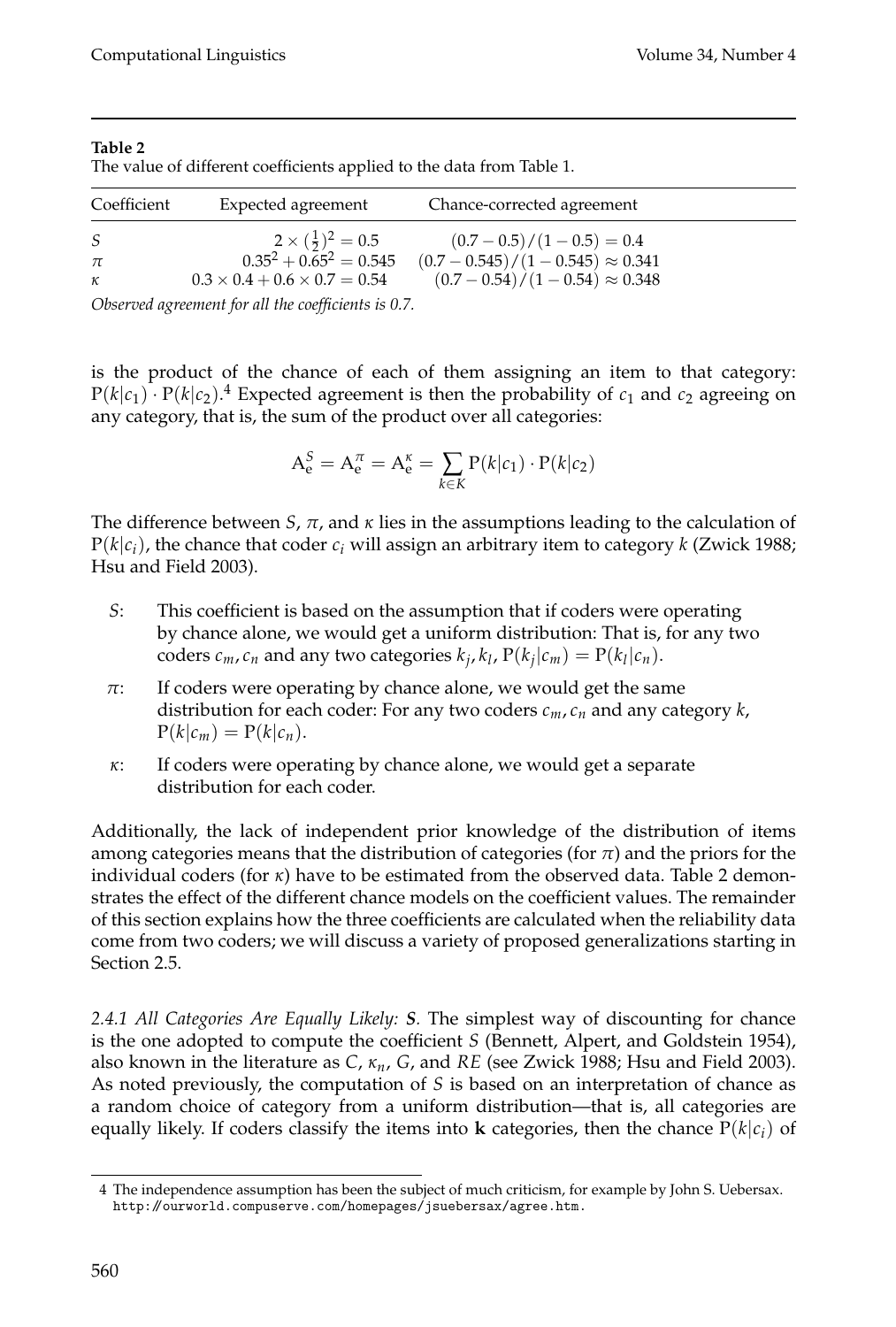any coder assigning an item to category  $k$  under the uniformity assumption is  $\frac{1}{k}$ ; hence the total agreement expected by chance is

$$
A_e^S = \sum_{k \in K} \frac{1}{k} \cdot \frac{1}{k} = k \cdot \left(\frac{1}{k}\right)^2 = \frac{1}{k}
$$

The calculation of the value of *S* for the figures in Table 1 is shown in Table 2.

The coefficient *S* is problematic in many respects. The value of the coefficient can be artificially increased simply by adding spurious categories which the coders would never use (Scott 1955, pages 322–323). In the case of CL, for example, *S* would reward designing extremely fine-grained tagsets, provided that most tags are never actually encountered in real data. Additional limitations are noted by Hsu and Field (2003). It has been argued that uniformity is the best model for a chance distribution of items among categories if we have no independent prior knowledge of the distribution (Brennan and Prediger 1981). However, a lack of prior knowledge does not mean that the distribution cannot be estimated post hoc, and this is what the other coefficients do.

*2.4.2 A Single Distribution: π.* All of the other methods for discounting chance agreement we discuss in this article attempt to overcome the limitations of *S*'s strong uniformity assumption using an idea first proposed by Scott (1955): Use the actual behavior of the coders to estimate the prior distribution of the categories. As noted earlier, Scott based his characterization of  $\pi$  on the assumption that random assignment of categories to items, by any coder, is governed by the distribution of items among categories in the actual world. The best estimate of this distribution is  $\hat{P}(k)$ , the observed proportion of items assigned to category *k* by both coders.

$$
P(k|c_1) = P(k|c_2) = \hat{P}(k)
$$

 $\hat{P}(k)$ , the observed proportion of items assigned to category k by both coders, is the total number of assignments to *k* by both coders  $n_k$ , divided by the overall number of assignments, which for the two-coder case is twice the number of items **i**:

$$
\hat{\mathrm{P}}(k) = \frac{\mathbf{n}_k}{2\mathbf{i}}
$$

Given the assumption that coders act independently, expected agreement is computed as follows.

$$
A_e^{\pi} = \sum_{k \in K} \hat{P}(k) \cdot \hat{P}(k) = \sum_{k \in K} \left(\frac{\mathbf{n}_k}{2\mathbf{i}}\right)^2 = \frac{1}{4\mathbf{i}^2} \sum_{k \in K} \mathbf{n}_k^2
$$

It is easy to show that for any set of coding data,  $A_e^{\pi} \ge A_e^S$  and therefore  $\pi \le S$ , with the limiting case (equality) obtaining when the observed distribution of items among categories is uniform.

*2.4.3 Individual Coder Distributions: κ.* The method proposed by Cohen (1960) to calculate expected agreement  $A_e$  in his  $\kappa$  coefficient assumes that random assignment of categories to items is governed by prior distributions that are unique to each coder, and which reflect individual **annotator bias**. An individual coder's prior distribution is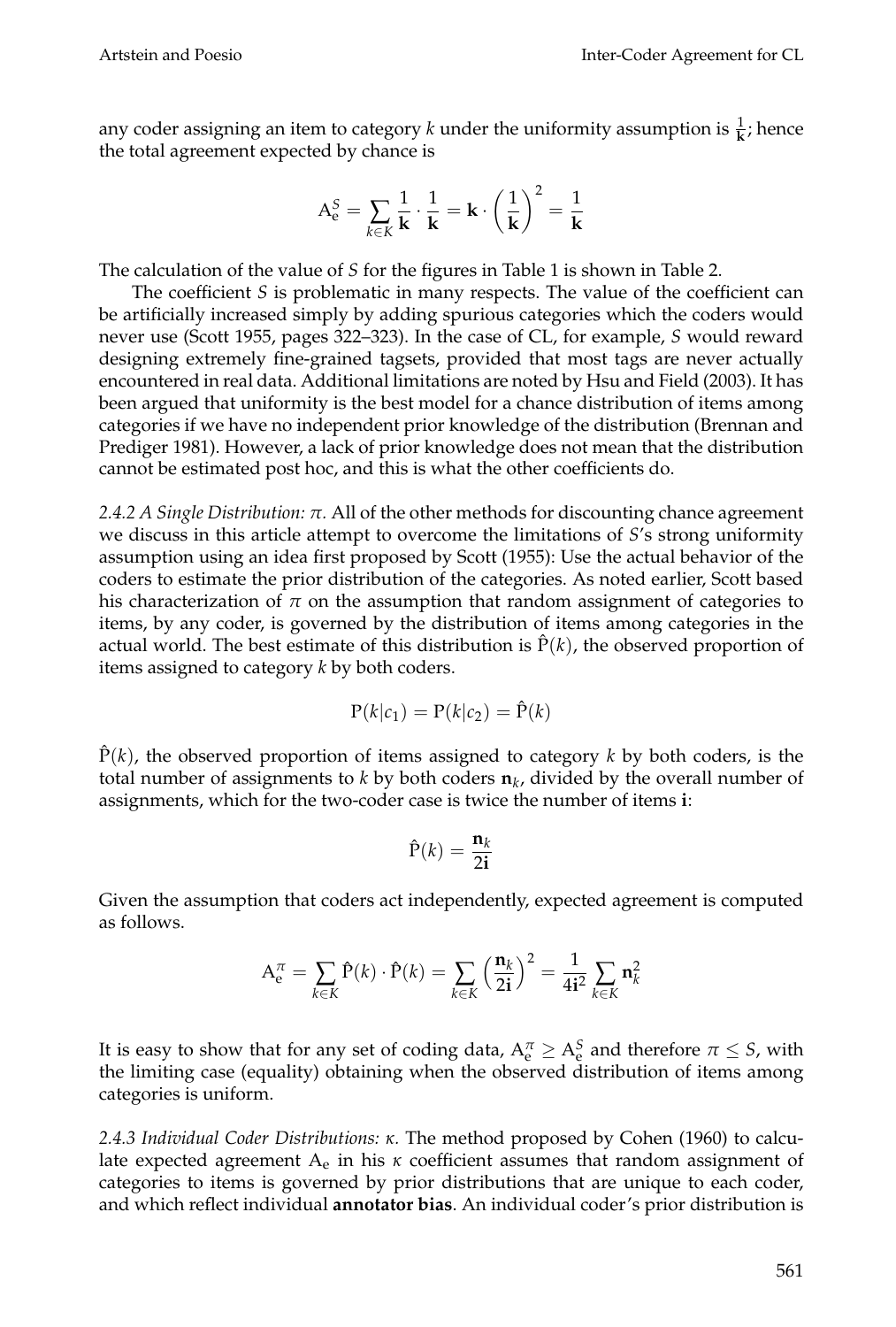estimated by looking at her actual distribution:  $P(k|c_i)$ , the probability that coder  $c_i$  will classify an arbitrary item into category *k*, is estimated by using  $\hat{P}(k|c_i)$ , the proportion of items actually assigned by coder  $c_i$  to category  $k$ ; this is the number of assignments to *k* by  $c_i$ ,  $\mathbf{n}_{c,k}$ , divided by the number of items **i**.

$$
P(k|c_i) = \hat{P}(k|c_i) = \frac{n_{c_i k}}{i}
$$

As in the case of *S* and  $\pi$ , the probability that the two coders  $c_1$  and  $c_2$  assign an item to a particular category  $k \in K$  is the joint probability of each coder making this assignment independently. For *κ* this joint probability is  $\hat{P}(k|c_1) \cdot \hat{P}(k|c_2)$ ; expected agreement is then the sum of this joint probability over all the categories  $k \in K$ .

$$
A_e^{\kappa} = \sum_{k \in K} \hat{P}(k|c_1) \cdot \hat{P}(k|c_2) = \sum_{k \in K} \frac{n_{c_1 k}}{i} \cdot \frac{n_{c_2 k}}{i} = \frac{1}{i^2} \sum_{k \in K} n_{c_1 k} n_{c_2 k}
$$

It is easy to show that for any set of coding data,  $A_e^{\pi} \ge A_e^{\kappa}$  and therefore  $\pi \le \kappa$ , with the limiting case (equality) obtaining when the observed distributions of the two coders are identical. The relationship between  $\kappa$  and  $S$  is not fixed.

#### **2.5 More Than Two Coders**

In corpus annotation practice, measuring reliability with only two coders is seldom considered enough, except for small-scale studies. Sometimes researchers run reliability studies with more than two coders, measure agreement separately for each pair of coders, and report the average. However, a better practice is to use generalized versions of the coefficients. A generalization of Scott's *π* is proposed in Fleiss (1971), and a generalization of Cohen's *κ* is given in Davies and Fleiss (1982). We will call these coefficients multi-*π* and multi-*κ*, respectively, dropping the multi-prefixes when no confusion is expected to arise.<sup>5</sup>

2.5.1 Fleiss's Multi- $π$ . With more than two coders, the observed agreement  $A_0$  can no longer be defined as the percentage of items on which there is agreement, because inevitably there will be items on which some coders agree and others disagree. The solution proposed in the literature is to measure **pairwise agreement** (Fleiss 1971): Define the amount of agreement on a particular item as the proportion of agreeing judgment pairs out of the total number of judgment pairs for that item.

Multiple coders also pose a problem for the visualization of the data. When the number of coders **c** is greater than two, judgments cannot be shown in a contingency table like Table 1, because each coder has to be represented in a separate dimension.

<sup>5</sup> Due to historical accident, the terminology in the literature is confusing. Fleiss (1971) proposed a coefficient of agreement for multiple coders and called it *κ*, even though it calculates expected agreement based on the cumulative distribution of judgments by all coders and is thus better thought of as a generalization of Scott's *π*. This unfortunate choice of name was the cause of much confusion in subsequent literature: Often, studies which claim to give a generalization of *κ* to more than two coders actually report Fleiss's coefficient (e.g., Bartko and Carpenter 1976; Siegel and Castellan 1988; Di Eugenio and Glass 2004). Since Carletta (1996) introduced reliability to the CL community based on the definitions of Siegel and Castellan (1988), the term "kappa" has been usually associated in this community with Siegel and Castellan's K, which is in effect Fleiss's coefficient, that is, a generalization of Scott's *π*.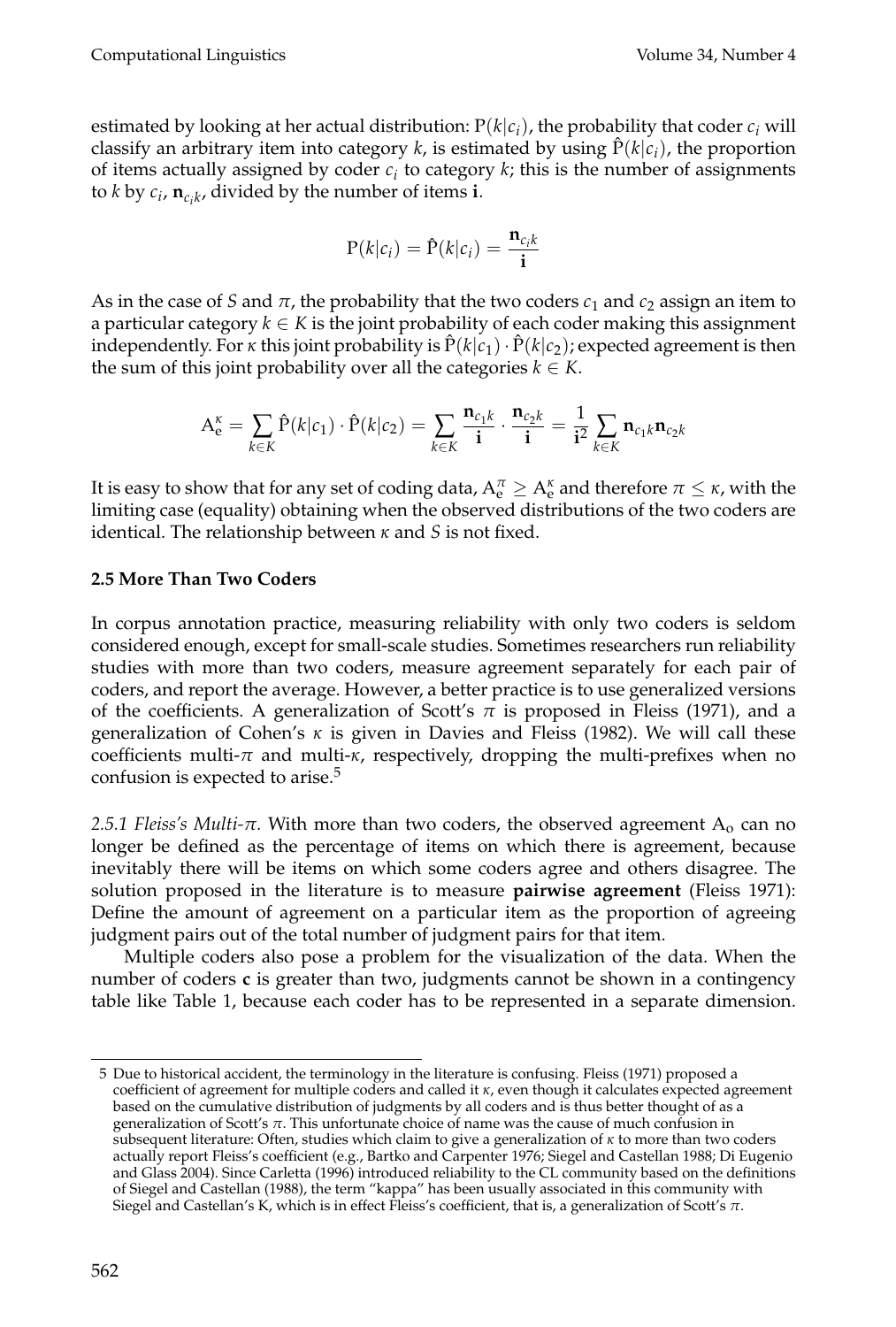**Table 3**

Fleiss (1971) therefore uses a different type of table which lists each item with the number of judgments it received for each category; Siegel and Castellan (1988) use a similar table, which Di Eugenio and Glass (2004) call an **agreement table**. Table 3 is an example of an agreement table, in which the same 100 utterances from Table 1 are labeled by three coders instead of two. Di Eugenio and Glass (page 97) note that compared to contingency tables like Table 1, agreement tables like Table 3 lose information because they do not say which coder gave each judgment. This information is not used in the calculation of  $\pi$ , but is necessary for determining the individual coders' distributions in the calculation of *κ*. (Agreement tables also add information compared to contingency tables, namely, the identity of the items that make up each contingency class, but this information is not used in the calculation of either  $\kappa$  or  $\pi$ .)

Let  $\mathbf{n}_{ik}$  stand for the number of times an item *i* is classified in category *k* (i.e., the number of coders that make such a judgment): For example, given the distribution in Table 3,  $n_{Utt_1Stat} = 2$  and  $n_{Utt_1IReq} = 1$ . Each category *k* contributes  $\binom{n_{ik}}{2}$  pairs of agreeing judgments for item *i*; the amount of agreement  $\arg r_i$  for item *i* is the sum of  $\binom{n_{ik}}{2}$  over all categories  $k \in K$ , divided by  $\binom{c}{2}$ , the total number of judgment pairs per item.

$$
\text{agr}_i = \frac{1}{\binom{c}{2}} \sum_{k \in K} \binom{\textbf{n}_{ik}}{2} = \frac{1}{\textbf{c}(\textbf{c}-1)} \sum_{k \in K} \textbf{n}_{ik}(\textbf{n}_{ik}-1)
$$

For example, given the results in Table 3, we find the agreement value for Utterance 1 as follows.

$$
agr_1 = \frac{1}{\binom{3}{2}} \left( \binom{\mathbf{n}_{Utt_1Stat}}{2} + \binom{\mathbf{n}_{Utt_1IReq}}{2} \right) = \frac{1}{3} \left( 1 + 0 \right) \approx 0.33
$$

The overall observed agreement is the mean of agr<sub>*i*</sub> for all items  $i \in I$ .

$$
A_{o} = \frac{1}{i} \sum_{i \in I} agr_{i} = \frac{1}{ic(c-1)} \sum_{i \in I} \sum_{k \in K} n_{ik} (n_{ik} - 1)
$$

(Notice that this definition of observed agreement is equivalent to the mean of the two-coder observed agreement values from Section 2.4 for all coder pairs.)

If observed agreement is measured on the basis of pairwise agreement (the proportion of agreeing judgment pairs), it makes sense to measure expected agreement in terms of pairwise comparisons as well, that is, as the probability that any pair of judgments for an item would be in agreement—or, said otherwise, the probability that two

|                    | Agreement table with three coders. |                          |  |  |  |  |  |
|--------------------|------------------------------------|--------------------------|--|--|--|--|--|
|                    | <b>STAT</b>                        | <b>IREQ</b>              |  |  |  |  |  |
|                    | 2                                  |                          |  |  |  |  |  |
| $Utt_1$<br>$Utt_2$ | $\mathbf{0}$                       | 3                        |  |  |  |  |  |
| $Utt_{100}$        | $\overline{1}$                     | 2                        |  |  |  |  |  |
|                    |                                    | TOTAL 90 (0.3) 210 (0.7) |  |  |  |  |  |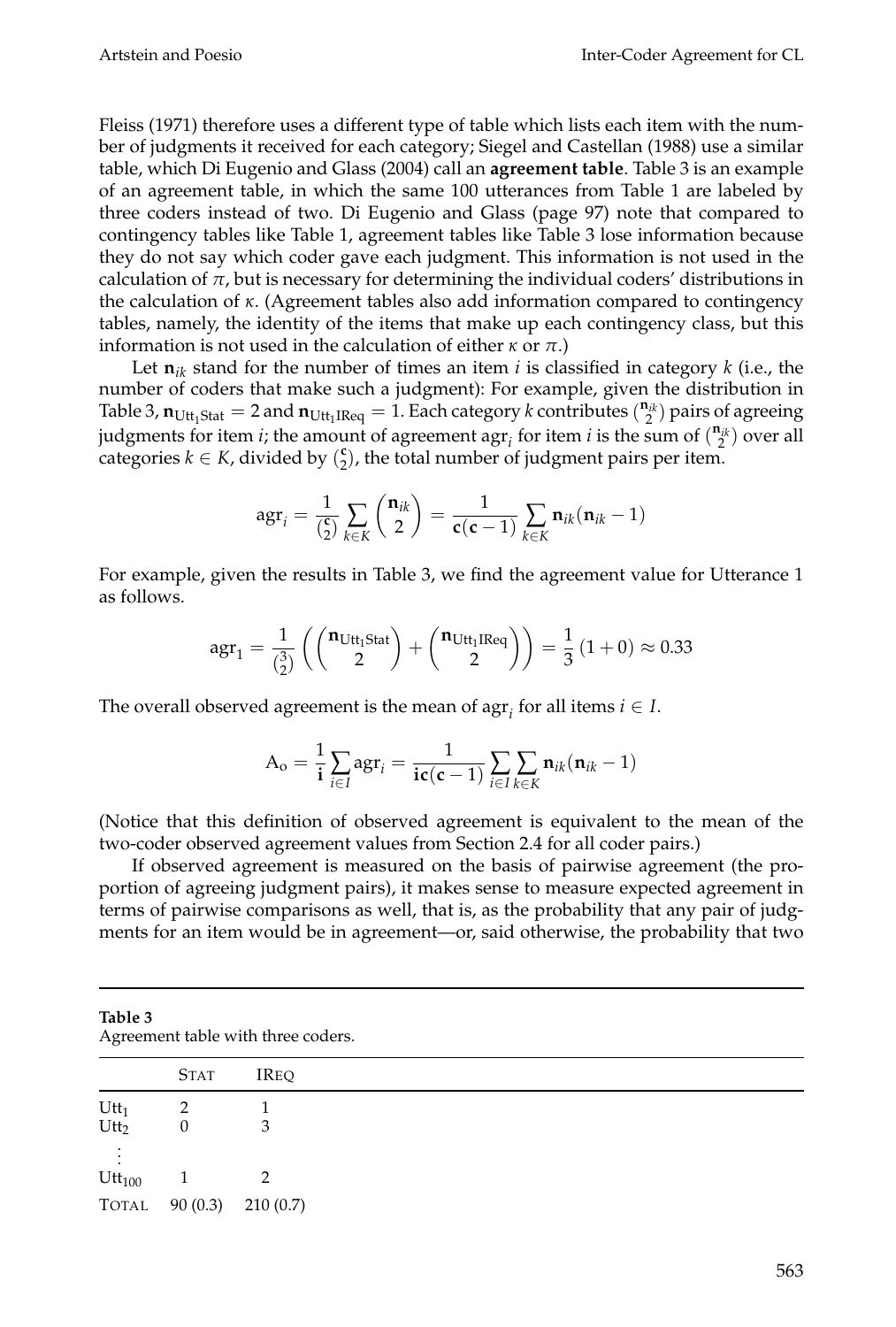arbitrary coders would make the same judgment for a particular item by chance. This is the approach taken by Fleiss (1971). Like Scott, Fleiss interprets "chance agreement" as the agreement expected on the basis of a single distribution which reflects the combined judgments of all coders, meaning that expected agreement is calculated using  $\hat{P}(k)$ , the overall proportion of items assigned to category *k*, which is the total number of such assignments by all coders  $\mathbf{n}_k$  divided by the overall number of assignments. The latter, in turn, is the number of items **i** multiplied by the number of coders **c**.

$$
\hat{\mathrm{P}}(k) = \frac{1}{\mathbf{i} \mathbf{c}} \, \mathbf{n}_k
$$

As in the two-coder case, the probability that two arbitrary coders assign an item to a particular category  $k \in K$  is assumed to be the joint probability of each coder making this assignment independently, that is  $(\hat{P}(k))^2$ . The expected agreement is the sum of this joint probability over all the categories  $k \in K$ .

$$
A_e^{\pi} = \sum_{k \in K} (\hat{P}(k))^2 = \sum_{k \in K} \left(\frac{1}{ic} n_k\right)^2 = \frac{1}{(ic)^2} \sum_{k \in K} n_k^2
$$

Multi-*π* is the coefficient that Siegel and Castellan (1988) call K.

*2.5.2 Multi-κ.* It is fairly straightforward to adapt Fleiss's proposal to generalize Cohen's *κ* proper to more than two coders, calculating expected agreement based on individual coder marginals. A detailed proposal can be found in Davies and Fleiss (1982), or in the extended version of this article.

### **2.6 Krippendorff's** *α* **and Other Weighted Agreement Coefficients**

A serious limitation of both  $\pi$  and  $\kappa$  is that all disagreements are treated equally. But especially for semantic and pragmatic features, disagreements are not all alike. Even for the relatively simple case of dialogue act tagging, a disagreement between an accept and a reject interpretation of an utterance is clearly more serious than a disagreement between an info-request and a check. For tasks such as anaphora resolution, where reliability is determined by measuring agreement on sets (coreference chains), allowing for degrees of disagreement becomes essential (see Section 4.4). Under such circumstances,  $\pi$  and  $\kappa$  are not very useful.

In this section we discuss two coefficients that make it possible to differentiate between types of disagreements: *α* (Krippendorff 1980, 2004a), which is a coefficient defined in a general way that is appropriate for use with multiple coders, different magnitudes of disagreement, and missing values, and is based on assumptions similar to those of *π*; and weighted kappa *κw* (Cohen 1968), a generalization of *κ*.

*2.6.1 Krippendorff's α.* The coefficient *α* (Krippendorff 1980, 2004a) is an extremely versatile agreement coefficient based on assumptions similar to  $\pi$ , namely, that expected agreement is calculated by looking at the overall distribution of judgments without regard to which coders produced these judgments. It applies to multiple coders, and it allows for different magnitudes of disagreement. When all disagreements are considered equal it is nearly identical to multi- $\pi$ , correcting for small sample sizes by using an unbiased estimator for expected agreement. In this section we will present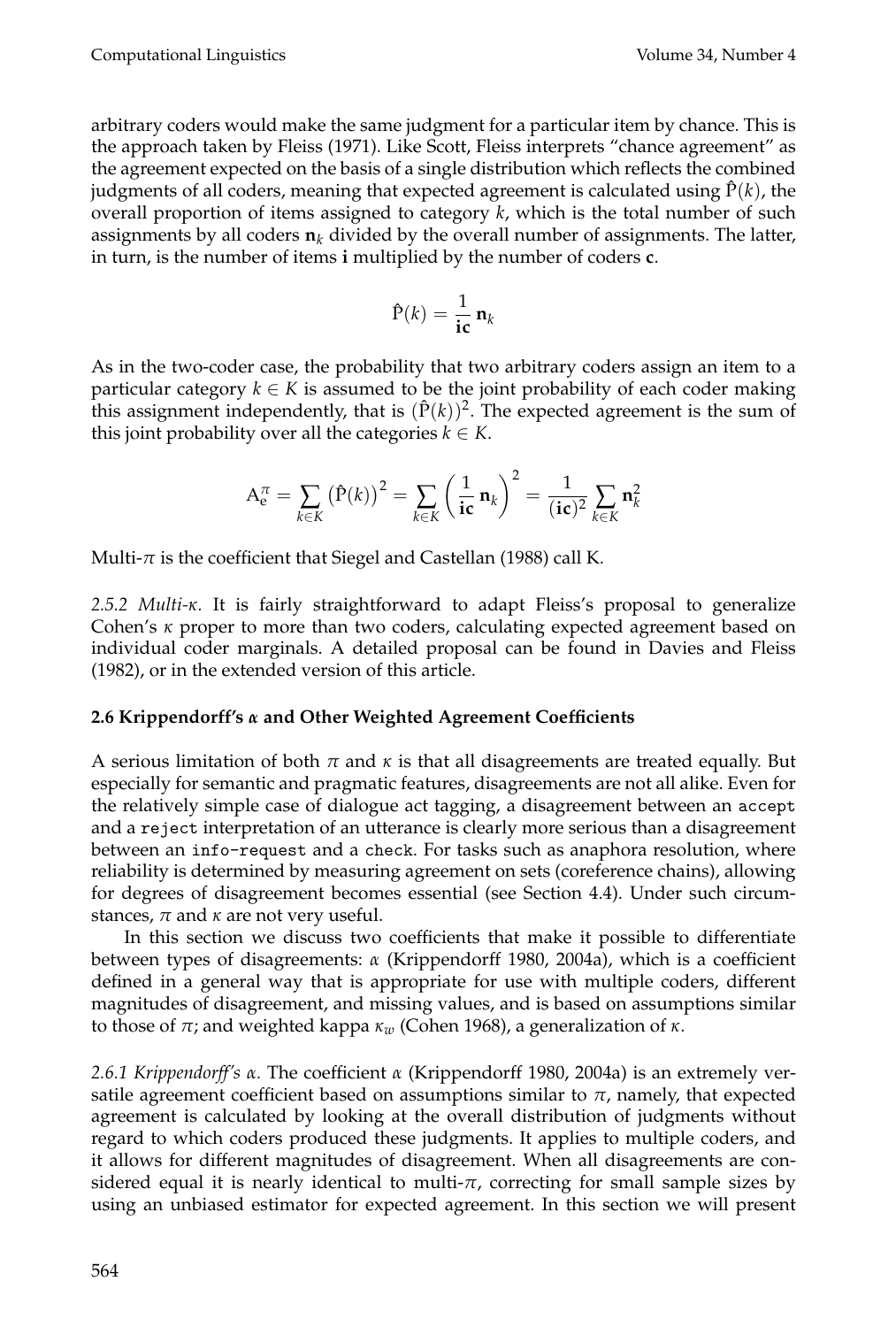Krippendorff's *α* and relate it to the other coefficients discussed in this article, but we will start with *α*'s origins as a measure of variance, following a long tradition of using variance to measure reliability (see citations in Rajaratnam 1960; Krippendorff 1970).

A sample's variance  $s^2$  is defined as the sum of square differences from the mean  $SS = \sum (x - \bar{x})^2$  divided by the degrees of freedom *df*. Variance is a useful way of looking at agreement if coders assign numerical values to the items, as in magnitude estimation tasks. Each item in a reliability study can be considered a separate level in a single-factor analysis of variance: The smaller the variance around each level, the higher the reliability. When agreement is perfect, the variance within the levels  $(s^2_{within})$ is zero; when agreement is at chance, the variance within the levels is equal to the variance between the levels, in which case it is also equal to the overall variance of the data:  $s^2_{within} = s^2_{between} = s^2_{total}$ . The ratios  $s^2_{within}/s^2_{between}$  (that is,  $1/F$ ) and  $s^2_{within}/s^2_{total}$  are therefore 0 when agreement is perfect and 1 when agreement is at chance. Additionally, the latter ratio is bounded at 2:  $SS_{within} \leq SS_{total}$  by definition, and  $df_{total} \leq 2 df_{within}$ because each item has at least two judgments. Subtracting the ratio  $s^2_{within}/s^2_{total}$  from 1 yields a coefficient which ranges between −1 and 1, where 1 signifies perfect agreement and 0 signifies chance agreement.

$$
\alpha = 1 - \frac{s_{within}^2}{s_{total}^2} = 1 - \frac{SS_{within}/df_{within}}{SS_{total}/df_{total}}
$$

We can unpack the formula for *α* to bring it to a form which is similar to the other coefficients we have looked at, and which will allow generalizing *α* beyond simple numerical values. The first stepis to get rid of the notion of arithmetic mean which lies at the heart of the measure of variance. We observe that for any set of numbers  $x_1, \ldots, x_N$ with a mean  $\bar{x} = \frac{1}{N} \sum_{n=1}^{N} x_n$ , the sum of square differences from the mean *SS* can be expressed as the sum of square of differences between all the (ordered) pairs of numbers, scaled by a factor of 1/2*N*.

$$
SS = \sum_{n=1}^{N} (x_n - \bar{x})^2 = \frac{1}{2N} \sum_{n=1}^{N} \sum_{m=1}^{N} (x_n - x_m)^2
$$

For calculating *α* we considered each item to be a separate level in an analysis of variance; the number of levels is thus the number of items **i**, and because each coder marks each item, the number of observations for each item is the number of coders **c**. Within-level variance is the sum of the square differences from the mean of each item,  $SS_{within} = \sum_i \sum_c (x_{ic} - \bar{x}_i)^2$ , divided by the degrees of freedom  $df_{within} = \mathbf{i}(\mathbf{c} - 1)$ . We can express this as the sum of the squares of the differences between all of the judgment pairs for each item, summed over all items and scaled by the appropriate factor. We use the notation  $x_{ic}$  for the value given by coder *c* to item *i*, and  $\bar{x}_i$  for the mean of all the values given to item *i*.

$$
s_{within}^2 = \frac{SS_{within}}{df_{within}} = \frac{1}{\mathbf{i}(\mathbf{c}-1)} \sum_{i \in I} \sum_{c \in C} (x_{ic} - \bar{x}_i)^2 = \frac{1}{2\mathbf{i}(\mathbf{c} - 1)} \sum_{i \in I} \sum_{m=1}^{\mathbf{c}} \sum_{n=1}^{\mathbf{c}} (x_{ic_m} - x_{ic_n})^2
$$

The total variance is the sum of the square differences of all judgments from the grand mean,  $SS_{total} = \sum_{i} \sum_{c} (x_{ic} - \bar{x})^2$ , divided by the degrees of freedom  $df_{total} = i\mathbf{c} - 1$ . This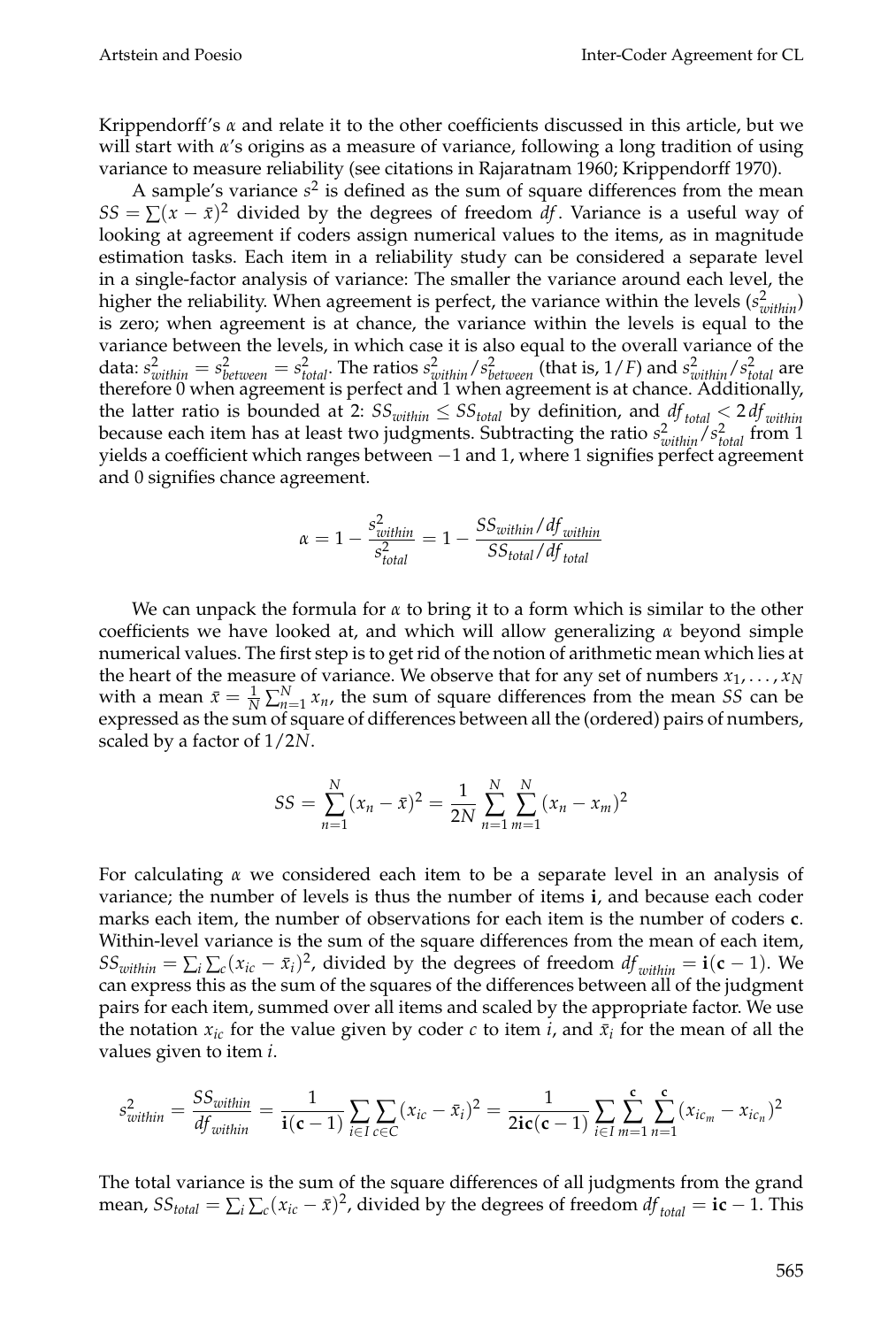can be expressed as the sum of the squares of the differences between all of the judgments pairs without regard to items, again scaled by the appropriate factor. The notation  $\bar{x}$  is the overall mean of all the judgments in the data.

$$
s_{total}^2 = \frac{SS_{total}}{df_{total}} = \frac{1}{\mathbf{i}\mathbf{c} - 1} \sum_{i \in I} \sum_{c \in C} (x_{ic} - \bar{x})^2 = \frac{1}{2\mathbf{i}\mathbf{c}(\mathbf{i}\mathbf{c} - 1)} \sum_{j=1}^{\mathbf{i}} \sum_{m=1}^{\mathbf{c}} \sum_{l=1}^{\mathbf{i}} \sum_{n=1}^{\mathbf{c}} (x_{i_jc_m} - x_{i_lc_n})^2
$$

Now that we have removed references to means from our formulas, we can abstract over the measure of variance. We define a distance function **d** which takes two numbers and returns the square of their difference.

$$
\mathbf{d}_{ab}=(a-b)^2
$$

We also simplify the computation by counting all the identical value assignments together. Each unique value used by the coders will be considered a category  $k \in K$ . We use **n***ik* for the number of times item *i* is given the value *k*, that is, the number of coders that make such a judgment. For every (ordered) pair of distinct values  $k_a, k_b \in K$ there are  $\mathbf{n}_{ik_a}\mathbf{n}_{ik_b}$  pairs of judgments of item *i*, whereas for non-distinct values there are  $\mathbf{n}_{ik_a}(\mathbf{n}_{ik_a}-1)$  pairs. We use this notation to rewrite the formula for the within-level variance.  $\vec{D}_{\alpha}^{\alpha}$ , the observed disagreement for  $\alpha$ , is defined as twice the variance within the levels in order to get rid of the factor 2 in the denominator; we also simplify the formula by using the multiplier  $\mathbf{n}_{ik_a}\mathbf{n}_{ik_a}$  for identical categories—this is allowed because  **for all** *k***.** 

$$
D_{{\scriptscriptstyle{O}}}^{\alpha}=2\,s_{{\scriptscriptstyle{within}}}^2=\frac{1}{\mathbf{i} {\mathbf{c}}({\mathbf{c}}-1)}\sum_{i\in I}\sum_{j=1}^{\mathbf{k}}\sum_{l=1}^{\mathbf{k}}{\mathbf{n}}_{ik_j}{\mathbf{n}}_{ik_l}{\mathbf{d}}_{k_jk_l}
$$

We perform the same simplification for the total variance, where  $n_k$  stands for the total number of times the value *k* is assigned to any item by any coder. The expected disagreement for  $\alpha$ ,  $D_e^{\alpha}$ , is twice the total variance.

$$
D_e^{\alpha} = 2 s_{total}^2 = \frac{1}{ic(ic-1)} \sum_{j=1}^k \sum_{l=1}^k \mathbf{n}_{k_j} \mathbf{n}_{k_l} \mathbf{d}_{k_j k_l}
$$

Because both expected and observed disagreement are twice the respective variances, the coefficient  $\alpha$  retains the same form when expressed with the disagreement values.

$$
\alpha=1-\frac{D_o}{D_e}
$$

Now that *α* has been expressed without explicit reference to means, differences, and squares, it can be generalized to a variety of coding schemes in which the labels cannot be interpreted as numerical values: All one has to do is to replace the square difference function **d** with a different distance function. Krippendorff (1980, 2004a) offers distance metrics suitable for nominal, interval, ordinal, and ratio scales. Of particular interest is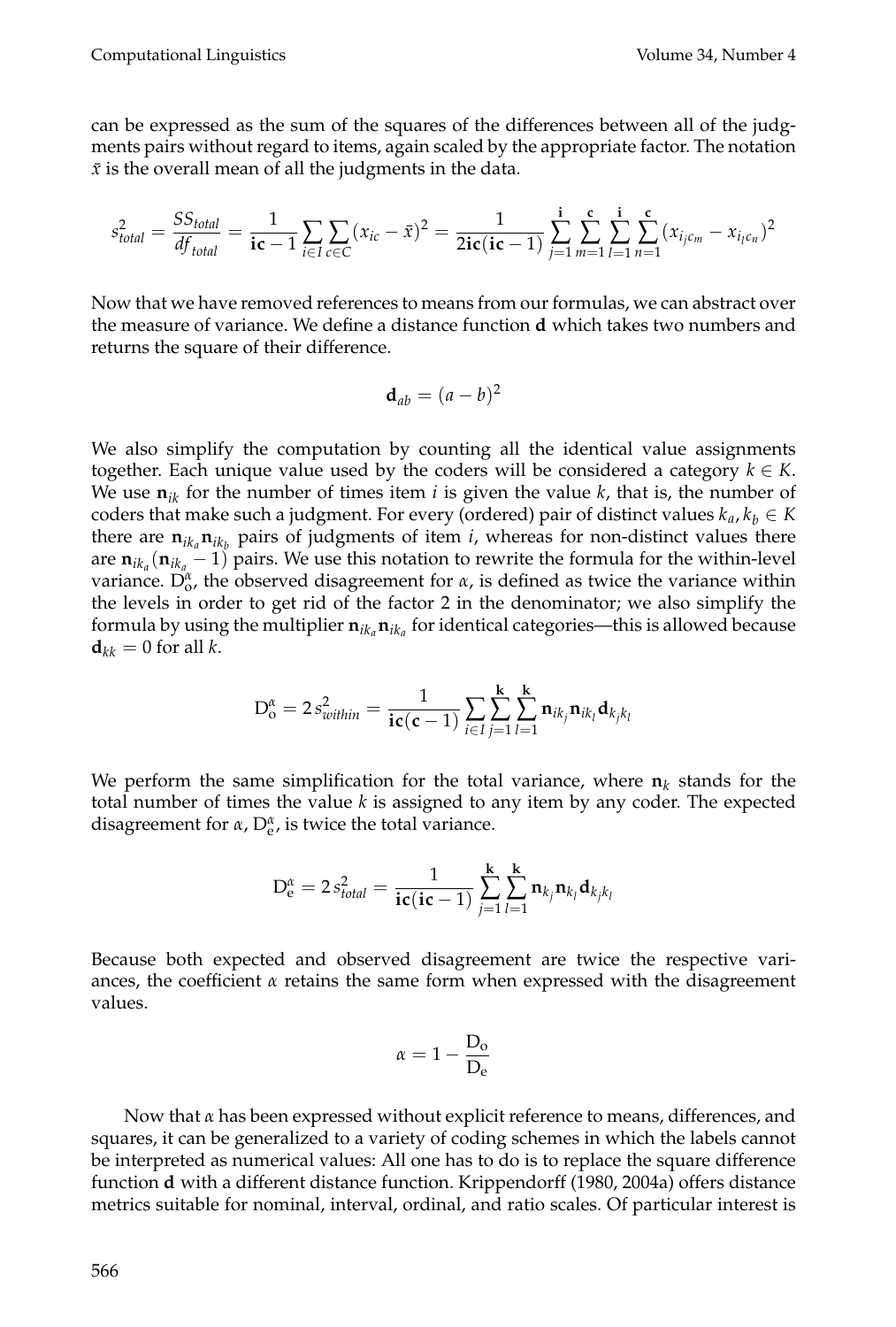the function for nominal categories, that is, a function which considers all distinct labels equally distant from one another.

$$
\mathbf{d}_{ab} = \begin{cases} 0 \text{ if } a = b \\ 1 \text{ if } a \neq b \end{cases}
$$

It turns out that with this distance function, the observed disagreement  $D_0^{\alpha}$  is exactly the complement of the observed agreement of Fleiss's multi- $\pi$ ,  $1 - A_0^{\pi}$ , and the expected disagreement  $D_e^{\alpha}$  differs from  $1 - A_e^{\pi}$  by a factor of  $(i\mathbf{c} - 1)/i\mathbf{c}$ ; the difference is due to the fact that  $\pi$  uses a biased estimator of the expected agreement in the population whereas  $\alpha$  uses an unbiased estimator. The following equation shows that given the correspondence between observed and expected agreement and disagreement, the coefficients themselves are nearly equivalent.

$$
\alpha = 1 - \frac{D_0^{\alpha}}{D_e^{\alpha}} \approx 1 - \frac{1 - A_0^{\pi}}{1 - A_e^{\pi}} = \frac{1 - A_e^{\pi} - (1 - A_0^{\pi})}{1 - A_e^{\pi}} = \frac{A_0^{\pi} - A_e^{\pi}}{1 - A_e^{\pi}} = \pi
$$

For nominal data, the coefficients  $\pi$  and  $\alpha$  approach each other as either the number of items or the number of coders approaches infinity.

Krippendorff's *α* will work with any distance metric, provided that identical categories always have a distance of zero  $(\mathbf{d}_{kk} = 0 \text{ for all } k)$ . Another useful constraint is symmetry ( $\mathbf{d}_{ab} = \mathbf{d}_{ba}$  for all *a*, *b*). This flexibility affords new possibilities for analysis, which we will illustrate in Section 4. We should also note, however, that the flexibility also creates new pitfalls, especially in cases where it is not clear what the natural distance metric is. For example, there are different ways to measure dissimilarity between sets, and any of these measures can be justifiably used when the category labels are sets of items (as in the annotation of anaphoric relations). The different distance metrics yield different values of *α* for the same annotation data, making it difficult to interpret the resulting values. We will return to this problem in Section 4.4.

*2.6.2 Cohen's κw.* A weighted variant of Cohen's *κ* is presented in Cohen (1968). The implementation of weights is similar to that of Krippendorff's *α*—each pair of categories  $k_a, k_b \in K$  is associated with a weight  $\mathbf{d}_{k_a k_b}$ , where a larger weight indicates more disagreement (Cohen uses the notation **v**; he does not place any general constraints on the weights—not even a requirement that a pair of identical categories have a weight of zero, or that the weights be symmetric across the diagonal). The coefficient is defined for two coders: The disagreement for a particular item *i* is the weight of the pair of categories assigned to it by the two coders, and the overall observed disagreement is the (normalized) mean disagreement of all the items. Let  $k(c_n, i)$  denote the category assigned by coder  $c_n$  to item *i*; then the disagreement for item *i* is disagr<sub>*i*</sub> =  $\mathbf{d}_{k(c_1,i)k(c_2,i)}$ . The observed disagreement  $D_0$  is the mean of disagr<sub>*i*</sub> for all items *i*, normalized to the interval  $[0, 1]$  through division by the maximal weight  $d_{\text{max}}$ .

$$
\mathsf{D}_\mathsf{o}^{\mathcal{K}_w} = \frac{1}{\mathbf{d}_{\max}} \frac{1}{\mathbf{i}} \sum_{i \in I} \text{disagr}_i = \frac{1}{\mathbf{d}_{\max}} \frac{1}{\mathbf{i}} \sum_{i \in I} \mathbf{d}_{k(c_1, i)k(c_2, i)}
$$

If we take all disagreements to be of equal weight, that is  $\mathbf{d}_{k_a k_a} = 0$  for all categories  $k_a$ and  $\mathbf{d}_{k_{a}k_{b}} = 1$  for all  $k_{a} \neq k_{b}$ , then the observed disagreement is exactly the complement of the observed agreement as calculated in Section 2.4:  $D_0^{\kappa_w} = 1 - A_0^{\kappa_w}$ .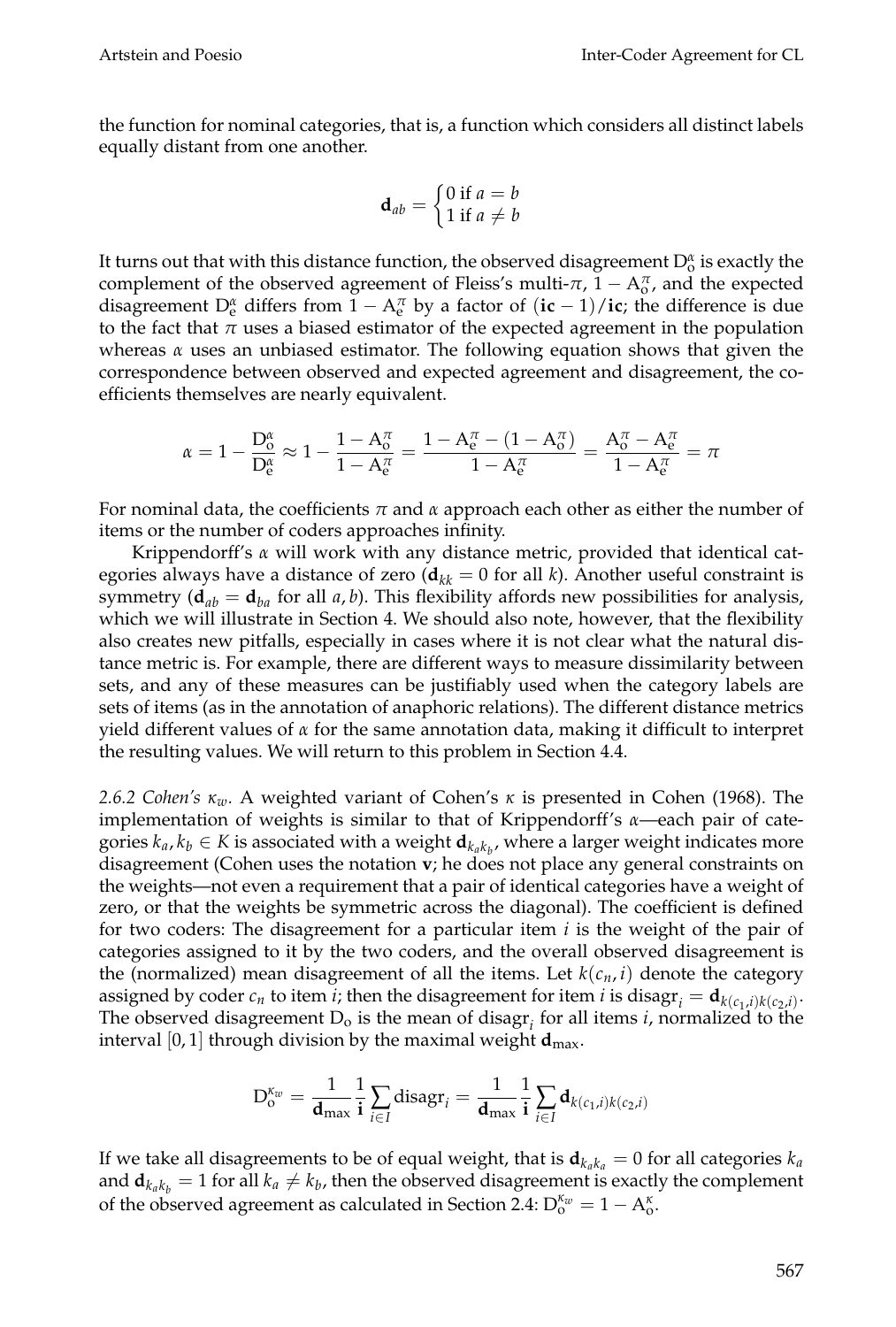Like  $\kappa$ , the coefficient  $\kappa_w$  interprets expected disagreement as the amount expected by chance from a distinct probability distribution for each coder. These individual distributions are estimated by  $\hat{P}(k|c)$ , the proportion of items assigned by coder *c* to category *k*, that is the number of such assignments **n***ck* divided by the number of items **i**.

$$
\hat{P}(k|c) = \frac{1}{i} \, \mathbf{n}_{ck}
$$

The probability that coder  $c_1$  assigns an item to category  $k_a$  and coder  $c_2$  assigns it to category  $k_b$  is the joint probability of each coder making this assignment independently, namely,  $\hat{P}(k_a|c_1)\hat{P}(k_b|c_2)$ . The expected disagreement is the mean of the weights for all (ordered) category pairs, weighted by the probabilities of the category pairs and normalized to the interval [0, 1] through division by the maximal weight.

$$
\mathsf{D}_{\mathrm{e}}^{\kappa_w} = \frac{1}{\mathbf{d}_{\max}} \sum_{j=1}^{\mathbf{k}} \sum_{l=1}^{\mathbf{k}} \hat{\mathrm{P}}(k_j | c_1) \hat{\mathrm{P}}(k_l | c_2) \mathbf{d}_{k_j k_l} = \frac{1}{\mathbf{d}_{\max}} \frac{1}{\mathbf{i}^2} \sum_{j=1}^{\mathbf{k}} \sum_{l=1}^{\mathbf{k}} \mathbf{n}_{c_1 k_j} \mathbf{n}_{c_2 k_l} \mathbf{d}_{k_j k_l}
$$

If we take all disagreements to be of equal weight then the expected disagreement is exactly the complement of the expected agreement for *κ* as calculated in Section 2.4:  $D_{e}^{\kappa_{w}} = 1 - A_{e}^{\kappa}.$ 

Finally, the coefficient  $\kappa_w$  itself is the ratio of observed disagreement to expected disagreement, subtracted from 1 in order to yield a final value in terms of agreement.

$$
\kappa_w = 1 - \frac{D_o}{D_e}
$$

#### **2.7 An Integrated Example**

We end this section with an example illustrating how all of the agreement coefficients just discussed are computed. To facilitate comparisons, all computations will be based on the annotation statistics in Table 4. This confusion matrix reports the results of an experiment where two coders classify a set of utterances into three categories.

*2.7.1 The Unweighted Coefficients.* Observed agreement for all of the unweighted coefficients  $(S, \kappa, \text{ and } \pi)$  is calculated by counting the items on which the coders agree (the

| An integrated coding example. |                             |                                  |              |                |                      |  |  |
|-------------------------------|-----------------------------|----------------------------------|--------------|----------------|----------------------|--|--|
|                               |                             |                                  |              | <b>CODER A</b> |                      |  |  |
|                               |                             |                                  |              |                | STAT IREO CHCK TOTAL |  |  |
| <b>CODER B</b>                | <b>STAT</b><br>IREQ<br>Chck | 46<br>$\overline{0}$<br>$\Omega$ | 6<br>32<br>6 | 0<br>0<br>10   | 52<br>32<br>16       |  |  |
|                               | <b>TOTAL</b>                | 46                               | 44           | 10             | 100                  |  |  |

**Table 4**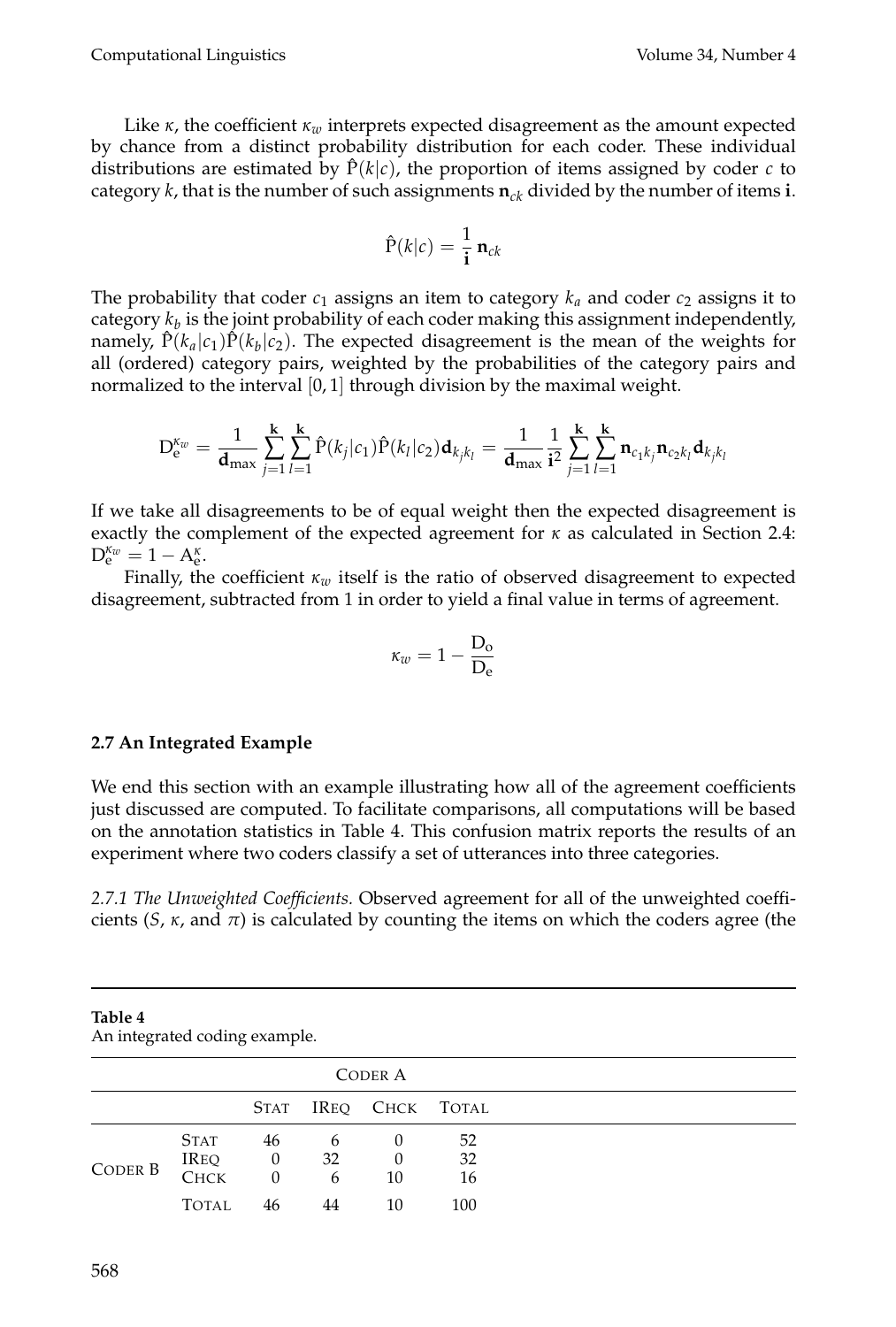figures on the diagonal of the confusion matrix in Table 4) and dividing by the total number of items.

$$
A_o = \frac{46 + 32 + 10}{100} = 0.88
$$

The expected agreement values and the resulting values for the coefficients are shown in Table 5. The values of *π* and *κ* are very similar, which is to be expected when agreement is high, because this implies similar marginals. Notice that  $A_e^{\kappa} < A_e^{\pi}$ , hence  $\kappa > \pi$ ; this reflects a general property of *κ* and  $π$ , already mentioned in Section 2.4, which will be elaborated in Section 3.1.

*2.7.2 Weighted Coefficients.* Suppose we notice that whereas Statement and Info-Request are clearly distinct classifications, Check is somewhere between the two. We therefore opt to weigh the distances between the categories as follows (recall that 1 denotes maximal disagreement, and identical categories are in full agreement and thus have a distance of 0).

|              |               | Statement Info-Request Check |     |
|--------------|---------------|------------------------------|-----|
| Statement    |               |                              | 0.5 |
| Info-Request |               | $\mathbf{0}$                 | 0.5 |
| Check        | $0.5^{\circ}$ | 0.5                          |     |

The observed disagreement is calculated by summing up *all* the cells in the contingency table, multiplying each cell by its respective weight, and dividing the total by the number of items (in the following calculation we ignore cells with zero items).

$$
D_0 = \frac{46 \times 0 + 6 \times 1 + 32 \times 0 + 6 \times 0.5 + 10 \times 0}{100} = \frac{6 + 3}{100} = 0.09
$$

The only sources of disagreement in the coding example of Table 4 are the six utterances marked as Info-Requests by coder A and Statements by coder B, which receive the maximal weight of 1, and the six utterances marked as Info-Requests by coder A and Checks by coder B, which are given a weight of 0.5.

The calculation of expected disagreement for the weighted coefficients is shown in Table 6, and is the sum of the expected disagreement for each category pair multiplied

#### **Table 5**

Unweighted coefficients for the data from Table 4.

|   | Expected agreement                                                                                                       | Chance-corrected agreement                      |  |
|---|--------------------------------------------------------------------------------------------------------------------------|-------------------------------------------------|--|
| S | $3 \times (\frac{1}{3})^2 = \frac{1}{3}$                                                                                 | $(0.88 - \frac{1}{3})/(1 - \frac{1}{3}) = 0.82$ |  |
|   | $\pi \frac{0.46+0.52}{2} + \frac{0.44+0.32}{2} + \frac{0.10+0.16}{2} = 0.4014$ $(0.88-0.4014)/(1-0.4014) \approx 0.7995$ |                                                 |  |
|   | $\kappa$ .46 $\times$ .52 + .44 $\times$ .32 + .1 $\times$ .16 = 0.396                                                   | $(0.88 - 0.396) / (1 - 0.396) \approx 0.8013$   |  |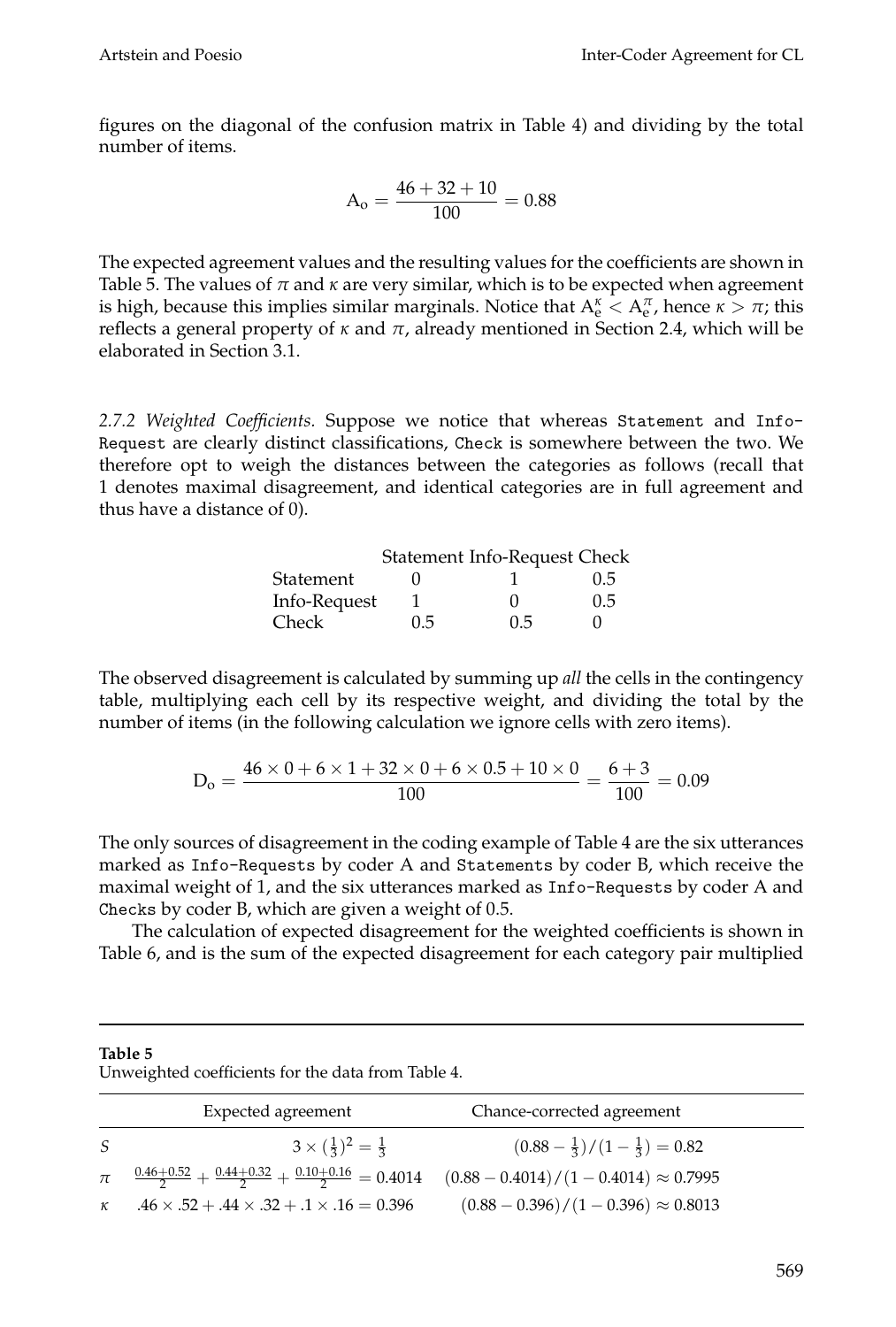#### **Table 6**

Expected disagreement of the weighted coefficients for the data from Table 4.

|                       | $\frac{(46+52)\times(46+52)}{2\times100\times(2\times100-1)}\times0+\frac{(44+32)\times(46+52)}{2\times100\times(2\times100-1)}\times1+\frac{(10+16)\times(46+52)}{2\times100\times(2\times100-1)}\times\frac{1}{2}$                   |      |
|-----------------------|----------------------------------------------------------------------------------------------------------------------------------------------------------------------------------------------------------------------------------------|------|
| $D_{\alpha}^{\alpha}$ | $+\frac{(46+52)\times(44+32)}{2\times100\times(2\times100-1)} \times 1 + \frac{(44+32)\times(44+32)}{2\times100\times(2\times100-1)} \times 0 + \frac{(10+16)\times(44+32)}{2\times100\times(2\times100-1)} \times \frac{1}{2}$ 0.4879 |      |
|                       | $+\tfrac{(46+52)\times(10+16)}{2\times100\times(2\times100-1)}\times\tfrac{1}{2}+\tfrac{(44+32)\times(10+16)}{2\times100\times(2\times100-1)}\times\tfrac{1}{2}+\tfrac{(10+16)\times(10+16)}{2\times100\times(2\times100-1)}\times0$   |      |
|                       | $\frac{46\times52}{100\times100}\times0+\frac{44\times52}{100\times100}\times1+\frac{10\times52}{100\times100}\times\frac{1}{2}$                                                                                                       |      |
| $D_{\rho}^{\kappa_w}$ | $+\frac{46\times32}{100\times100}\times1+\frac{44\times32}{100\times100}\times0+\frac{10\times32}{100\times100}\times\frac{1}{2}$                                                                                                      | 0.49 |
|                       | $+\frac{46\times16}{100\times100}\times\frac{1}{2}+\frac{44\times16}{100\times100}\times\frac{1}{2}+\frac{10\times16}{100\times100}\times0$                                                                                            |      |

by its weight. The value of the weighted coefficients is given by the formula  $1 - \frac{D_0}{D_e}$ , so  $\alpha \approx 1 - \frac{0.09}{0.4879} \approx 0.8156$ , and  $\kappa_w = 1 - \frac{0.09}{0.49} \approx 0.8163$ .

#### **3. Bias and Prevalence**

Two issues recently raised by Di Eugenio and Glass (2004) concern the behavior of agreement coefficients when the annotation data are severely skewed. One issue, which Di Eugenio and Glass call the **bias problem**, is that *π* and *κ* yield quite different numerical values when the annotators' marginal distributions are widely divergent; the other issue, the **prevalence problem**, is the exceeding difficulty in getting high agreement values when most of the items fall under one category. Looking at these two problems in detail is useful for understanding the differences between the coefficients.

#### **3.1 Annotator Bias**

The difference between  $\pi$  and  $\alpha$  on the one hand and  $\kappa$  on the other hand lies in the interpretation of the notion of chance agreement, whether it is the amount expected from the the actual distribution of items among categories (*π*) or from individual coder priors (*κ*). As mentioned in Section 2.4, this difference has been the subject of much debate (Fleiss 1975; Krippendorff 1978, 2004b; Byrt, Bishop, and Carlin 1993; Zwick 1988; Hsu and Field 2003; Di Eugenio and Glass 2004; Craggs and McGee Wood 2005).

A claim often repeated in the literature is that single-distribution coefficients like *π* and *α* assume that different coders produce similar distributions of items among categories, with the implication that these coefficients are inapplicable when the annotators show substantially different distributions. Recommendations vary: Zwick (1988) suggests testing the individual coders' distributions using the modified  $\chi^2$  test of Stuart (1955), and discarding the annotation as unreliable if significant systematic discrepancies are observed. In contrast, Hsu and Field (2003, page 214) recommend reporting the value of *κ* even when the coders produce different distributions, because it is "the only [index] ... that could legitimately be applied in the presence of marginal heterogeneity"; likewise, Di Eugenio and Glass (2004, page 96) recommend using *κ* in "the vast majority ... of discourse- and dialogue-tagging efforts" where the individual coders' distributions tend to vary. All of these proposals are based on a misconception: that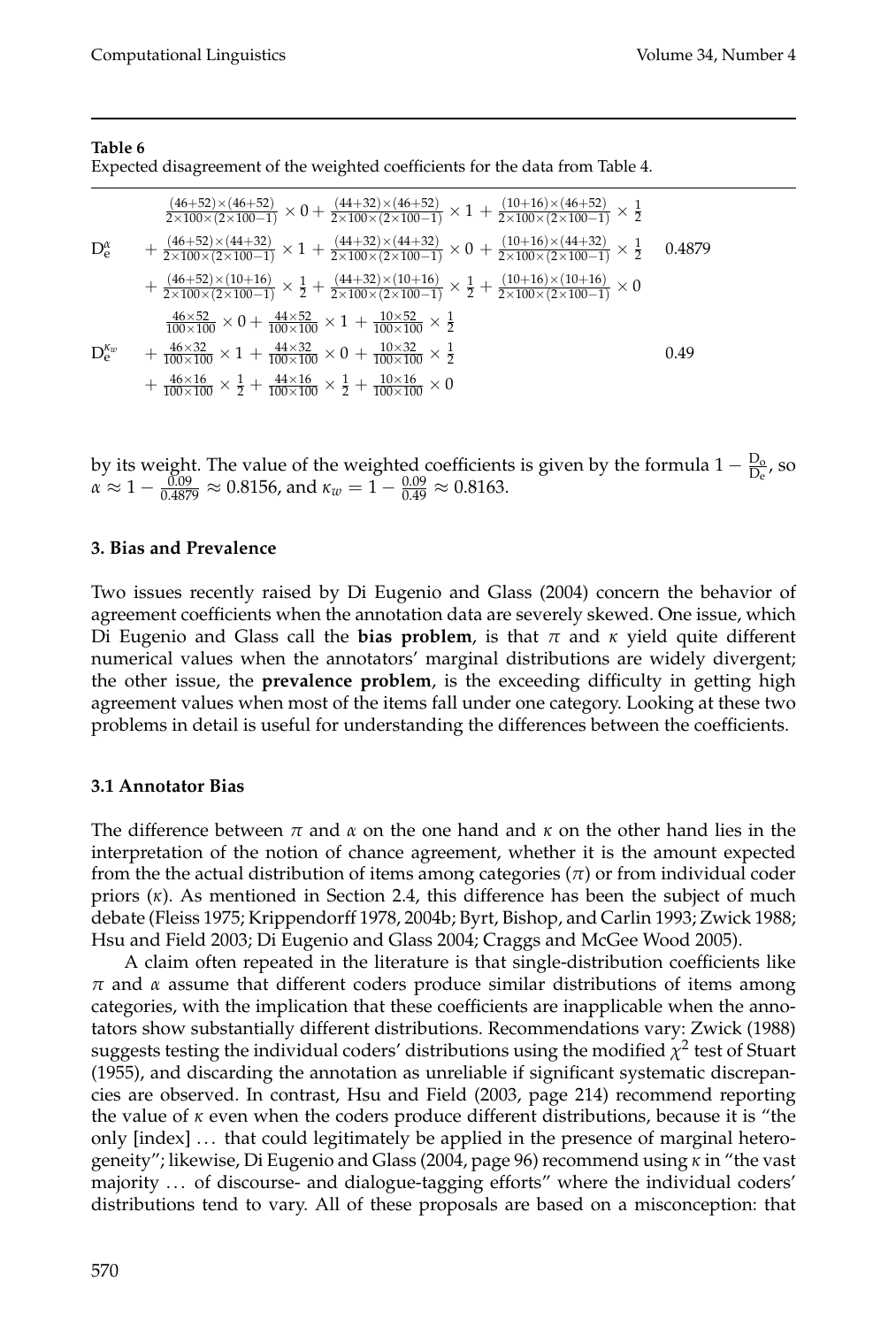single-distribution coefficients require similar distributions by the individual annotators in order to work properly. This is not the case. The difference between the coefficients is only in the interpretation of "chance agreement": *π*-style coefficients calculate the chance of agreement among *arbitrary* coders, whereas *κ*-style coefficients calculate the chance of agreement among the coders who produced the reliability data. Therefore, the choice of coefficient should not depend on the magnitude of the divergence between the coders, but rather on the desired interpretation of chance agreement.

Another common claim is that individual-distribution coefficients like *κ* "reward" annotators for disagreeing on the marginal distributions. For example, Di Eugenio and Glass (2004, page 99) say that *κ* suffers from what they call the bias problem, described as "the paradox that  $\kappa_{\text{Co}}$  [our  $\kappa$ ] increases as the coders become less similar." Similar reservations about the use of *κ* have been noted by Brennan and Prediger (1981) and Zwick (1988). However, the bias problem is less paradoxical than it sounds. Although it is true that for a fixed observed agreement, a higher difference in coder marginals implies a lower expected agreement and therefore a higher *κ* value, the conclusion that *κ* penalizes coders for having similar distributions is unwarranted. This is because  $A_0$ and  $A_e$  are not independent: Both are drawn from the same set of observations. What *κ* does is discount some of the disagreement resulting from different coder marginals by incorporating it into  $A_e$ . Whether this is desirable depends on the application for which the coefficient is used.

The most common application of agreement measures in CL is to infer the reliability of a large-scale annotation, where typically each piece of data will be marked by just one coder, by measuring agreement on a small subset of the data which is annotated by multiple coders. In order to make this generalization, the measure must reflect the reliability of the annotation *procedure*, which is independent of the actual annotators used. Reliability, or reproducibility of the coding, is reduced by all disagreements—both random and systematic. The most appropriate measures of reliability for this purpose are therefore single-distribution coefficients like  $\pi$  and  $\alpha$ , which generalize over the individual coders and exclude marginal disagreements from the expected agreement. This argument has been presented recently in much detail by Krippendorff (2004b) and reiterated by Craggs and McGee Wood (2005).

At the same time, individual-distribution coefficients like *κ* provide important information regarding the trustworthiness (validity) of the data on which the annotators agree. As an intuitive example, think of a person who consults two analysts when deciding whether to buy or sell certain stocks. If one analyst is an optimist and tends to recommend buying whereas the other is a pessimist and tends to recommend selling, they are likely to agree with each other less than two more neutral analysts, so overall their recommendations are likely to be less reliable—less reproducible—than those that come from a population of like-minded analysts. This reproducibility is measured by  $\pi$ . But whenever the optimistic and pessimistic analysts agree on a recommendation for a particular stock, whether it is "buy" or "sell," the confidence that this is indeed the right decision is higher than the same advice from two like-minded analysts. This is why *κ* "rewards" biased annotators: it is not a matter of reproducibility (reliability) but rather of trustworthiness (validity).

Having said this, we should point out that, first, in practice the difference between  $\pi$  and  $\kappa$  doesn't often amount to much (see discussion in Section 4). Moreover, the difference becomes smaller as agreement increases, because all the points of agreement contribute toward making the coder marginals similar (it took a lot of experimentation to create data for Table 4 so that the values of  $\pi$  and  $\kappa$  would straddle the conventional cutoff point of 0.80, and even so the difference is very small). Finally, one would expect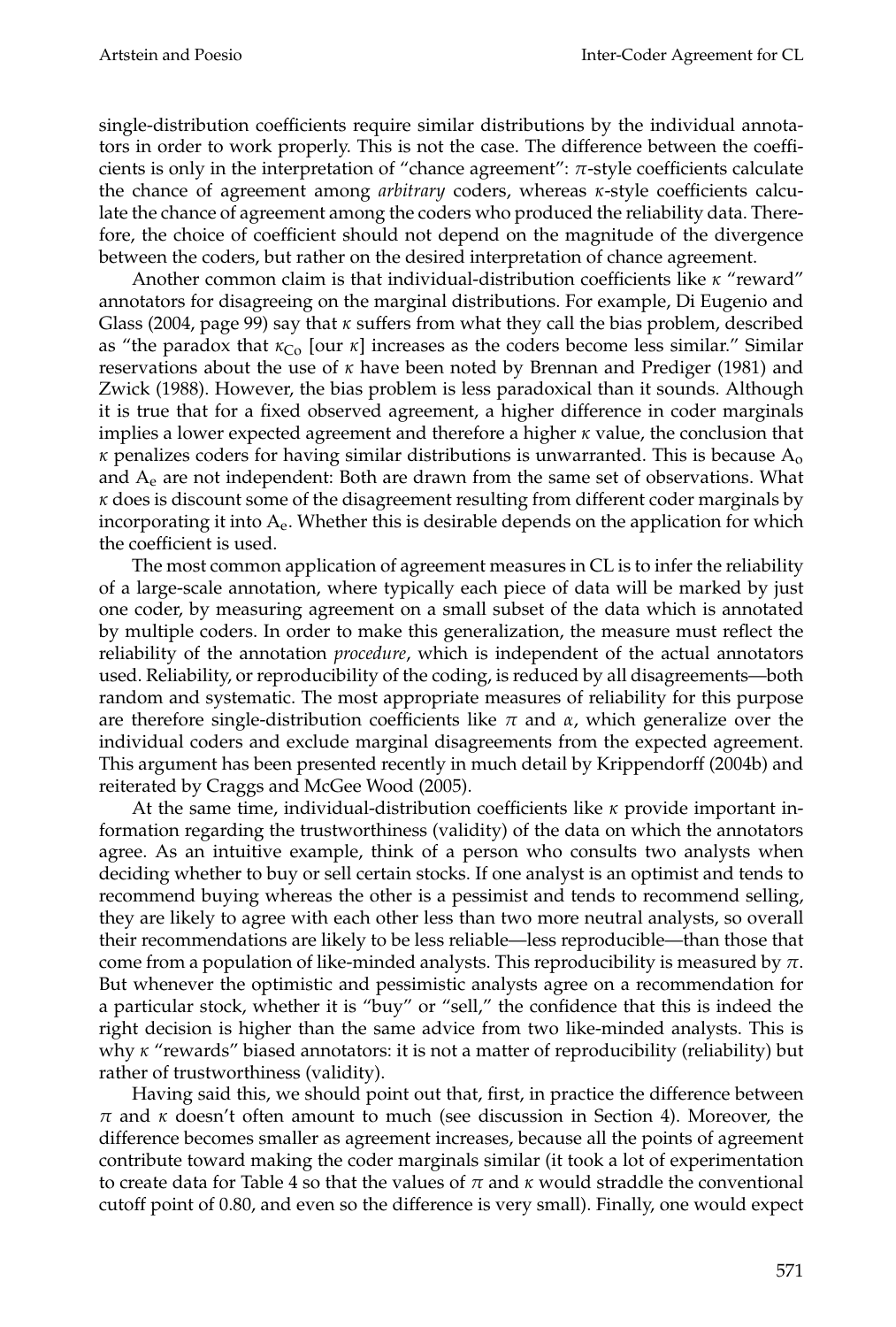the difference between  $\pi$  and  $\kappa$  to diminish as the number of coders grows; this is shown subsequently.<sup>6</sup>

We define B, the overall **annotator bias** in a particular set of coding data, as the difference between the expected agreement according to (multi)-*π* and the expected agreement according to (multi)-*κ*. Annotator bias is a measure of variance: If we take *c* to be a random variable with equal probabilities for all coders, then the annotator bias B is the sum of the variances of  $P(k|c)$  for all categories  $k \in K$ , divided by the number of coders **c** less one (see Artstein and Poesio [2005] for a proof).

$$
\mathbf{B} = \mathbf{A}_{\mathbf{e}}^{\pi} - \mathbf{A}_{\mathbf{e}}^{\kappa} = \frac{1}{\mathbf{c} - 1} \sum_{k \in K} \sigma_{\hat{\mathbf{P}}(k|c)}^2
$$

Annotator bias can be used to express the difference between *κ* and *π*.

$$
\kappa-\pi = \frac{A_o - (A_e^{\pi} - B)}{1-(A_e^{\pi} - B)} - \frac{A_o - A_e^{\pi}}{1-A_e^{\pi}} = B \cdot \frac{(1-A_o)}{(1-A_e^{\pi})(1-A_e^{\pi})}
$$

This allows us to make the following observations about the relationship between *π* and *κ*.

**Observation 1.** *The difference between κ and π grows as the annotator bias grows: For a*  $\alpha$  *constant*  $A_o$  *and*  $A_e^{\pi}$ *, a greater* B *implies a greater value for*  $\kappa - \pi$ *.* 

**Observation 2.** *The greater the number of coders, the lower the annotator bias* B*, and hence the lower the difference between κ and*  $\pi$ , *because the variance of*  $\dot{P}(k|c)$  *does not increase in proportion to the number of coders.*

In other words, provided enough coders are used, it should not matter whether a single-distribution or individual-distribution coefficient is used. This is not to imply that multiple coders increase reliability: The variance of the individual coders' distributions can be just as large with many coders as with few coders, but its effect on the value of *κ* decreases as the number of coders grows, and becomes more similar to random noise.

The same holds for weighted measures too; see the extended version of this article for definitions and proof. In an annotation study with 18 subjects, we compared *α* with a variant which uses individual coder distributions to calculate expected agreement, and found that the values never differed beyond the third decimal point (Poesio and Artstein 2005).

We conclude with a summary of our views concerning the difference between *π*style and *κ*-style coefficients. First of all, keepin mind that empirically the difference is small, and gets smaller as the number of annotators increases. Then instead of reporting two coefficients, as suggested by Di Eugenio and Glass (2004), the appropriate coefficient should be chosen based on the task (*not* on the observed differences between coder marginals). When the coefficient is used to assess reliability, a single-distribution coefficient like  $\pi$  or  $\alpha$  should be used; this is indeed already the practice in CL, because Siegel and Castellan's K is identical with (multi-) $π$ . It is also good practice to test

<sup>6</sup> Craggs and McGee Wood (2005) also suggest increasing the number of coders in order to overcome individual annotator bias, but do not provide a mathematical justification.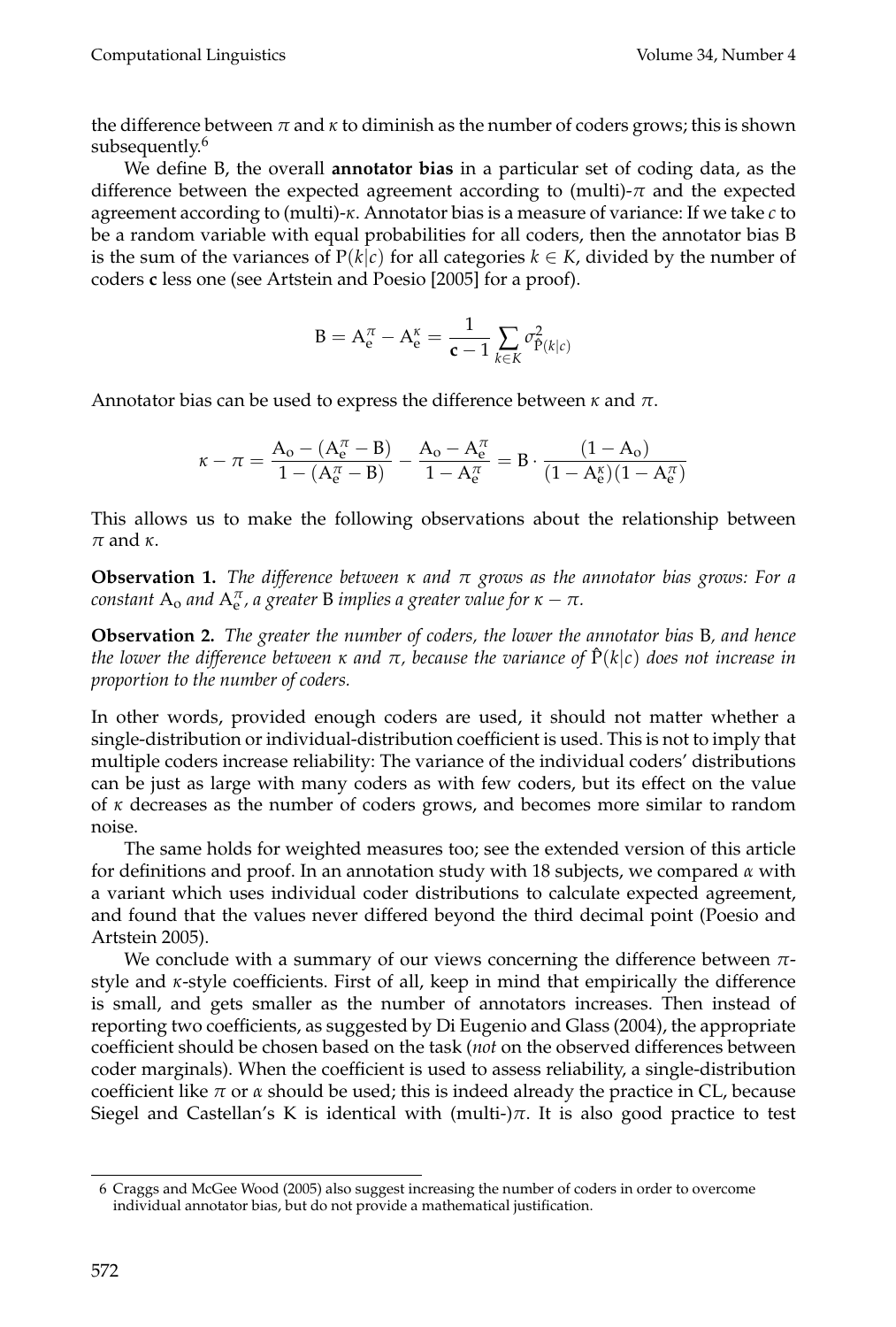reliability with more than two coders, in order to reduce the likelihood of coders sharing a deviant reading of the annotation guidelines.

### **3.2 Prevalence**

We touched upon the matter of skewed data in Section 2.3 when we motivated the need for chance correction: If a disproportionate amount of the data falls under one category, then the expected agreement is very high, so in order to demonstrate high reliability an even higher observed agreement is needed. This leads to the so-called paradox that chance-corrected agreement may be low even though  $A_0$  is high (Cicchetti and Feinstein 1990; Feinstein and Cicchetti 1990; Di Eugenio and Glass 2004). Moreover, when the data are highly skewed in favor of one category, the high agreement also corresponds to high accuracy: If, say, 95% of the data fall under one category label, then random coding would cause two coders to jointly assign this category label to 90.25% of the items, and on average 95% of these labels would be correct, for an overall accuracy of at least 85.7%. This leads to the surprising result that when data are highly skewed, coders may agree on a high proportion of items while producing annotations that are indeed correct to a high degree, yet the reliability coefficients remain low. (For an illustration, see the discussion of agreement results on coding discourse segments in Section 4.3.1.)

This surprising result is, however, justified. Reliability implies the ability to distinguish between categories, but when one category is very common, high accuracy and high agreement can also result from indiscriminate coding. The test for reliability in such cases is the ability to agree on the rare categories (regardless of whether these are the categories of interest). Indeed, chance-corrected coefficients are sensitive to agreement on rare categories. This is easiest to see with a simple example of two coders and two categories, one common and the other one rare; to further simplify the calculation we also assume that the coder marginals are identical, so that  $\pi$  and  $\kappa$  yield the same values. We can thus represent the judgments in a contingency table with just two parameters:  $\epsilon$  is half the proportion of items on which there is disagreement, and *δ* is the proportion of agreement on the **Rare** category. Both of these proportions are assumed to be small, so the bulk of the items (a proportion of  $1 - (\delta + 2\epsilon)$ ) are labeled with the **Common** category by both coders (Table 7). From this table we can calculate  $A_0 = 1 - 2\epsilon$  and  $A_e = 1 - 2(\delta + \epsilon) + 2(\delta + \epsilon)^2$ , as well as  $\pi$  and  $\kappa$ .

$$
\pi, \kappa = \frac{1 - 2\epsilon - (1 - 2(\delta + \epsilon) + 2(\delta + \epsilon)^2)}{1 - (1 - 2(\delta + \epsilon) + 2(\delta + \epsilon)^2)} = \frac{\delta}{\delta + \epsilon} - \frac{\epsilon}{1 - (\delta + \epsilon)}
$$

When  $\epsilon$  and  $\delta$  are both small, the fraction after the minus sign is small as well, so  $\pi$  and  $\kappa$ are approximately  $\delta/(\delta + \epsilon)$ : the value we get if we take all the items marked by one

| Table 7        | A simple example of agreement on dialogue act tagging. |                                                                                                                                                   |                |       |  |  |  |
|----------------|--------------------------------------------------------|---------------------------------------------------------------------------------------------------------------------------------------------------|----------------|-------|--|--|--|
|                |                                                        |                                                                                                                                                   | <b>CODER A</b> |       |  |  |  |
|                |                                                        | COMMON                                                                                                                                            | RARE           | TOTAL |  |  |  |
| <b>CODER B</b> | RARE $\epsilon$                                        | COMMON $1-(\delta+2\epsilon)$ $\epsilon$ $1-(\delta+\epsilon)$<br>$\delta$ $\delta + \epsilon$<br>TOTAL $1-(\delta+\epsilon)$ $\delta+\epsilon$ 1 |                |       |  |  |  |

573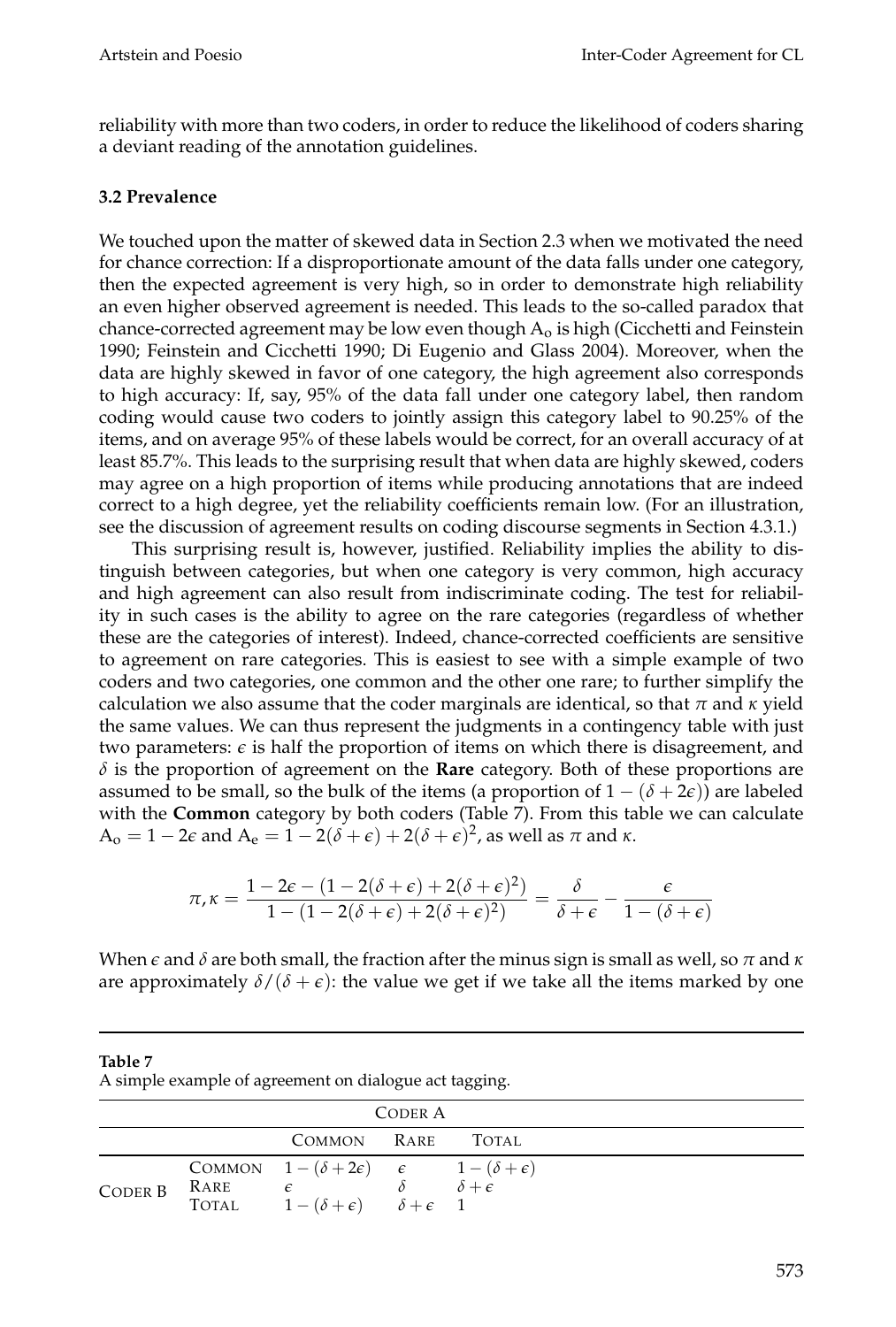particular coder as **Rare**, and calculate what proportion of those items were labeled **Rare** by the other coder. This is a measure of the coders' ability to agree on the rare category.

# **4. Using Agreement Measures for CL Annotation Tasks**

In this section we review the use of intercoder agreement measures in CL since Carletta's original paper in light of the discussion in the previous sections. We begin with a summary of Krippendorff's recommendations about measuring reliability (Krippendorff 2004a, Chapter 11), then discuss how coefficients of agreement have been used in CL to measure the reliability of annotation schemes, focusing in particular on the types of annotation where there has been some debate concerning the most appropriate measures of agreement.

# **4.1 Methodology and Interpretation of the Results: General Issues**

Krippendorff (2004a, Chapter 11) notes with regret the fact that reliability is discussed in only around 69% of studies in content analysis. In CL as well, not all annotation projects include a formal test of intercoder agreement. Some of the best known annotation efforts, such as the creation of the Penn Treebank (Marcus, Marcinkiewicz, and Santorini 1993) and the British National Corpus (Leech, Garside, and Bryant 1994), do not report reliability results as they predate the Carletta paper; but even among the more recent efforts, many only report percentage agreement, as for the creation of the PropBank (Palmer, Dang, and Fellbaum 2007) or the ongoing OntoNotes annotation (Hovy et al. 2006). Even more importantly, very few studies apply a methodology as rigorous as that envisaged by Krippendorff and other content analysts. We therefore begin this discussion of CL practice with a summary of the main recommendations found in Chapter 11 of Krippendorff (2004a), even though, as we will see, we think that some of these recommendations may not be appropriate for CL.

*4.1.1 Generating Data to Measure Reproducibility.* Krippendorff's recommendations were developed for the field of content analysis, where coding is used to draw conclusions from the texts. A coded corpus is thus akin to the result of a scientific experiment, and it can only be considered valid if it is reproducible—that is, if the same coded results can be replicated in an independent coding exercise. Krippendorff therefore argues that any study using observed agreement as a measure of reproducibility must satisfy the following requirements:

- It must employ an exhaustively formulated, clear, and usable coding scheme together with step-by-step instructions on how to use it.
- It must use clearly specified criteria concerning the choice of coders (so that others may use such criteria to reproduce the data).
- It must ensure that the coders that generate the data used to measure reproducibility work independently of each other.

Some practices that are common in CL do not satisfy these requirements. The first requirement is violated by the practice of expanding the written coding instructions and including new rules as the data are generated. The second requirement is often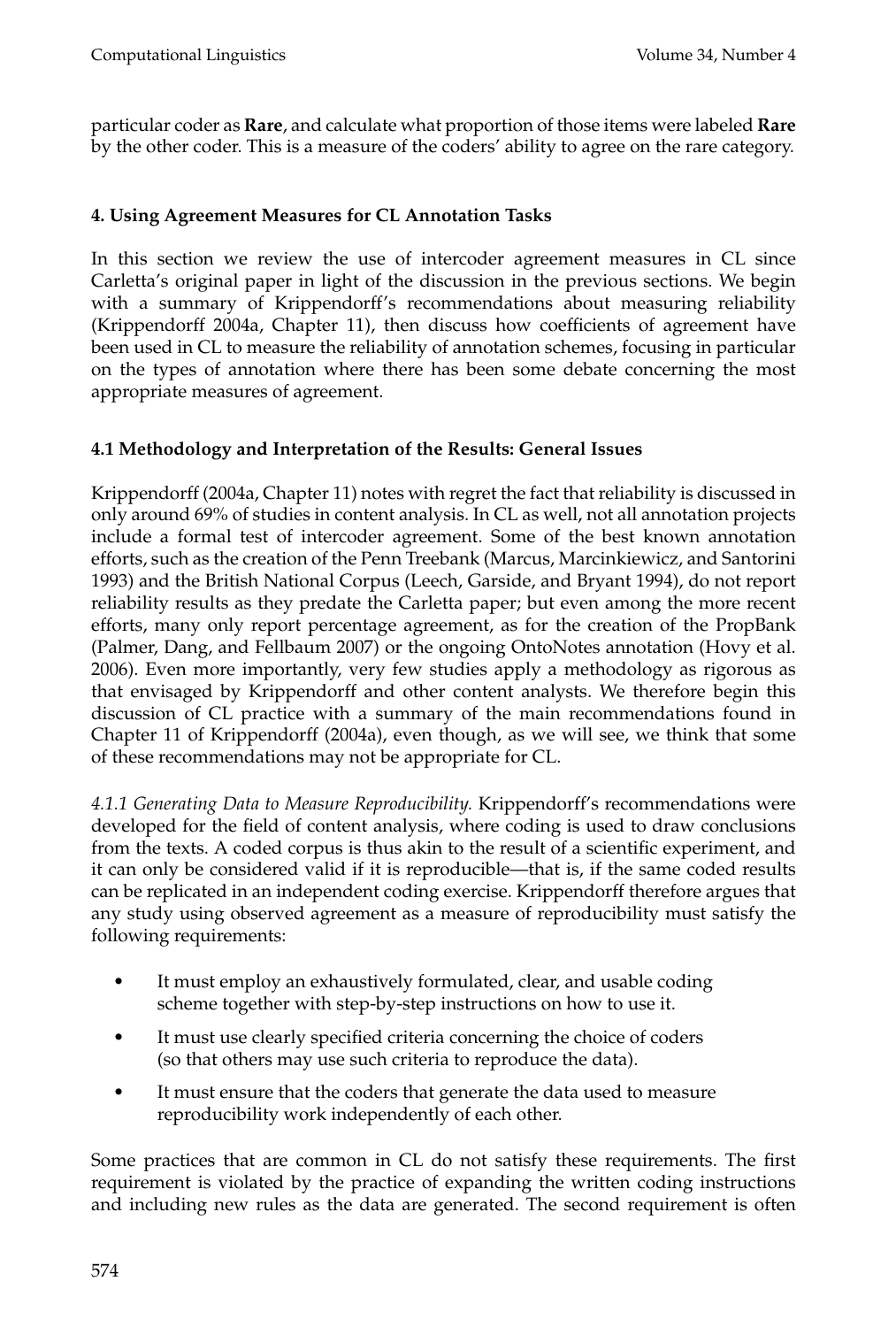violated by using experts as coders, particularly long-term collaborators, as such coders may agree not because they are carefully following written instructions, but because they know the purpose of the research very well—which makes it virtually impossible for others to reproduce the results on the basis of the same coding scheme (the problems arising when using experts were already discussed at length in Carletta [1996]). Practices which violate the third requirement (independence) include asking coders to discuss their judgments with each other and reach their decisions by majority vote, or to consult with each other when problems not foreseen in the coding instructions arise. Any of these practices make the resulting data unusable for measuring reproducibility.

Krippendorff's own summary of his recommendations is that to obtain usable data for measuring reproducibility a researcher must use data generated by three or more coders, chosen according to some clearly specified criteria, and working independently according to a written coding scheme and coding instructions fixed in advance. Krippendorff also discusses the criteria to be used in the selection of the sample, from the minimum number of units (obtained using a formula from Bloch and Kraemer [1989], reported in Krippendorff [2004a, page 239]), to how to make the sample representative of the data population (each category should occur in the sample often enough to yield at least five chance agreements), to how to ensure the reliability of the instructions (the sample should contain examples of all the values for the categories). These recommendations are particularly relevant in light of the comments of Craggs and McGee Wood (2005, page 290), which discourage researchers from testing their coding instructions on data from more than one domain. Given that the reliability of the coding instructions depends to a great extent on how complications are dealt with, and that every domain displays different complications, the sample should contain sufficient examples from all domains which have to be annotated according to the instructions.

*4.1.2 Establishing Significance.* In hypothesis testing, it is common to test for the significance of a result against a null hypothesis of chance behavior; for an agreement coefficient this would mean rejecting the possibility that a positive value of agreement is nevertheless due to random coding. We can rely on the statement by Siegel and Castellan (1988, Section 9.8.2) that when sample sizes are large, the sampling distribution of K (Fleiss's multi- $\pi$ ) is approximately normal and centered around zero—this allows testing the obtained value of K against the null hypothesis of chance agreement by using the *z* statistic. It is also easy to test Krippendorff's *α* with the interval distance metric against the null hypothesis of chance agreement, because the hypothesis  $\alpha = 0$  is identical to the hypothesis  $F = 1$  in an analysis of variance.

However, a null hypothesis of chance agreement is not very interesting, and demonstrating that agreement is significantly better than chance is not enough to establish reliability. This has already been pointed out by Cohen (1960, page 44): "to know merely that  $\kappa$  is beyond chance is trivial since one usually expects much more than this in the way of reliability in psychological measurement." The same point has been repeated and stressed in many subsequent works (e.g., Posner et al. 1990; Di Eugenio 2000; Krippendorff 2004a): The reason for measuring reliability is not to test whether coders perform better than chance, but to ensure that the coders do not deviate too much from perfect agreement (Krippendorff 2004a, page 237).

The relevant notion of significance for agreement coefficients is therefore a confidence interval. Cohen (1960, pages 43–44) implies that when sample sizes are large, the sampling distribution of  $\kappa$  is approximately normal for any true population value of *κ*, and therefore confidence intervals for the observed value of *κ* can be determined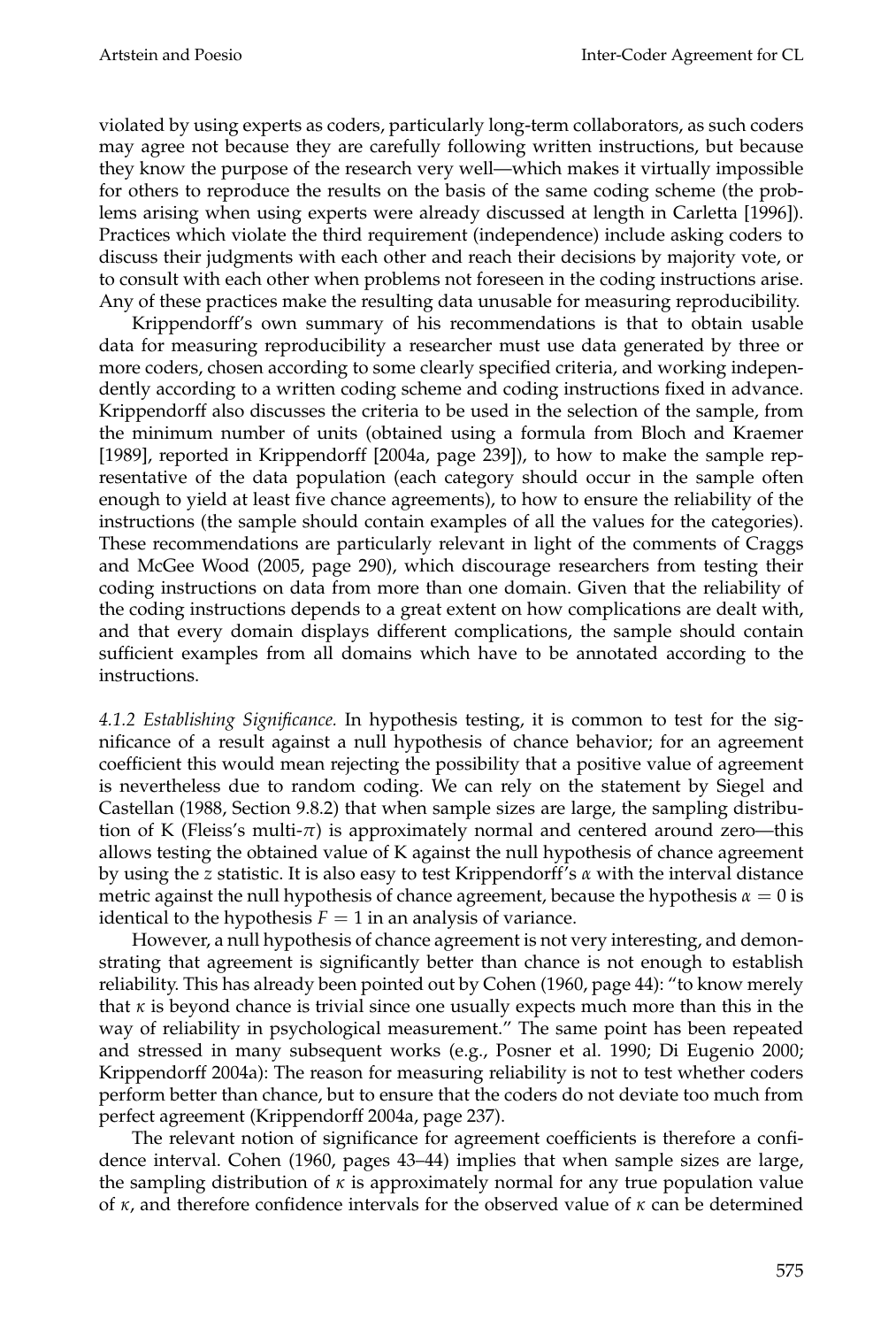using the usual multiples of the standard error. Donner and Eliasziw (1987) propose a more general form of significance test for arbitrary levels of agreement. In contrast, Krippendorff (2004a, Section 11.4.2) states that the distribution of *α* is unknown, so confidence intervals must be obtained by bootstrapping; a software package for doing this is described in Hayes and Krippendorff (2007).

*4.1.3 Interpreting the Value of Kappa-Like Coefficients.* Even after testing significance and establishing confidence intervals for agreement coefficients, we are still faced with the problem of interpreting the meaning of the resulting values. Suppose, for example, we establish that for a particular task,  $K = 0.78 \pm 0.05$ . Is this good or bad? Unfortunately, deciding what counts as an adequate level of agreement for a specific purpose is still little more than a black art: As we will see, different levels of agreement may be appropriate for resource building and for more linguistic purposes.

The problem is not unlike that of interpreting the values of correlation coefficients, and in the area of medical diagnosis, the best known conventions concerning the value of kappa-like coefficients, those proposed by Landis and Koch (1977) and reported in Figure 1, are indeed similar to those used for correlation coefficients, where values above 0.4 are also generally considered adequate (Marion 2004). Many medical researchers feel that these conventions are appropriate, and in language studies, a similar interpretation of the values has been proposed by Rietveld and van Hout (1993). In CL, however, most researchers follow the more stringent conventions from content analysis proposed by Krippendorff (1980, page 147), as reported by Carletta (1996, page 252): "content analysis researchers generally think of  $K > 0.8$  as good reliability, with  $.67 < K < .8$  allowing tentative conclusions to be drawn" (Krippendorff was discussing values of *α* rather than K, but the coefficients are nearly equivalent for categorical labels). As a result, ever since Carletta's influential paper, CL researchers have attempted to achieve a value of K (more seldom, of *α*) above the 0.8 threshold, or, failing that, the 0.67 level allowing for "tentative conclusions." However, the description of the 0.67 boundary in Krippendorff (1980) was actually "highly tentative and cautious," and in later work Krippendorff clearly considers 0.8 the absolute minimum value of *α* to accept for any serious purpose: "Even a cutoff point of  $\alpha = .800$  ... is a pretty low standard" (Krippendorff 2004a, page 242). Recent content analysis practice seems to have settled for even more stringent requirements: A recent textbook, Neuendorf (2002, page 3), analyzing several proposals concerning "acceptable" reliability, concludes that "reliability coefficients of .90 or greater would be acceptable to all, .80 or greater would be acceptable in most situations, and below that, there exists great disagreement."

This is clearly a fundamental issue. Ideally we would want to establish thresholds which are appropriate for the field of CL, but as we will see in the rest of this section, a decade of practical experience hasn't helped in settling the matter. In fact, weighted coefficients, while arguably more appropriate for many annotation tasks, make the issue of deciding when the value of a coefficient indicates sufficient agreement even



**Figure 1**

Kappa values and strength of agreement according to Landis and Koch (1977).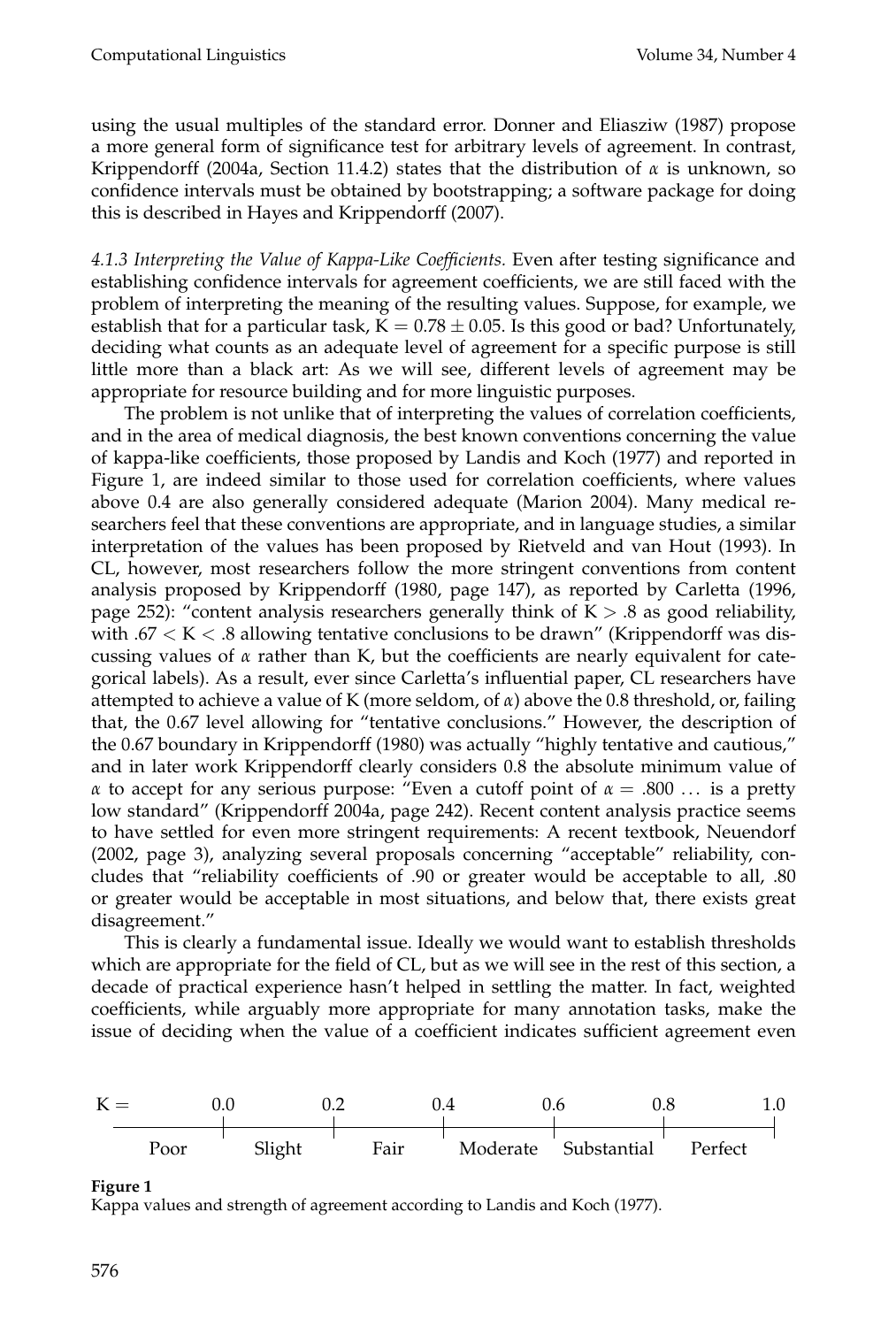more complicated because of the problem of determining appropriate weights (see Section 4.4). We will return to the issue of interpreting the value of the coefficients at the end of this article.

*4.1.4 Agreement and Machine Learning.* In a recent article, Reidsma and Carletta (2008) point out that the goals of annotation in CL differ from those of content analysis, where agreement coefficients originate. A common use of an annotated corpus in CL is not to confirm or reject a hypothesis, but to generalize the patterns using machine-learning algorithms. Through a series of simulations, Reidsma and Carletta demonstrate that agreement coefficients are poor predictors of machine-learning success: Even highly reproducible annotations are difficult to generalize when the disagreements contain patterns that can be learned, whereas highly noisy and unreliable data can be generalized successfully when the disagreements do not contain learnable patterns. These results show that agreement coefficients should not be used as indicators of the suitability of annotated data for machine learning.

However, the purpose of reliability studies is not to find out whether annotations can be generalized, but whether they capture some kind of observable reality. Even if the pattern of disagreement allows generalization, we need evidence that this generalization would be meaningful. The decision whether a set of annotation guidelines are appropriate or meaningful is ultimately a qualitative one, but a baseline requirement is an acceptable level of agreement among the annotators, who serve as the instruments of measurement. Reliability studies test the soundness of an annotation scheme and guidelines, which is not to be equated with the machine-learnability of data produced by such guidelines.

# **4.2 Labeling Units with a Common and Predefined Set of Categories: The Case of Dialogue Act Tagging**

The simplest and most common coding in CL involves labeling segments of text with a limited number of linguistic categories: Examples include part-of-speech tagging, dialogue act tagging, and named entity tagging. The practices used to test reliability for this type of annotation tend to be based on the assumption that the categories used in the annotation are mutually exclusive and equally distinct from one another; this assumption seems to have worked out well in practice, but questions about it have been raised even for the annotation of parts of speech (Babarczy, Carroll, and Sampson 2006), let alone for discourse coding tasks such as dialogue act coding. We concentrate here on this latter type of coding, but a discussion of issues raised for POS, named entity, and prosodic coding can be found in the extended version of the article.

Dialogue act tagging is a type of linguistic annotation with which by now the CL community has had extensive experience: Several dialogue-act-annotated spoken language corpora now exist, such as MapTask (Carletta et al. 1997), Switchboard (Stolcke et al. 2000), Verbmobil (Jekat et al. 1995), and Communicator (e.g., Doran et al. 2001), among others. Historically, dialogue act annotation was also one of the types of annotation that motivated the introduction in CL of chance-corrected coefficients of agreement (Carletta et al. 1997) and, as we will see, it has been the type of annotation that has generated the most discussion concerning annotation methodology and measuring agreement.

A number of coding schemes for dialogue acts have achieved values of K over 0.8 and have therefore been assumed to be reliable: For example,  $K = 0.83$  for the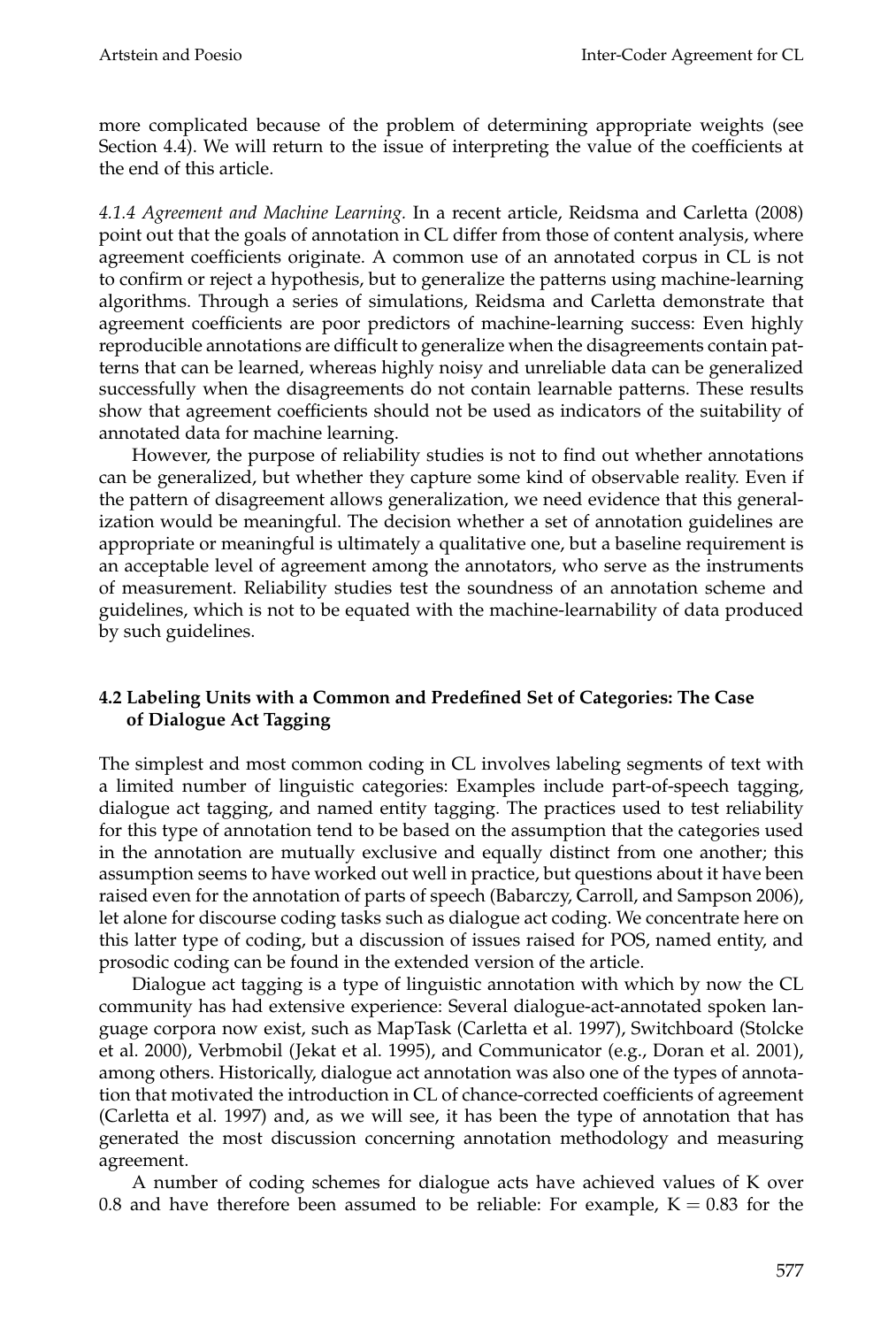13-tag MapTask coding scheme (Carletta et al. 1997),  $K = 0.8$  for the 42-tag Switchboard-DAMSL scheme (Stolcke et al. 2000),  $K = 0.90$  for the smaller 20-tag subset of the CSTAR scheme used by Doran et al. (2001). All of these tests were based on the same two assumptions: that every unit (utterance) is assigned to exactly one category (dialogue act), and that these categories are distinct. Therefore, again, unweighted measures, and in particular K, tend to be used for measuring inter-coder agreement.

However, these assumptions have been challenged based on the observation that utterances tend to have more than one function at the dialogue act level (Traum and Hinkelman 1992; Allen and Core 1997; Bunt 2000); for a useful survey, see Popescu-Belis (2005). An assertion performed in answer to a question, for instance, typically performs at least two functions at different levels: asserting some information—the dialogue act that we called Statement in Section 2.3, operating at what Traum and Hinkelman called the "core speech act" level—and confirming that the question has been understood, a dialogue act operating at the "grounding" level and usually known as Acknowledgment (Ack). In older dialogue act tagsets, acknowledgments and statements were treated as alternative labels at the same "level", forcing coders to choose one or the other when an utterance performed a dual function, according to a well-specified set of instructions. By contrast, in the annotation schemes inspired from these newer theories such as DAMSL (Allen and Core 1997), coders are allowed to assign tags along distinct "dimensions" or "levels".

Two annotation experiments testing this solution to the "multi-tag" problem with the DAMSL scheme were reported in Core and Allen (1997) and Di Eugenio et al. (1998). In both studies, coders were allowed to mark each communicative function independently: That is, they were allowed to choose for each utterance one of the Statement tags (or possibly none), one of the Influencing-Addressee-Future-Action tags, and so forth—and agreement was evaluated separately for each dimension using (unweighted) K. Core and Allen found values of K ranging from 0.76 for answer to 0.42 for agreement to 0.15 for Committing-Speaker-Future-Action. Using different coding instructions and on a different corpus, Di Eugenio et al. observed higher agreement, ranging from  $K = 0.93$  (for other-forward-function) to 0.54 (for the tag agreement).

These relatively low levels of agreement led many researchers to return to "flat" tagsets for dialogue acts, incorporating however in their schemes some of the insights motivating the work on schemes such as DAMSL. The best known example of this type of approach is the development of the SWITCHBOARD-DAMSL tagset by Jurafsky, Shriberg, and Biasca (1997), which incorporates many ideas from the "multi-dimensional" theories of dialogue acts, but does not allow marking an utterance as both an acknowledgment and a statement; a choice has to be made. This tagset results in overall agreement of  $K = 0.80$ . Interestingly, subsequent developments of SWITCHBOARD-DAMSL backtracked on some of these decisions. For instance, the ICSI-MRDA tagset developed for the annotation of the ICSI Meeting Recorder corpus reintroduces some of the DAMSL ideas, in that annotators are allowed to assign multiple SWITCHBOARD-DAMSL labels to utterances (Shriberg et al. 2004). Shriberg et al. achieved a comparable reliability to that obtained with SWITCHBOARD-DAMSL, but only when using a tagset of just five "class-maps".

Shriberg et al. (2004) also introduced a hierarchical organization of tags to improve reliability. The dimensions of the DAMSL scheme can be viewed as "superclasses" of dialogue acts which share some aspect of their meaning. For instance, the dimension of Influencing-Addressee-Future-Action (IAFA) includes the two dialogue acts Open-option (used to mark suggestions) and Directive, both of which bring into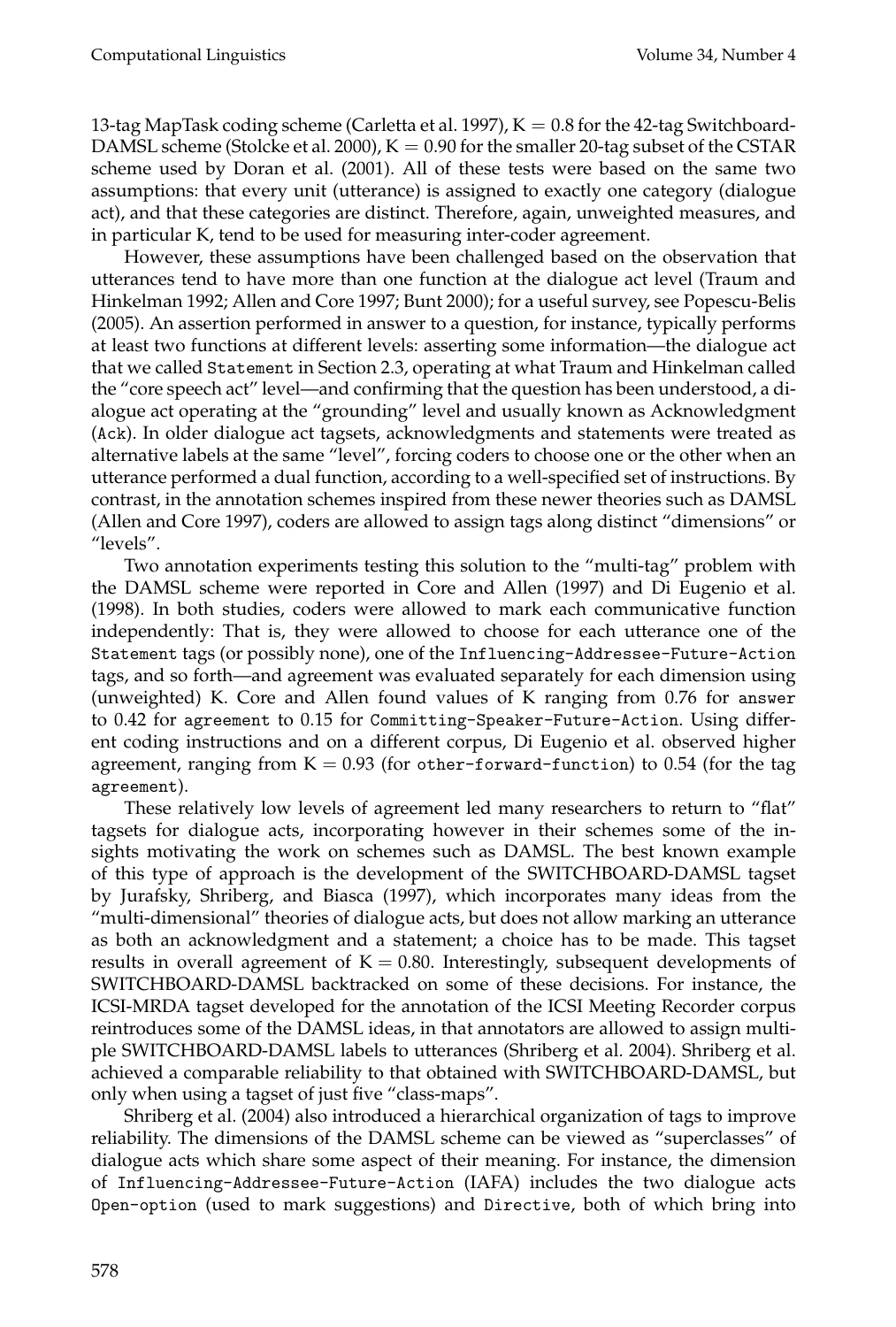consideration a future action to be performed by the addressee. At least in principle, an organization of this type opens up the possibility for coders to mark an utterance with the superclass (IAFA) in case they do not feel confident that the utterance satisfies the additional requirements for Open-option or Directive. This, in turn, would do away with the need to make a choice between these two options. This possibility wasn't pursued in the studies using the original DAMSL that we are aware of (Core and Allen 1997; Di Eugenio 2000; Stent 2001), but was tested by Shriberg et al. (2004) and subsequent work, in particular Geertzen and Bunt (2006), who were specifically interested in the idea of using hierarchical schemes to measure partial agreement, and in addition experimented with weighted coefficients of agreement for their hierarchical tagging scheme, specifically *κw*.

Geertzen and Bunt tested intercoder agreement with Bunt's DIT++ (Bunt 2005), a scheme with 11 dimensions that builds on ideas from DAMSL and from Dynamic Interpretation Theory (Bunt 2000). In DIT++, tags can be hierarchically related: For example, the class information-seeking is viewed as consisting of two classes, yesno question (ynq) and *wh*-question (whq). The hierarchy is explicitly introduced in order to allow coders to leave some aspects of the coding undecided. For example, check is treated as a subclass of ynq in which, in addition, the speaker has a weak belief that the proposition that forms the belief is true. A coder who is not certain about the dialogue act performed using an utterance may simply choose to tag it as ynq.

The distance metric **d** proposed by Geertzen and Bunt is based on the criterion that two communicative functions are related  $(d(c_1, c_2) < 1)$  if they stand in an ancestor–offspring relation within a hierarchy. Furthermore, they argue, the magnitude of  $\mathbf{d}(c_1, c_2)$  should be proportional to the distance between the functions in the hierarchy. A level-dependent correction factor is also proposed so as to leave open the option to make disagreements at higher levels of the hierarchy matter more than disagreements at the deeper level (for example, the distance between information-seeking and ynq might be considered greater than the distance between check and positive-check).

The results of an agreement test with two annotators run by Geertzen and Bunt show that taking into account partial agreement leads to values of *κw* that are higher than the values of *κ* for the same categories, particularly for feedback, a class for which Core and Allen (1997) got low agreement. Of course, even assuming that the values of *κw* and *κ* were directly comparable—we remark on the difficulty of interpreting the values of weighted coefficients of agreement in Section 4.4—it remains to be seen whether these higher values are a better indication of the extent of agreement between coders than the values of unweighted *κ*.

This discussion of coding schemes for dialogue acts introduced issues to which we will return for other CL annotation tasks as well. There are a number of wellestablished schemes for large-scale dialogue act annotation based on the assumption of mutual exclusivity between dialogue act tags, whose reliability is also well known; if one of these schemes is appropriate for modeling the communicative intentions found in a task, we recommend to our readers to use it. They should also realize, however, that the mutual exclusivity assumption is somewhat dubious. If a multi-dimensional or hierarchical tagset is used, readers should also be aware that weighted coefficients do capture partial agreement, and need not automatically result in lower reliability or in an explosion in the number of labels. However, a hierarchical scheme may not reflect genuine annotation difficulties: For example, in the case of DIT++, one might argue that it is more difficult to confuse yes-no questions with *wh*-questions than with statements. We will also see in a moment that interpreting the results with weighted coefficients is difficult. We will return to both of these problems in what follows.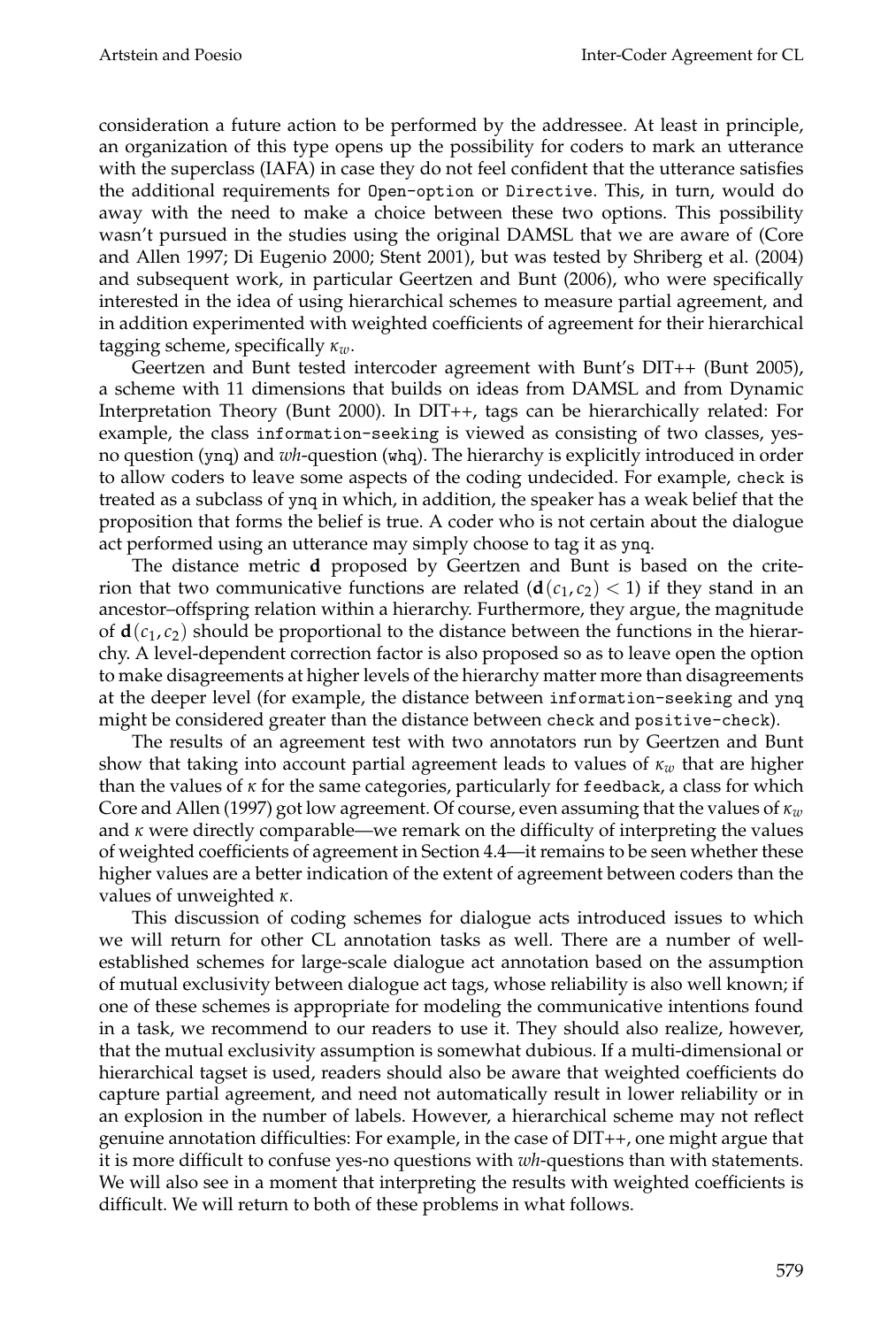### **4.3 Marking Boundaries and Unitizing**

Before labeling can take place, the units of annotation, or markables, need to be identified—a process Krippendorff (1995, 2004a) calls **unitizing**. The practice in CL for the forms of annotation discussed in the previous section is to assume that the units are linguistic constituents which can be easily identified, such as words, utterances, or noun phrases, and therefore there is no need to check the reliability of this process. We are aware of few exceptions to this assumption, such as Carletta et al. (1997) on unitization for move coding and our own work on the GNOME corpus (Poesio 2004b). In cases such as text segmentation, however, the identification of units is as important as their labeling, if not more important, and therefore checking agreement on unit identification is essential. In this section we discuss current CL practice with reliability testing of these types of annotation, before briefly summarizing Krippendorff's proposals concerning measuring reliability for unitizing.

*4.3.1 Segmentation and Topic Marking.* Discourse segments are portions of text that constitute a unit either because they are about the same "topic" (Hearst 1997; Reynar 1998) or because they have to do with achieving the same intention (Grosz and Sidner 1986) or performing the same "dialogue game" (Carletta et al. 1997).<sup>7</sup> The analysis of discourse structure—and especially the identification of discourse segments—is the type of annotation that, more than any other, led CL researchers to look for ways of measuring reliability and agreement, as it made them aware of the extent of disagreement on even quite simple judgments (Kowtko, Isard, and Doherty 1992; Passonneau and Litman 1993; Carletta et al. 1997; Hearst 1997). Subsequent research identified a number of issues with discourse structure annotation, above all the fact that segmentation, though problematic, is still much easier than marking more complex aspects of discourse structure, such as identifying the most important segments or the "rhetorical" relations between segments of different granularity. As a result, many efforts to annotate discourse structure concentrate only on segmentation.

The agreement results for segment coding tend to be on the lower end of the scale proposed by Krippendorff and recommended by Carletta. Hearst (1997), for instance, found  $K = 0.647$  for the boundary/not boundary distinction; Reynar (1998), measuring agreement between his own annotation and the TREC segmentation of broadcast news, reports  $K = 0.764$  for the same task; Ries (2002) reports even lower agreement of  $K = 0.36$ . Teufel, Carletta, and Moens (1999), who studied agreement on the identification of **argumentative zones**, found high reliability ( $K = 0.81$ ) for their three main zones (own, other, background), although lower for the whole scheme  $(K = 0.71)$ . For intention-based segmentation, Passonneau and Litman (1993) in the pre-K days reported an overall percentage agreement with majority opinion of 89%, but the agreement on boundaries was only 70%. For conversational games segmentation, Carletta et al. (1997) reported "promising but not entirely reassuring agreement on where games began (70%)," whereas the agreement on transaction boundaries was  $K = 0.59$ . Exceptions are two segmentation efforts carried out as part of annotations of rhetorical structure. Moser, Moore, and Glendening (1996) achieved an agreement

<sup>7</sup> The notion of "topic" is notoriously difficult to define and many competing theoretical proposals exist (Reinhart 1981; Vallduví 1993). As it is often the case with annotation, fairly simple definitions tend to be used in discourse annotation work: For example, in TDT topic is defined for annotation purposes as "an event or activity, along with all directly related events and activities" (TDT-2 Annotation Guide, http://projects.ldc.upenn.edu/TDT2/Guide/label-instr.html).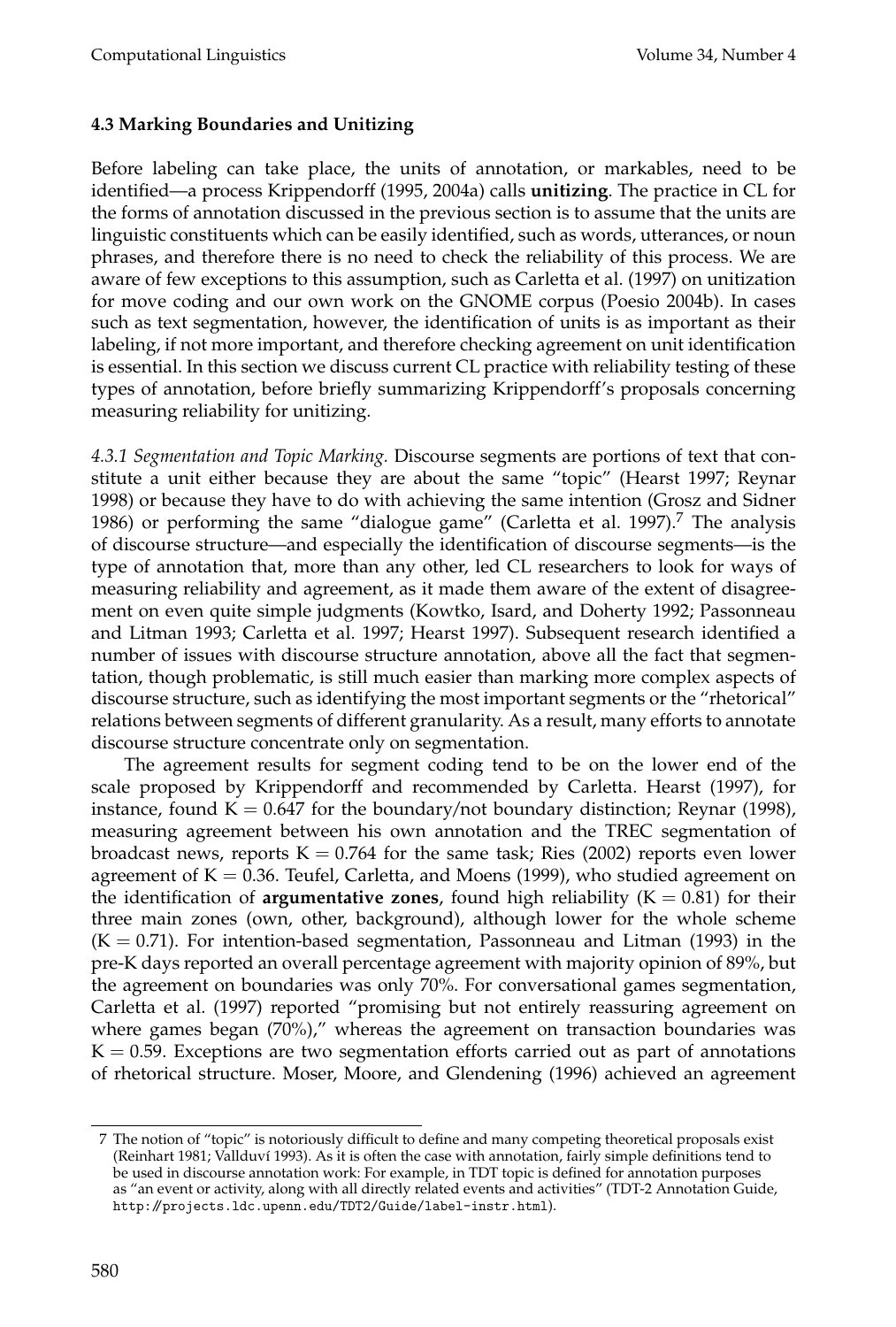of  $K = 0.9$  for the highest level of segmentation of their RDA annotation (Poesio, Patel, and Di Eugenio 2006). Carlson, Marcu, and Okurowski (2003) reported very high agreement over the identification of the boundaries of discourse units, the building blocks of their annotation of rhetorical structure. (Agreement was measured several times; initially, they obtained  $K = 0.87$ , and in the final analysis  $K = 0.97$ .) This, however, was achieved by employing experienced annotators, and with considerable training.

One important reason why most agreement results on segmentation are on the lower end of the reliability scale is the fact, known to researchers in discourse analysis from as early as Levin and Moore (1978), that although analysts generally agree on the "bulk" of segments, they tend to disagree on their exact boundaries. This phenomenon was also observed in more recent studies: See for example the discussion in Passonneau and Litman (1997), the comparison of the annotations produced by seven coders of the same text in Figure 5 of Hearst (1997, page 55), or the discussion by Carlson, Marcu, and Okurowski (2003), who point out that the boundaries between elementary discourse units tend to be "very blurry." See also Pevzner and Hearst (2002) for similar comments made in the context of topic segmentation algorithms, and Klavans, Popper, and Passonneau (2003) for selecting definition phrases.

This "blurriness" of boundaries, combined with the prevalence effects discussed in Section 3.2, also explains the fact that topic annotation efforts which were only concerned with roughly dividing a text into segments (Passonneau and Litman 1993; Carletta et al. 1997; Hearst 1997; Reynar 1998; Ries 2002) generally report lower agreement than the studies whose goal is to identify smaller discourse units. When disagreement is mostly concentrated in one class ('boundary' in this case), if the total number of units to annotate remains the same, then expected agreement on this class is lower when a greater proportion of the units to annotate belongs to this class. When in addition this class is much less numerous than the other classes, overall agreement tends to depend mostly on agreement on this class.

For instance, suppose we are testing the reliability of two different segmentation schemes—into broad "discourse segments" and into finer "discourse units"—on a text of 50 utterances, and that we obtain the results in Table 8. Case 1 would be a situation in which Coder A and Coder B agree that the text consists of two segments, obviously agree on its initial and final boundaries, but disagree by one position on the intermediate boundary—say, one of them places it at utterance 25, the other at utterance 26. Nevertheless, because expected agreement is so high—the coders agree on the classification of 98% of the utterances—the value of K is fairly low. In case 2, the coders disagree on three times as many utterances, but K is higher than in the first case because expected agreement is substantially lower ( $A_e = 0.53$ ).

The fact that coders mostly agree on the "bulk" of discourse segments, but tend to disagree on their boundaries, also makes it likely that an all-or-nothing coefficient like K calculated on individual boundaries would underestimate the degree of agreement, suggesting low agreement even among coders whose segmentations are mostly similar. A weighted coefficient of agreement like *α* might produce values more in keeping with intuition, but we are not aware of any attempts at measuring agreement on segmentation using weighted coefficients. We see two main options. We suspect that the methods proposed by Krippendorff (1995) for measuring agreement on unitizing (see Section 4.3.2, subsequently) may be appropriate for the purpose of measuring agreement on discourse segmentation. A second option would be to measure agreement not on individual boundaries but on windows spanning several units, as done in the methods proposed to evaluate the performance of topic detection algorithms such as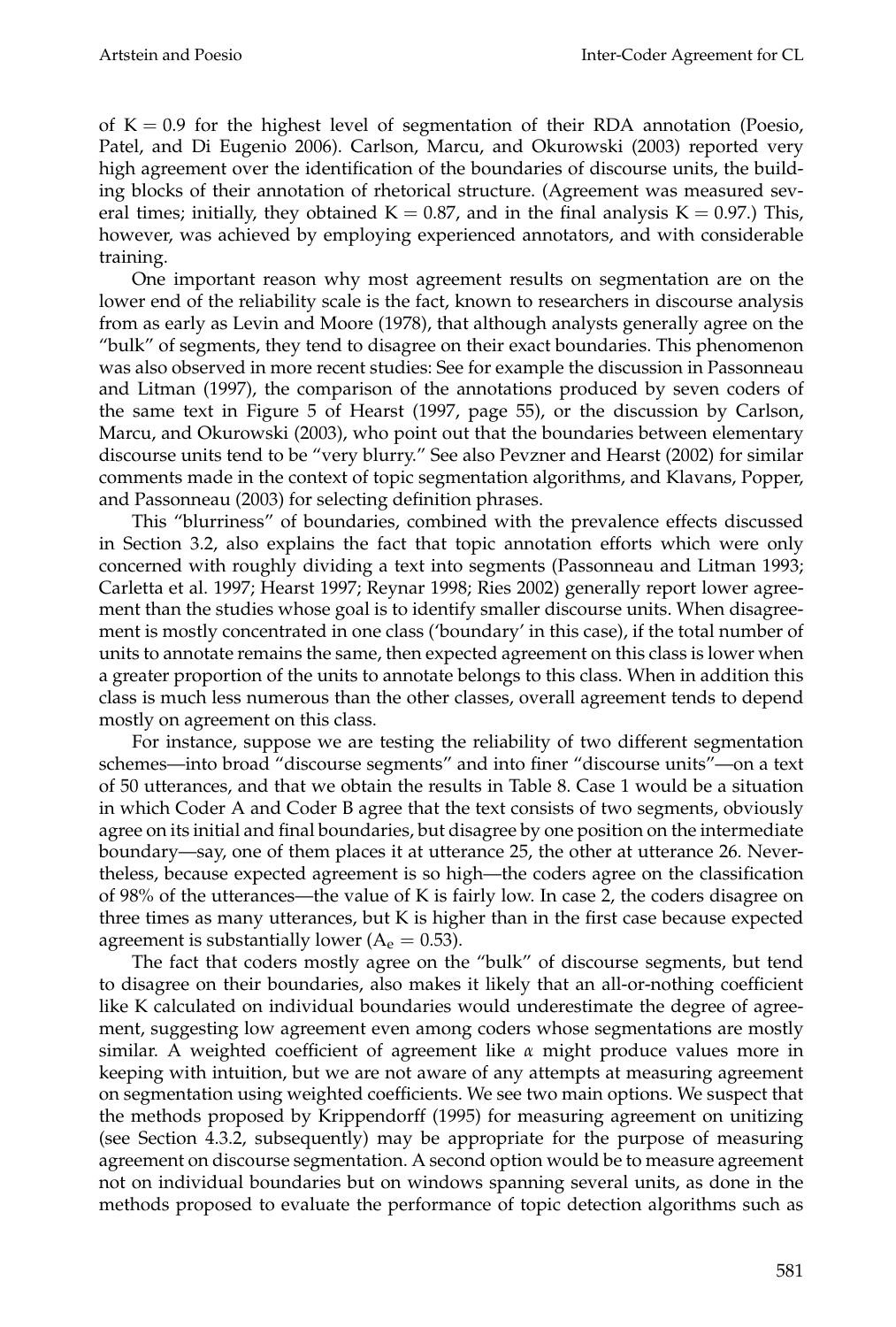#### **Table 8**

Fewer boundaries, higher expected agreement.

|                |                                                | Case 1: Broad segments<br>$A_0 = 0.96$ , $A_e = 0.89$ , $K = 0.65$       |                |                |
|----------------|------------------------------------------------|--------------------------------------------------------------------------|----------------|----------------|
|                |                                                |                                                                          | <b>CODER A</b> |                |
|                |                                                | <b>BOUNDARY</b>                                                          | NO BOUNDARY    | <b>TOTAL</b>   |
| CODER B        | <b>BOUNDARY</b><br>NO BOUNDARY<br><b>TOTAL</b> | 2<br>3                                                                   | 1<br>46<br>47  | 3<br>47<br>50  |
|                |                                                | Case 2: Fine discourse units<br>$A_0 = 0.88$ , $A_e = 0.53$ , $K = 0.75$ |                |                |
|                |                                                |                                                                          | <b>CODER A</b> |                |
|                |                                                | <b>BOUNDARY</b>                                                          | NO BOUNDARY    | <b>TOTAL</b>   |
| <b>CODER B</b> | <b>BOUNDARY</b><br>NO BOUNDARY<br>TOTAL        | 16<br>3<br>19                                                            | 3<br>28<br>31  | 19<br>31<br>50 |

*Pk* (Beeferman, Berger, and Lafferty 1999) or WINDOWDIFF (Pevzner and Hearst 2002) (which are, however, raw agreement scores not corrected for chance).

*4.3.2 Unitizing (Or, Agreement on Markable Identification).* It is often assumed in CL annotation practice that the units of analysis are "natural" linguistic objects, and therefore there is no need to check agreement on their identification. As a result, agreement is usually measured on the labeling of units rather than on the process of identifying them (**unitizing**, Krippendorff 1995). We have just seen, however, two coding tasks for which the reliability of unit identification is a crucial part of the overall reliability, and the problem of markable identification is more pervasive than is generally acknowledged. For example, when the units to be labeled are syntactic constituents, it is common practice to use a parser or chunker to identify the markables and then to allow the coders to correct the parser's output. In such cases one would want to know how reliable the coders' corrections are. We thus need a general method of testing relibility on markable identification.

The one proposal for measuring agreement on markable identification we are aware of is the *α<sup>U</sup>* coefficient, a non-trivial variant of *α* proposed by Krippendorff (1995). A full presentation of the proposal would require too much space, so we will just present the core idea. Unitizing is conceived of as consisting of two separate steps: identifying boundaries between units, and selecting the units of interest. If a unit identified by one coder overlaps a unit identified by the other coder, the amount of disagreement is the square of the lengths of the non-overlapping segments (see Figure 2); if a unit identified by one coder does not overlapany unit of interest identified by the other coder, the amount of disagreement is the square of the length of the whole unit. This distance metric is used in calculating observed and expected disagreement, and  $\alpha_{U}$  itself. We refer the reader to Krippendorff (1995) for details.

Krippendorff's  $\alpha_U$  is not applicable to all CL tasks. For example, it assumes that units may not overlap in a single coder's output, yet in practice there are many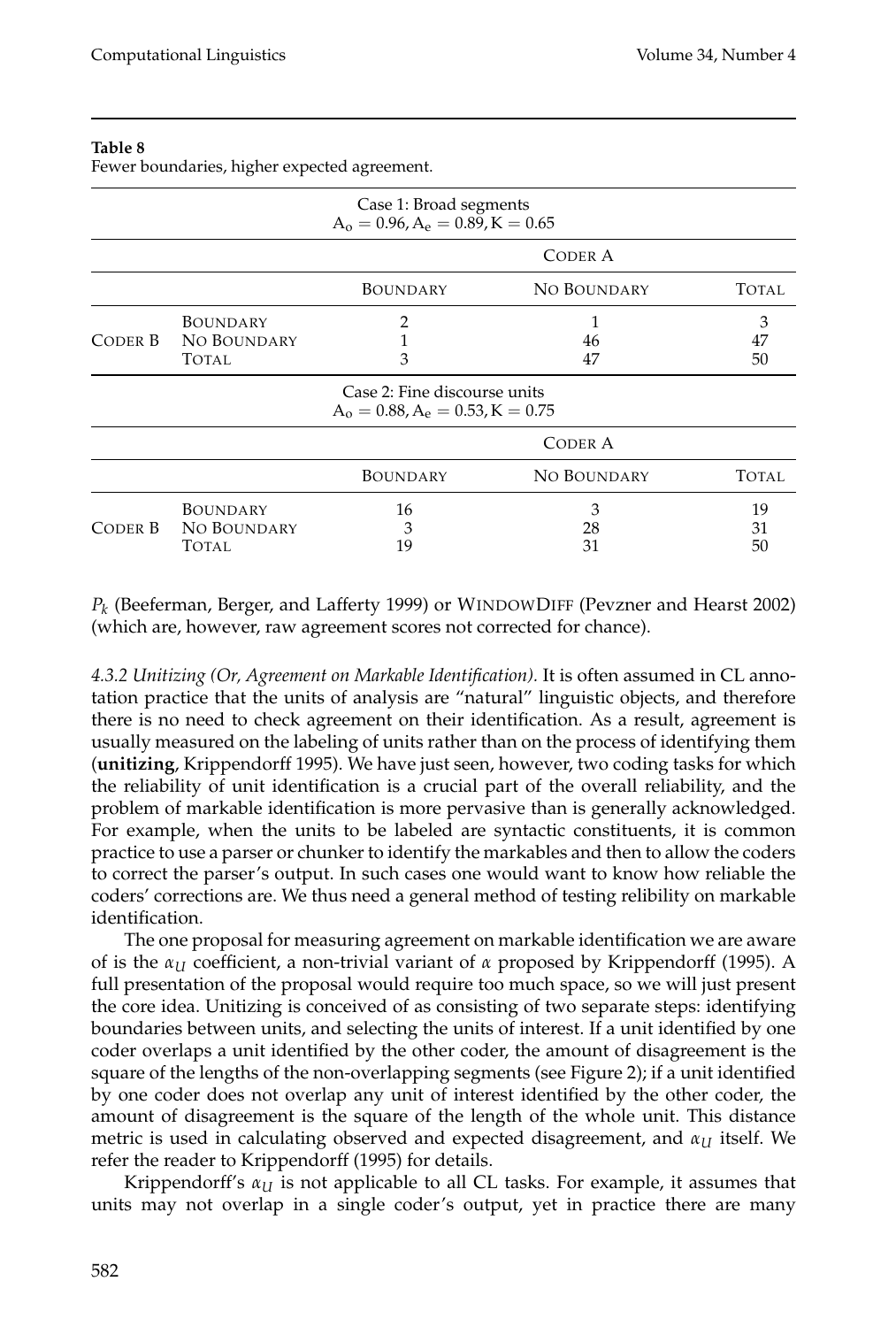

### **Figure 2**

The difference between overlapping units is  $\mathbf{d}(A, B) = s_-^2 + s_+^2$  (adapted from Krippendorff 1995, Figure 4, page 61).

annotation schemes which require coders to label nested syntactic constituents. For continuous segmentation tasks, *α<sup>U</sup>* may be inappropriate because when a segment identified by one annotator overlaps with two segments identified by another annotator, the distance is smallest when the one segment is centered over the two rather than aligned with one of them. Nevertheless, we feel that when the non-overlap assumption holds, and the units do not cover the text exhaustively, testing the reliabilty of unit identification may prove beneficial. To our knowledge, this has never been tested in CL.

# **4.4 Anaphora**

The annotation tasks discussed so far involve assigning a specific label to each category, which allows the various agreement measures to be applied in a straightforward way. Anaphoric annotation differs from the previous tasks because annotators do not assign labels, but rather create links between anaphors and their antecedents. It is therefore not clear what the "labels" should be for the purpose of calculating agreement. One possibility would be to consider the intended referent (real-world object) as the label, as in named entity tagging, but it wouldn't make sense to predefine a set of "labels" applicable to all texts, because different objects are mentioned in different texts. An alternative is to use the marked antecedents as "labels". However, we do not want to count as a disagreement every time two coders agree on the discourse entity realized by a particular noun phrase but just happen to mark different words as antecedents. Consider the reference of the underlined pronoun *it* in the following dialogue excerpt (TRAINS 1991 [Gross, Allen, and Traum 1993], dialogue d91-3.2). $8$ 

|     | $1.1 \quad M: \ldots$                                    |
|-----|----------------------------------------------------------|
| 1.4 | first thing I'd like you to do                           |
| 1.5 | is send engine E2 off with a boxcar to Corning to        |
|     | pick up oranges                                          |
|     | 1.6 as soon as possible                                  |
|     | 2.1 S: okay                                              |
|     | 3.1 M: and while it's there it should pick up the tanker |

Some of the coders in a study we carried out (Poesio and Artstein 2005) indicated the noun phrase *engine E2* as antecedent for the second *it* in utterance 3.1, whereas others indicated the immediately preceding pronoun, which they had previously marked as having *engine E2* as antecedent. Clearly, we do not want to consider these coders to be in disagreement. A solution to this dilemma has been proposed by Passonneau (2004): Use the emerging coreference sets as the 'labels' for the purpose of calculating agreement. This requires using weighted measures for calculating agreement on such sets, and

<sup>8</sup> ftp://ftp.cs.rochester.edu/pub/papers/ai/92.tn1.trains 91 dialogues.txt.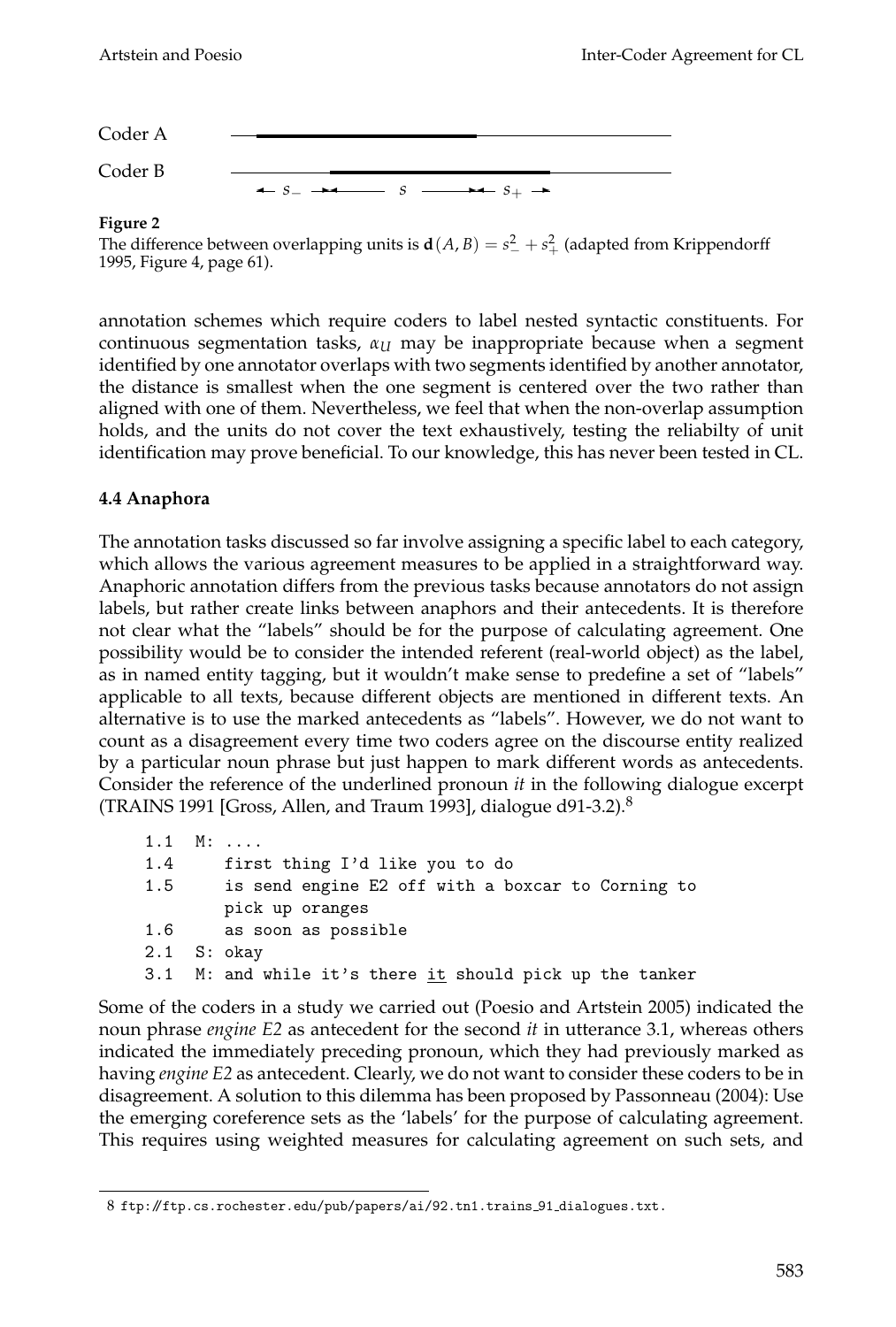consequently it raises serious questions about weighted measures—in particular, about the interpretability of the results, as we will see shortly.

*4.4.1 Passonneau's Proposal.* Passonneau (2004) recommends measuring agreement on anaphoric annotation by using *sets* of mentions of discourse entities as labels, that is, the emerging anaphoric/coreference chains. This proposal is in line with the methods developed to evaluate anaphora resolution systems (Vilain et al. 1995). But using anaphoric chains as labels would not make unweighted measures such as K a good measure for agreement. Practical experience suggests that, except when a text is very short, few annotators will catch all mentions of a discourse entity: Most will forget to mark a few, with the result that the chains (that is, category labels) differ from coder to coder and agreement as measured with K is always very low. What is needed is a coefficient that also allows for partial disagreement between judgments, when two annotators agree on part of the coreference chain but not on all of it.

Passonneau (2004) suggests solving the problem by using *α* with a distance metric that allows for partial agreement among anaphoric chains. Passonneau proposes a distance metric based on the following rationale: Two sets are minimally distant when they are identical and maximally distant when they are disjoint; between these extremes, sets that stand in a subset relation are closer (less distant) than ones that merely intersect. This leads to the following distance metric between two sets *A* and *B*.

$$
\mathbf{d}_P = \begin{cases} 0 & \text{if } A = B \\ \frac{1}{3} & \text{if } A \subset B \text{ or } B \subset A \\ \frac{2}{3} & \text{if } A \cap B \neq \emptyset, \text{ but } A \nsubseteq B \text{ and } B \nsubseteq A \\ 1 & \text{if } A \cap B = \emptyset \end{cases}
$$

Alternative distance metrics take the size of the anaphoric chain into account, based on measures used to compare sets in Information Retrieval, such as the coefficient of community of Jaccard (1912) and the coincidence index of Dice (1945) (Manning and Schütze 1999).

$$
\text{Jaccard: } \mathbf{d}_J = 1 - \frac{|A \cap B|}{|A \cup B|} \qquad \text{Dice: } \mathbf{d}_D = 1 - \frac{2|A \cap B|}{|A| + |B|}
$$

In later work, Passonneau (2006) offers a refined distance metric which she called MASI (Measuring Agreement on Set-valued Items), obtained by multiplying Passonneau's original metric **d***<sup>P</sup>* by the metric derived from Jaccard **d***J*.

$$
\mathbf{d}_M = \mathbf{d}_P \times \mathbf{d}_J
$$

*4.4.2 Experience with α for Anaphoric Annotation.* In the experiment mentioned previously (Poesio and Artstein 2005) we used 18 coders to test *α* and K under a variety of conditions. We found that even though our coders by and large agreed on the interpretation of anaphoric expressions, virtually no coder ever identified all the mentions of a discourse entity. As a result, even though the values of  $\alpha$  and K obtained by using the ID of the antecedent as label were pretty similar, the values obtained when using anaphoric chains as labels were drastically different. The value of *α* increased, because examples where coders linked a markable to different antecedents in the same chain were no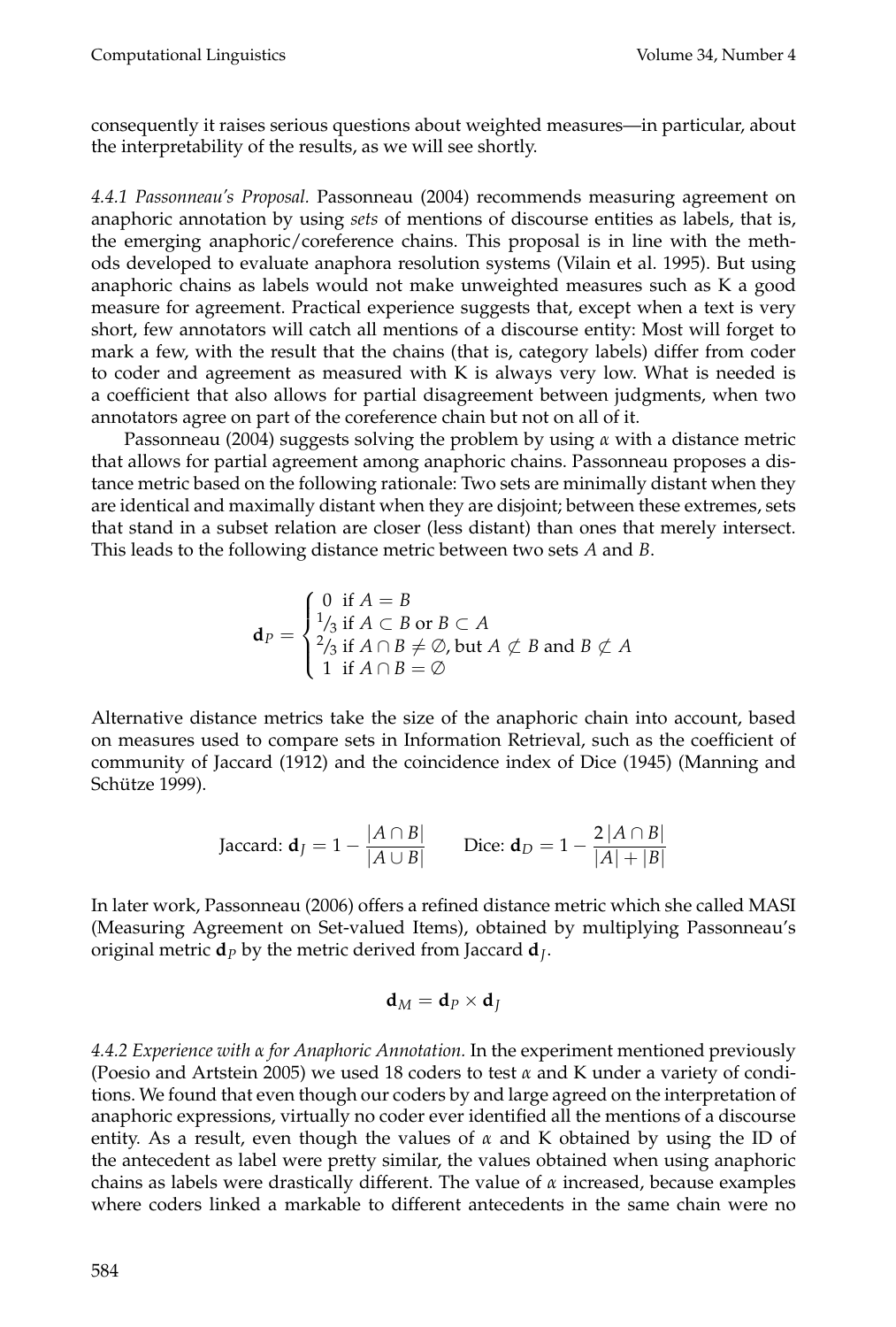longer considered as disagreements. However, the value of K was drastically reduced, because hardly any coder identified all the mentions of discourse entities (Figure 3).

The study also looked at the matter of individual annotator bias, and as mentioned in Section 3.1, we did not find differences between *α* and a *κ*-style version of *α* beyond the third decimal point. This similarity is what one would expect, given the result about annotator bias from Section 3.1 and given that in this experiment we used 18 annotators. These very small differences should be contrasted with the differences resulting from the choice of distance metrics, where values for the full-chain condition ranged from  $\alpha = 0.642$  using Jaccard as distance metric, to  $\alpha = 0.654$  using Passonneau's metric, to the value for Dice reported in Figure 3,  $\alpha = 0.691$ . These differences raise an important issue concerning the application of *α*-like measures for CL tasks: Using *α* makes it difficult to compare the results of different annotation experiments, in that a "poor" value or a "high" value might result from "too strict" or "too generous" distance metrics, making it even more important to develop a methodology to identify appropriate values for these coefficients. This issue is further emphasized by the study reported next.

*4.4.3 Discourse Deixis.* A second annotation study we carried out (Artstein and Poesio 2006) shows even more clearly the possible side effects of using weighted coefficients. This study was concerned with the annotation of the antecedents of references to abstract objects, such as the example of the pronoun *that* in utterance 7.6 (TRAINS 1991, dialogue d91-2.2).

7.3 : so we ship one 7.4 : boxcar 7.5 : of oranges to Elmira 7.6 : and that takes another 2 hours

Previous studies of discourse deixis annotation showed that these are extremely difficult judgments to make (Eckert and Strube 2000; Navarretta 2000; Byron 2002), except perhaps for identifying the type of object (Poesio and Modjeska 2005), so we simplified the task by only requiring our participants to identify the boundaries of the area of text in which the antecedent was introduced. Even so, we found a great variety in how these boundaries were marked: Exactly as in the case of discourse segmentation discussed earlier, our participants broadly agreed on the area of text, but disagreed on



#### **Figure 3**

A comparison of the values of *α* and K for anaphoric annotation (Poesio and Artstein 2005).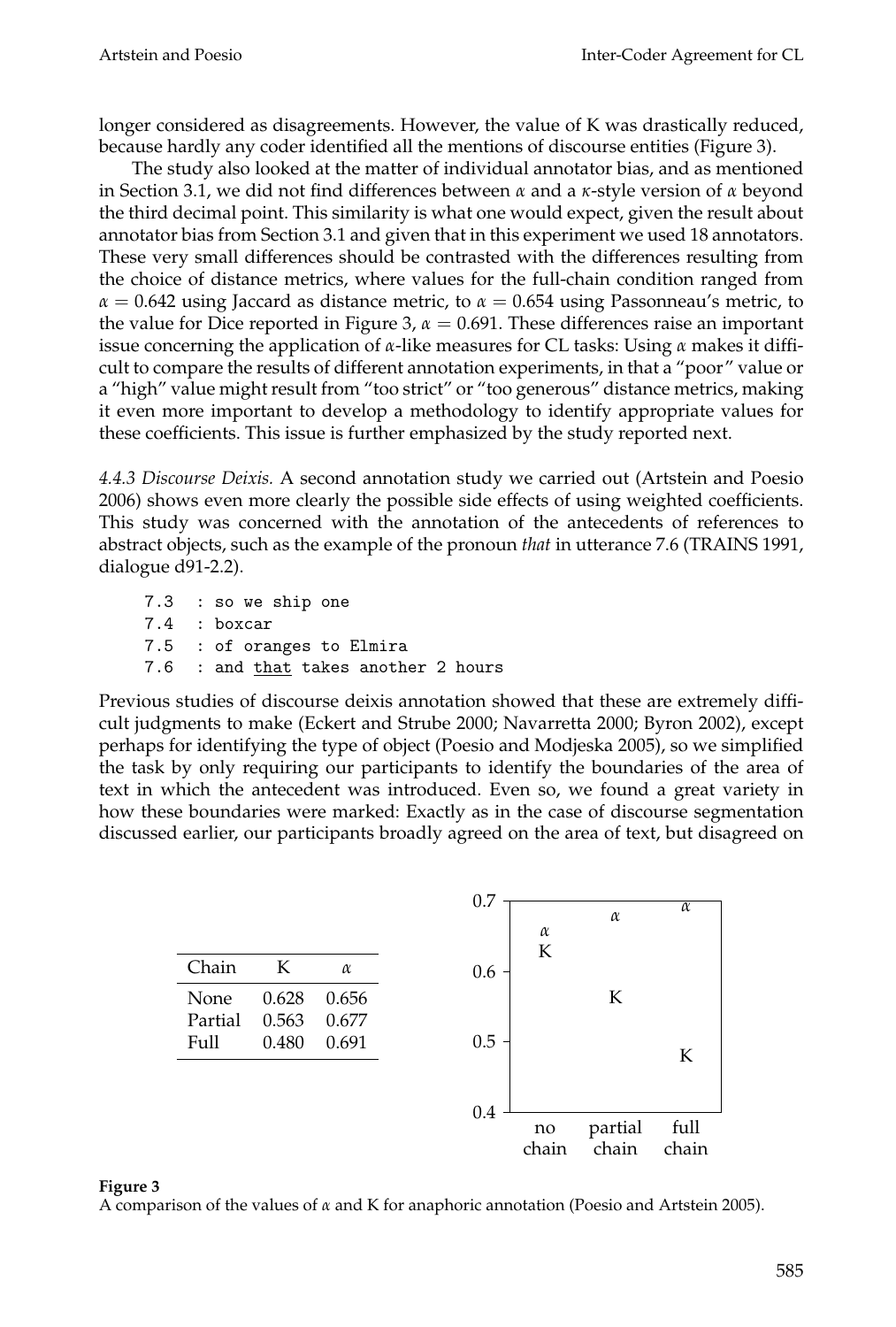its exact boundary. For instance, in this example, nine out of ten annotators marked the antecedent of *that* as a text segment ending with the word *Elmira*, but some started with the word *so*, some started with *we*, some with *ship*, and some with *one*.

We tested a number of ways to measure partial agreement on this task, and obtained widely different results. First of all, we tested three set-based distance metrics inspired by the Passonneau proposals that we just discussed: We considered discourse segments to be sets of words, and computed the distance between them using Passonneau's metric, Jaccard, and Dice. Using these three metrics, we obtained *α* values of 0.55 (with Passonneau's metric), 0.45 (with Jaccard), and 0.55 (with Dice). We should note that because antecedents of different expressions rarely overlapped, the expected disagreement was close to 1 (maximal), so the value of *α* turned out to be very close to the complement of the observed disagreement as calculated by the different distance metrics.

Next, we considered methods based on the position of words in the text. The first method computed differences between absolute boundary positions: Each antecedent was associated with the position of its first or last word in the dialogue, and agreement was calculated using *α* with the interval distance metric. This gave us *α* values of 0.998 for the beginnings of the antecedent-evoking area and 0.999 for the ends. This is because expected disagreement is exceptionally low: Coders tend to mark discourse antecedents close to the referring expression, so the average distance between antecedents of the same expression is smaller than the size of the dialogue by a few orders of magnitude. The second method associated each antecedent with the position of its first or last word *relative to the beginning of the anaphoric expression*. This time we found extremely low values of  $\alpha = 0.167$  for beginnings of antecedents and 0.122 for ends barely in the positive side. This shows that agreement among coders is not dramatically better than what would be expected if they just marked discourse antecedents at a fixed distance from the referring expression.

The three ranges of  $\alpha$  that we observed (middle, high, and low) show agreement on the identity of discourse antecedents, their position in the dialogue, and their position relative to referring expressions, respectively. The middle range shows variability of up to 10 percentage points, depending on the distance metric chosen. The lesson is that once we start using weighted measures we cannot anymore interpret the value of *α* using traditional rules of thumb such as those proposed by Krippendorff or by Landis and Koch. This is because depending on the way we measure agreement, we can report *α* values ranging from 0.122 to 0.998 for the very same experiment! New interpretation methods have to be developed, which will be task- and distance-metric specific. We'll return to this issue in the conclusions.

#### **4.5 Word Senses**

Word sense tagging is one of the hardest annotation tasks. Whereas in the case of partof-speech and dialogue act tagging the same categories are used to classify all units, in the case of word sense tagging different categories must be used for each word, which makes writing a single coding manual specifying examples for all categories impossible: The only option is to rely on a dictionary. Unfortunately, different dictionaries make different distinctions, and often coders can't make the fine-grained distinctions that trained lexicographers can make. The problem is particularly serious for verbs, which tend to be polysemous rather than homonymous (Palmer, Dang, and Fellbaum 2007).

These difficulties, and in particular the difficulty of tagging senses with a finegrained repertoire of senses such as that provided by dictionaries or by WordNet (Fellbaum 1998), have been highlighted by the three SENSEVAL initiatives. Already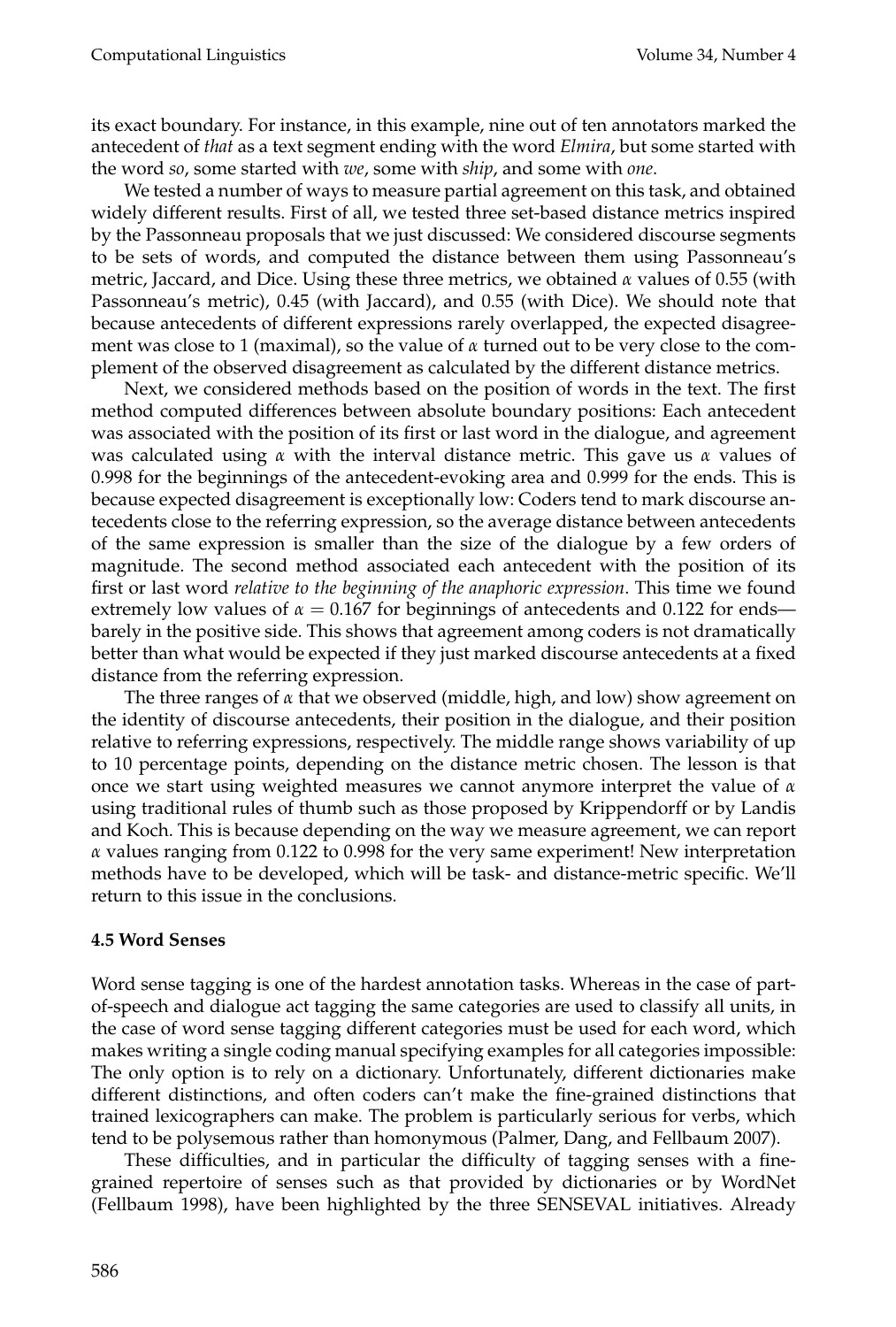during the first SENSEVAL, Véronis (1998) carried out two studies of intercoder agreement on word sense tagging in the so-called ROMANSEVAL task. One study was concerned with agreement on polysemy—that is, the extent to which coders agreed that a word was polysemous in a given context. Six naive coders were asked to make this judgment about 600 French words (200 nouns, 200 verbs, 200 adjectives) using the repertoire of senses in the *Petit Larousse*. On this task, a (pairwise) percentage agreement of 0.68 for nouns, 0.74 for verbs, and 0.78 for adjectives was observed, corresponding to K values of 0.36, 0.37, and 0.67, respectively. The 20 words from each category perceived by the coders in this first experiment to be most polysemous were then used in a second study, of intercoder agreement on the sense tagging task, which involved six different naive coders. Interestingly, the coders in this second experiment were allowed to assign multiple tags to words, although they did not make much use of this possibility; so *κw* was used to measure agreement. In this experiment, Veronis observed ´ (weighted) pairwise agreement of 0.63 for verbs, 0.71 for adjectives, and 0.73 for nouns, corresponding to  $\kappa_w$  values of 0.41, 0.41, and 0.46, but with a wide variety of values when measured per word—ranging from 0.007 for the adjective *correct* to 0.92 for the noun *d´etention*. Similarly mediocre results for intercoder agreement between naive coders were reported in the subsequent editions of SENSEVAL. Agreement studies for SENSEVAL-2, where WordNet senses were used as tags, reported a percentage agreement for verb senses of around 70%, whereas for SENSEVAL-3 (English Lexical Sample Task), Mihalcea, Chklovski, and Kilgarriff (2004) report a percentage agreement of 67.3% and average K of 0.58.

Two types of solutions have been proposed for the problem of low agreement on sense tagging. The solution proposed by Kilgarriff (1999) is to use professional lexicographers and arbitration. The study carried out by Kilgarriff does not therefore qualify as a true study of replicability in the sense of the terms used by Krippendorff, but it did show that this approach makes it possible to achieve percentage agreement of around 95.5%. An alternative approach has been to address the problem of the inability of naive coders to make fine-grained distinctions by introducing coarser-grained classification schemes which group together dictionary senses (Bruce and Wiebe, 1998; Buitelaar 1998; Veronis 1998; Palmer, Dang, and Fellbaum 2007). Hierarchical tagsets were also ´ developed, such as HECTOR (Atkins 1992) or, indeed, WordNet itself (where senses are related by hyponymy links). In the case of Buitelaar and Palmer, Dang, and Fellbaum, the "supersenses" were identified by hand, whereas Bruce and Wiebe and Véronis used clustering methods such as those from Bruce and Wiebe (1999) to collapse some of the initial sense distinctions.<sup>9</sup> Palmer, Dang, and Fellbaum (2007) illustrate this practice with the example of the verb *call*, which has 28 fine-grained senses in WordNet 1.7: They conflate these senses into a small number of groups using various criteria—for example, four senses can be grouped in a group they call Group 1 on the basis of subcategorization frame similarities (Table 9).

Palmer, Dang, and Fellbaum (2007) achieved for the English Verb Lexical Sense task of SENSEVAL-2 a percentage agreement among coders of 82% with grouped senses, as opposed to 71% with the original WordNet senses. Bruce and Wiebe (1998) found that collapsing the senses of their test word (*interest*) on the basis of their use by coders and merging the two classes found to be harder to distinguish resulted in an increase of

<sup>9</sup> The methodology proposed in Bruce and Wiebe (1999) is in our view the most advanced technique to "make sense" of the results of agreement studies available in the literature. The extended version of this article contains a fuller introduction to these methods.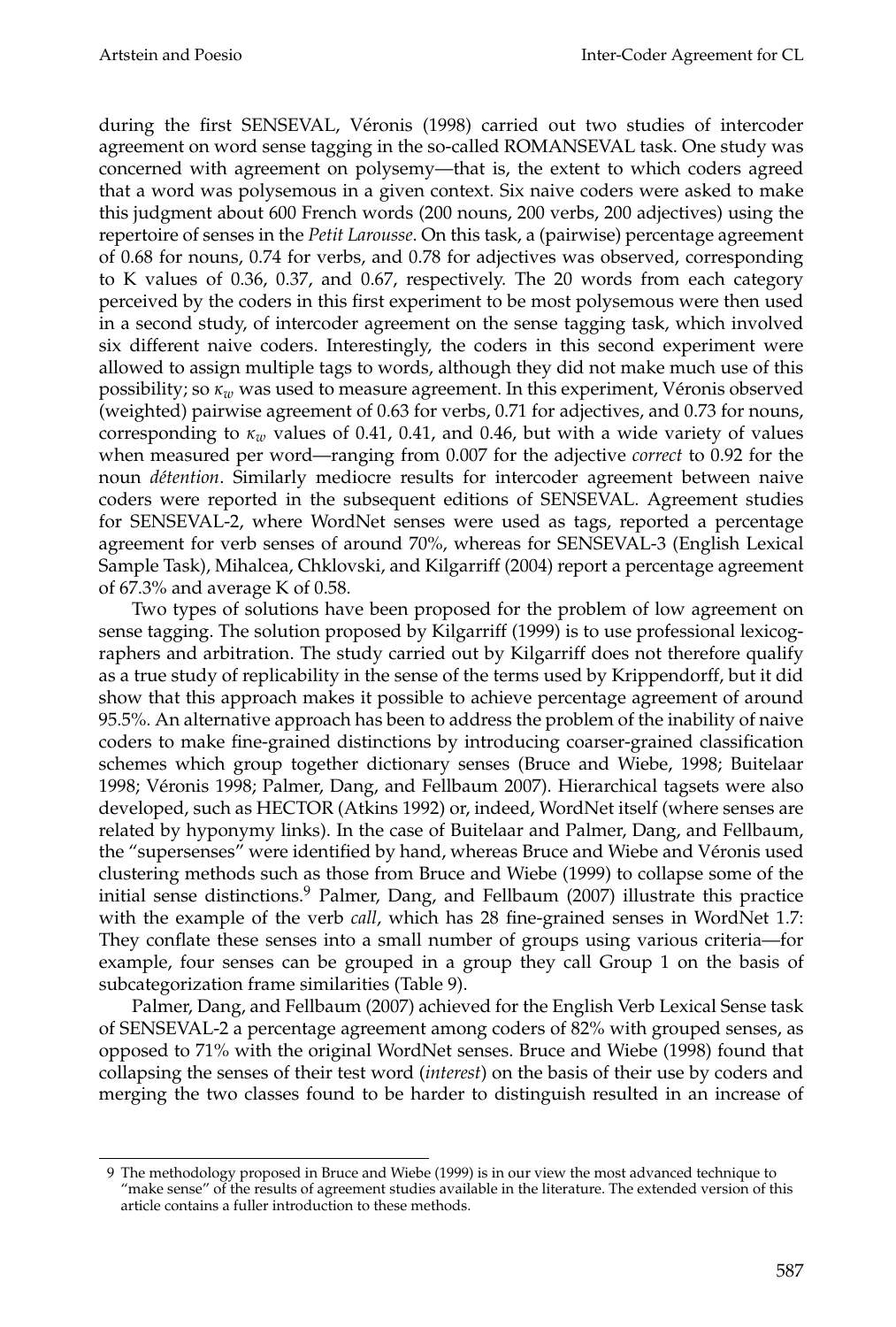|              | Sroap I of senses of this till alliely Barig, and I choudle $(200)$ , page 11/ $\mu$ |                                                                                                      |                              |  |  |  |  |
|--------------|--------------------------------------------------------------------------------------|------------------------------------------------------------------------------------------------------|------------------------------|--|--|--|--|
| <b>SENSE</b> | <b>DESCRIPTION</b>                                                                   | <b>EXAMPLE</b>                                                                                       | <b>HYPERNYM</b>              |  |  |  |  |
| WN1<br>WN3   | name, call<br>call, give a quality                                                   | "They named <sup><i>a</i></sup> their son David"<br>"She called her children lazy<br>and ungrateful" | <b>LABEL</b><br><b>LABEL</b> |  |  |  |  |
| WN19<br>WN22 | call, consider<br>address, call                                                      | "I would not call her beautiful"<br>"Call me mister"                                                 | <b>SEE</b><br><b>ADDRESS</b> |  |  |  |  |

#### **Table 9**

Group1 of senses of *call* in Palmer, Dang, and Fellbaum (2007, page 149).

*<sup>a</sup>* The verb *named* appears in the original WordNet example for the verb *call*.

the value of K from 0.874 to 0.898. Using a related technique, Véronis (1998) found that agreement on noun word sense tagging went upfrom a K of around 0.45 to a K of 0.86. We should note, however, that the post hoc merging of categories is not equivalent to running a study with fewer categories to begin with.

Attempts were also made to develop techniques to measure partial agreement with hierarchical tagsets. A first proposal in this direction was advanced by Melamed and Resnik (2000), who developed a coefficient for hierarchical tagsets that could be used in SENSEVAL for measuring agreement with tagsets such as HECTOR. Melamed and Resnik proposed to "normalize" the computation of observed and expected agreement by taking each label which is not a leaf in the tag hierarchy and distributing it down to the leaves in a uniform way, and then only computing agreement on the leaves. For example, with a tagset like the one in Table 9, the cases in which the coders used the label 'Group 1' would be uniformly "distributed down" and added in equal measure to the number of cases in which the coders assigned each of the four WordNet labels. The method proposed in the paper has, however, problematic properties when used to measure intercoder agreement. For example, suppose tag A dominates two sub-tags A1 and A2, and that two coders mark a particular item as A. Intuitively, we would want to consider this a case of perfect agreement, but this is not what the method proposed by Melamed and Resnik yields. The annotators' marks are distributed over the two sub-tags, each with probability 0.5, and then the agreement is computed by summing the joint probabilities over the two subtags (Equation (4) of Melamed and Resnik 2000), with the result that the agreement over the item turns out to be  $0.5^2 + 0.5^2 = 0.5$  instead of 1. To correct this, Dan Melamed (personal communication) suggested replacing the product in Equation (4) with a minimum operator. However, the calculation of expected agreement (Equation (5) of Melamed and Resnik 2000) still gives the amount of agreement which is expected if coders are forced to choose among leaf nodes, which makes this method inappropriate for coding schemes that do not force coders to do this.

One way to use Melamed and Resnik's proposal while avoiding the discrepancy between observed and expected agreement is to treat the proposal not as a new coefficient, but rather as a distance metric to be plugged into a weighted coefficient like *α*. Let *A* and *B* be two nodes in a hierarchical tagset, let *L* be the set of all leaf nodes in the tagset, and let  $P(l|T)$  be the probability of selecting a leaf node *l* given an arbitrary node *T* when the probability mass of *T* is distributed uniformly to all the nodes dominated by *T*. We can reinterpret Melamed's modification of Equation (4) in Melamed and Resnik (2000) as a metric measuring the distance between nodes *A* and *B*.

$$
\mathbf{d}_{M+R} = 1 - \sum_{l \in L} \min(\mathrm{P}(l|A), \mathrm{P}(l|B))
$$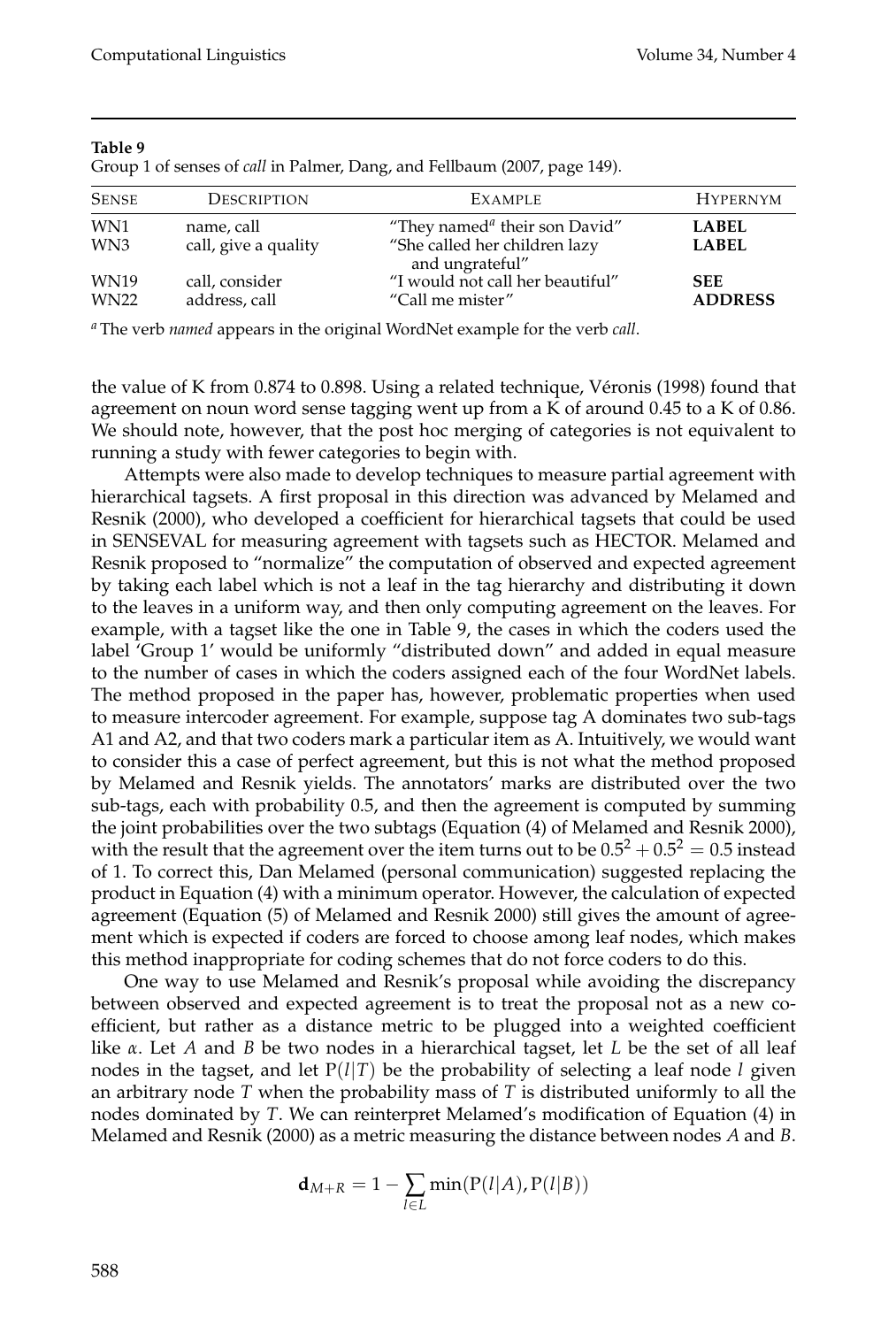This metric has the desirable properties—it is 0 when tags *A* and *B* are identical, 1 when the tags do not overlap, and somewhere in between in all other cases. If we use this metric for Krippendorff's *α* we find that observed agreement is exactly the same as in Melamed and Resnik (2000) with the product operator replaced by minimum (Melamed's modification).

We can also use other distance metrics with *α*. For example, we could associate with each sense an **extended sense**—a set **es**(*s*) including the sense itself and its grouped sense—and then use set-based distance metrics from Section 4.4, for example Passonneau's  $d_p$ . To illustrate how this approach could be used to measure (dis)agreement on word sense annotation, suppose that two coders have to annotate the use of *call* in the following sentence (from the WSJ part of the Penn Treebank, section 02, text w0209):

This gene, **called** "gametocide," is carried into the plant by a virus that remains active for a few days.

The standard guidelines (in SENSEVAL, say) require coders to assign a WN sense to words. Under such guidelines, if coder A classifies the use of *called* in the above example as an instance of WN1, whereas coder B annotates it as an instance of WN3, we would find total disagreement ( $\mathbf{d}_{k_{\alpha}k_{\alpha}} = 1$ ) which seems excessively harsh as the two senses are clearly related. However, by using the broader senses proposed by Palmer, Dang, and Fellbaum (2007) in combination with a distance metric such as the one just proposed, it is possible to get more flexible and, we believe, more realistic assessments of the degree of agreement in situations such as this. For instance, in case the reliability study had already been carried out under the standard SENSEVAL guidelines, the distance metric proposed above could be used to identify post hoc cases of partial agreement by adding to each WN sense its hypernyms according to the groupings proposed by Palmer, Dang, and Fellbaum. For example, A's annotation could be turned into a new set label {WN1,**LABEL**} and B's mark into the set table {WN3,**LABEL**}, which would give a distance  $d = 2/3$ , indicating a degree of overlap. The method for computing agreement proposed here could could also be used to allow coders to choose either a more specific label or one of Palmer, Dang, and Fellbaum's superlabels. For example, suppose A sticks to WN1, but B decides to mark the use above using Palmer, Dang, and Fellbaum's **LABEL** category, then we would still find a distance  $\mathbf{d} = 1/3$ .

An alternative way of using *α* for word sense annotation was developed and tested by Passonneau, Habash, and Rambow (2006). Their approach is to allow coders to assign multiple labels (WordNet synsets) for wordsenses, as done by Véronis (1998) and more recently by Rosenberg and Binkowski (2004) for text classification labels and by Poesio and Artstein (2005) for anaphora. These multi-label sets can then be compared using the MASI distance metric for *α* (Passonneau 2006).

### **5. Conclusions**

The purpose of this article has been to expose the reader to the mathematics of chancecorrected coefficients of agreement as well as the current state of the art of using these coefficients in CL. Our hope is that readers come to view agreement studies not as an additional chore or hurdle for publication, but as a tool for analysis which offers new insights into the annotation process. We conclude by summarizing what in our view are the main recommendations emerging from ten years of experience with coefficients of agreement. These can be grouped under three main headings: methodology, choice of coefficients, and interpretation of coefficients.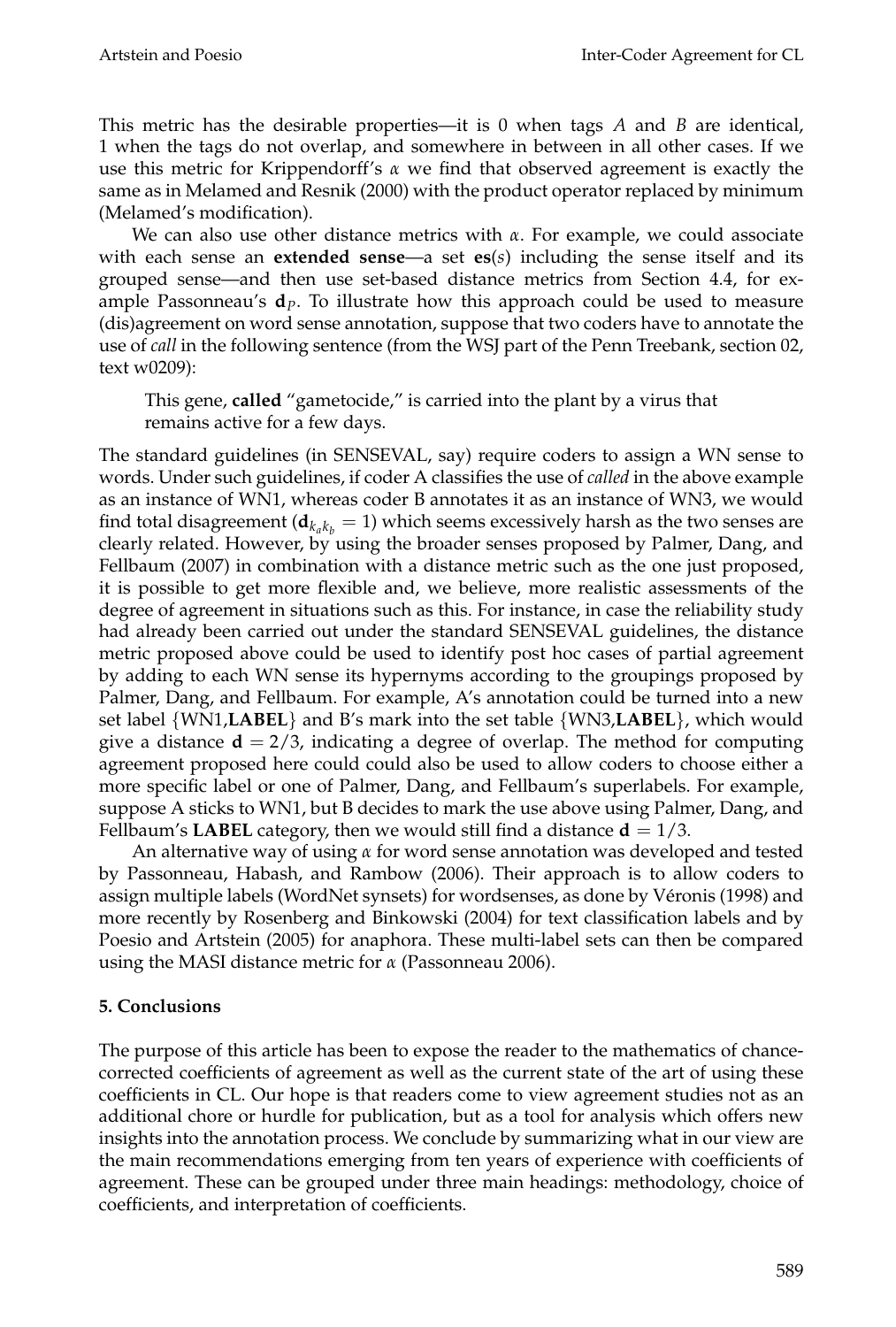### **5.1 Methodology**

Our first recommendation is that annotation efforts should perform and report rigorous reliability testing. The last decade has already seen considerable improvement, from the absence of any tests for the Penn Treebank (Marcus, Marcinkiewicz, and Santorini 1993) or the British National Corpus (Leech, Garside, and Bryant 1994) to the central role played by reliability testing in the Penn Discourse Treebank (Miltsakaki et al. 2004) and OntoNotes (Hovy et al. 2006). But even the latter efforts only measure and report percent agreement. We believe that part of the reluctance to report chance-corrected measures is the difficulty in interpreting them. However, our experience is that chancecorrected coefficients of agreement do provide a better indication of the quality of the resulting annotation than simple percent agreement, and moreover, the detailed calculations leading to the coefficients can be very revealing as to where the disagreements are located and what their sources may be.

A rigorous methodology for reliability testing does not, in our opinion, exclude the use of expert coders, and here we feel there may be a motivated difference between the fields of content analysis and CL. There is a clear tradeoff between the complexity of the judgments that coders are required to make and the reliability of such judgments, and we should strive to devise annotation schemes that are not only reliable enough to be replicated, but also sophisticated enough to be useful (cf. Krippendorff 2004a, pages 213–214). In content analysis, conclusions are drawn directly from annotated corpora, so the emphasis is more on replicability; whereas in CL, corpora constitute a resource which is used by other processes, so the emphasis is more towards usefulness. There is also a tradeoff between the sophistication of judgments and the availability of coders who can make such judgments. Consequently, annotation by experts is often the only practical way to get useful corpora for CL. Current practice achieves high reliability either by using professionals (Kilgarriff 1999) or through intensive training (Hovy et al. 2006; Carlson, Marcu, and Okurowski 2003); this means that results are not replicable across sites, and are therefore less reliable than annotation by naive coders adhering to written instructions. We feel that inter-annotator agreement studies should still be carried out, as they serve as an assurance that the results are replicable when the annotators are chosen from the same population as the original annotators. An important additional assurance should be provided in the form of an independent evaluation of the task for which the corpus is used (cf. Passonneau 2006).

### **5.2 Choosing a Coefficient**

One of the goals of this article is to help authors make an informed choice regarding the coefficients they use for measuring agreement. While coefficients other than K, specifically Cohen's *κ* and Krippendorff's *α*, have appeared in the CL literature as early as Carletta (1996) and Passonneau and Litman (1996), they hadn't sprung into general awareness until the publication of Di Eugenio and Glass (2004) and Passonneau (2004). Regarding the question of annotator bias, there is an overwhelming consensus in CL practice: K and *α* are used in the vast majority of the studies we reported. We agree with the view that K and *α* are more appropriate, as they abstract away from the bias of specific coders. But we also believe that ultimately this issue of annotator bias is of little consequence because the differences get smaller and smaller as the number of annotators grows (Artstein and Poesio 2005). We believe that increasing the number of annotators is the best strategy, because it reduces the chances of accidental personal biases.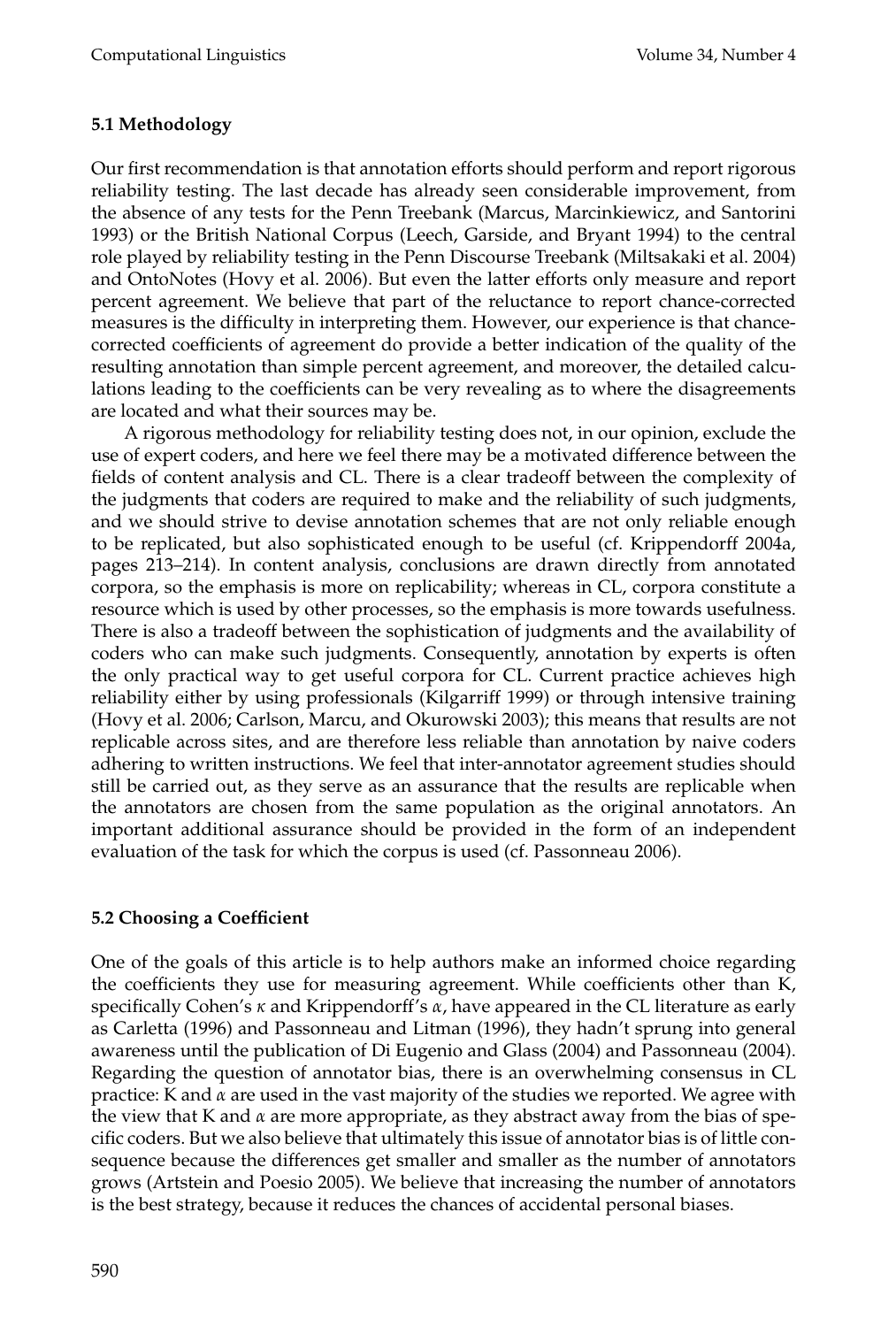However, Krippendorff's *α* is indispensable when the category labels are not equally distinct from one another. We think there are at least two types of coding schemes in which this is the case: (i) hierarchical tagsets and (ii) set-valued interpretations such as those proposed for anaphora. At least in the second case, weighted coefficients are almost unavoidable. We therefore recommend using *α*, noting however that the specific choice of weights will affect the overall numerical result.

### **5.3 Interpreting the Values**

We view the lack of consensus on how to interpret the values of agreement coefficients as a serious problem with current practice in reliability testing, and as one of the main reasons for the reluctance of many in CL to embark on reliability studies. Unlike significance values which report a probability (that an observed effect is due to chance), agreement coefficients report a magnitude, and it is less clear how to interpret such magnitudes. Our own experience is consistent with that of Krippendorff: Both in our earlier work (Poesio and Vieira 1998; Poesio 2004a) and in the more recent efforts (Poesio and Artstein 2005) we found that only values above 0.8 ensured an annotation of reasonable quality (Poesio 2004a). We therefore feel that if a threshold needs to be set, 0.8 is a good value.

That said, we doubt that a single cutoff point is appropriate for all purposes. For some CL studies, particularly on discourse, useful corpora have been obtained while attaining reliability only at the 0.7 level. We agree therefore with Craggs and McGee Wood (2005) that setting a specific agreement threshold should not be a prerequisite for publication. Instead, as recommended by Di Eugenio and Glass (2004) and others, researchers should report in detail on the methodology that was followed in collecting the reliability data (number of coders, whether they coded independently, whether they relied exclusively on an annotation manual), whether agreement was statistically significant, and provide a confusion matrix or agreement table so that readers can find out whether overall figures of agreement hide disagreements on less common categories. For an example of good practice in this respect, see Teufel and Moens (2002). The decision whether a corpus is good enough for publication should be based on more than the agreement score—specifically, an important consideration is an independent evaluation of the results that are based on the corpus.

#### **Acknowledgments**

This work was supported in part by EPSRC grant GR/S76434/01, ARRAU. We wish to thank four anonymous reviewers and Jean Carletta, Mark Core, Barbara Di Eugenio, Ruth Filik, Michael Glass, George Hripcsak, Adam Kilgarriff, Dan Melamed, Becky Passonneau, Phil Resnik, Tony Sanford, Patrick Sturt, and David Traum for helpful comments and discussion. Special thanks to Klaus Krippendorff for an extremely detailed review of an earlier version of this article. We are also extremely grateful to the British Library in London, which made accessible to us virtually every paper we needed for this research.

#### **References**

- Allen, James and Mark Core. 1997. DAMSL: Dialogue act markup in several layers. Draft contribution for the Discourse Resource Initiative, University of Rochester. Available at http://www.cs.rochester.edu/ research/cisd/resources/damsl/.
- Artstein, Ron and Massimo Poesio. 2005. Bias decreases in proportion to the number of annotators. In *Proceedings of FG-MoL 2005*, pages 141–150, Edinburgh.
- Artstein, Ron and Massimo Poesio. 2006. Identifying reference to abstract objects in dialogue. In *brandial 2006: Proceedings of the 10th Workshop on the Semantics and*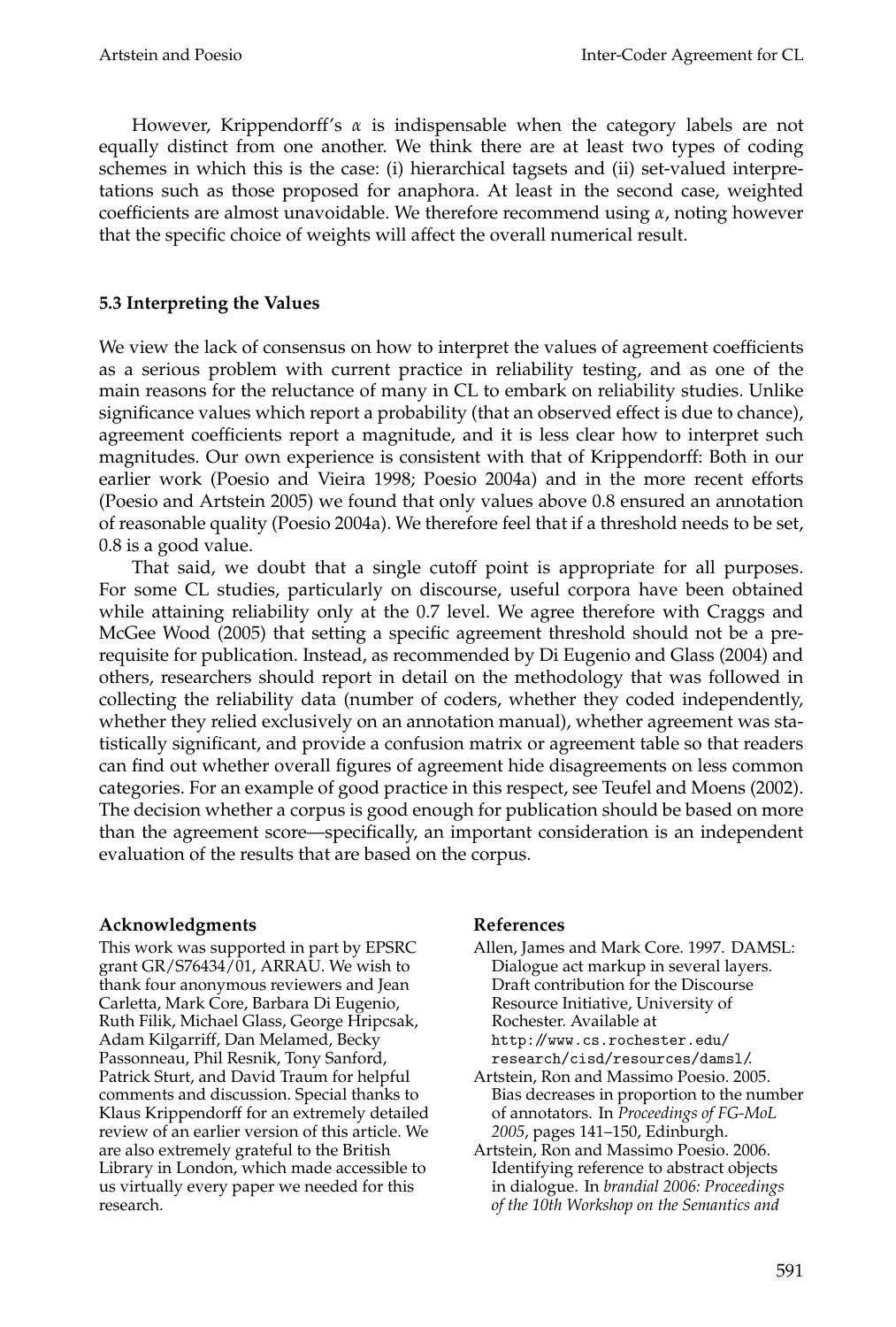#### Computational Linguistics Volume 34, Number 4

*Pragmatics of Dialogue*, pages 56–63, Potsdam.

- Atkins, Sue. 1992. Tools for computer-aided corpus lexicography: The Hector project. *Acta Linguistica Hungarica*, 41:5–71.
- Babarczy, Anna, John Carroll, and Geoffrey Sampson. 2006. Definitional, personal, and mechanical constraints on part of speech annotation performance. *Natural Language Engineering*, 12(1):77–90.
- Bartko, John J. and William T. Carpenter, Jr. 1976. On the methods and theory of reliability. *Journal of Nervous and Mental Disease*, 163(5):307–317.
- Beeferman, Doug, Adam Berger, and John Lafferty. 1999. Statistical models for text segmentation. *Machine Learning*, 34(1–3):177–210.
- Bennett, E. M., R. Alpert, and A. C. Goldstein. 1954. Communications through limited questioning. *Public Opinion Quarterly*, 18(3):303–308.
- Bloch, Daniel A. and Helena Chmura Kraemer. 1989.  $2 \times 2$  kappa coefficients: Measures of agreement or association. *Biometrics*, 45(1):269–287.
- Brennan, Robert L. and Dale J. Prediger. 1981. Coefficient kappa: Some uses, misuses, and alternatives. *Educational and Psychological Measurement*, 41(3):687–699.
- Bruce, Rebecca and Janyce Wiebe. 1998. Word-sense distinguishability and inter-coder agreement. In *Proceedings of EMNLP*, pages 53–60, Granada.
- Bruce, Rebecca F. and Janyce M. Wiebe. 1999. Recognizing subjectivity: A case study in manual tagging. *Natural Language Engineering*, 5(2):187–205.
- Buitelaar, Paul. 1998. *CoreLex : Systematic Polysemy and Underspecification*. Ph.D. thesis, Brandeis University, Waltham, MA.
- Bunt, Harry C. 2000. Dynamic interpretation and dialogue theory. In Martin M. Taylor, Françoise Néel, and Don G. Bouwhuis, editors, *The Structure of Multimodal Dialogue II*. John Benjamins, Amsterdam, pages 139–166.
- Bunt, Harry C. 2005. A framework for dialogue act specification. In *Proceedings of the Joint ISO-ACL Workshop on the Representation and Annotation of Semantic Information*, Tilburg. Available at: http://let.uvt.nl/research/ti/ sigsem/wg/discussionnotes4.htm.
- Byron, Donna K. 2002. Resolving pronominal reference to abstract entities. In *Proceedings of the 40th Annual Meeting of the ACL*, pages 80–87, Philadelphia, PA.
- Byrt, Ted, Janet Bishop, and John B. Carlin. 1993. Bias, prevalence and kappa. *Journal of Clinical Epidemiology*, 46(5):423–429.
- Carletta, Jean. 1996. Assessing agreement on classification tasks: The kappa statistic. *Computational Linguistics*, 22(2):249–254.
- Carletta, Jean, Amy Isard, Stephen Isard, Jacqueline C. Kowtko, Gwyneth Doherty-Sneddon, and Anne H. Anderson. 1997. The reliability of a dialogue structure coding scheme. *Computational Linguistics*, 23(1):13–32.
- Carlson, Lynn, Daniel Marcu, and Mary Ellen Okurowski. 2003. Building a discourse-tagged corpus in the framework of rhetorical structure theory. In Jan C. J. van Kuppevelt and Ronnie W. Smith, editors, *Current and New Directions in Discourse and Dialogue*. Kluwer, Dordrecht, pages 85–112.
- Cicchetti, Domenic V. and Alvan R. Feinstein. 1990. High agreement but low kappa: II. Resolving the paradoxes. *Journal of Clinical Epidemiology*, 43(6):551–558.
- Cohen, Jacob. 1960. A coefficient of agreement for nominal scales. *Educational and Psychological Measurement*, 20(1):37–46.
- Cohen, Jacob. 1968. Weighted kappa: Nominal scale agreement with provision for scaled disagreement or partial credit. *Psychological Bulletin*, 70(4):213–220.
- Core, Mark G. and James F. Allen. 1997. Coding dialogs with the DAMSL annotation scheme. In *Working Notes of the AAAI Fall Symposium on Communicative Action in Humans and Machines*, AAAI, Cambridge, MA. Available at: http://www. cs.umd.edu/∼traum/CA/fpapers.html.
- Craggs, Richard and Mary McGee Wood. 2004. A two-dimensional annotation scheme for emotion in dialogue. In *Papers from the 2004 AAAI Spring Symposium on Exploring Attitude and Affect in Text: Theories and Applications*, Stanford, pages 44–49.
- Craggs, Richard and Mary McGee Wood. 2005. Evaluating discourse and dialogue coding schemes. *Computational Linguistics*, 31(3):289–295.
- Davies, Mark and Joseph L. Fleiss. 1982. Measuring agreement for multinomial data. *Biometrics*, 38(4):1047–1051.
- Di Eugenio, Barbara. 2000. On the usage of Kappa to evaluate agreement on coding tasks. In *Proceedings of LREC*, volume 1, pages 441–444, Athens.
- Di Eugenio, Barbara and Michael Glass. 2004. The kappa statistic: A second look. *Computational Linguistics*, 30(1):95–101.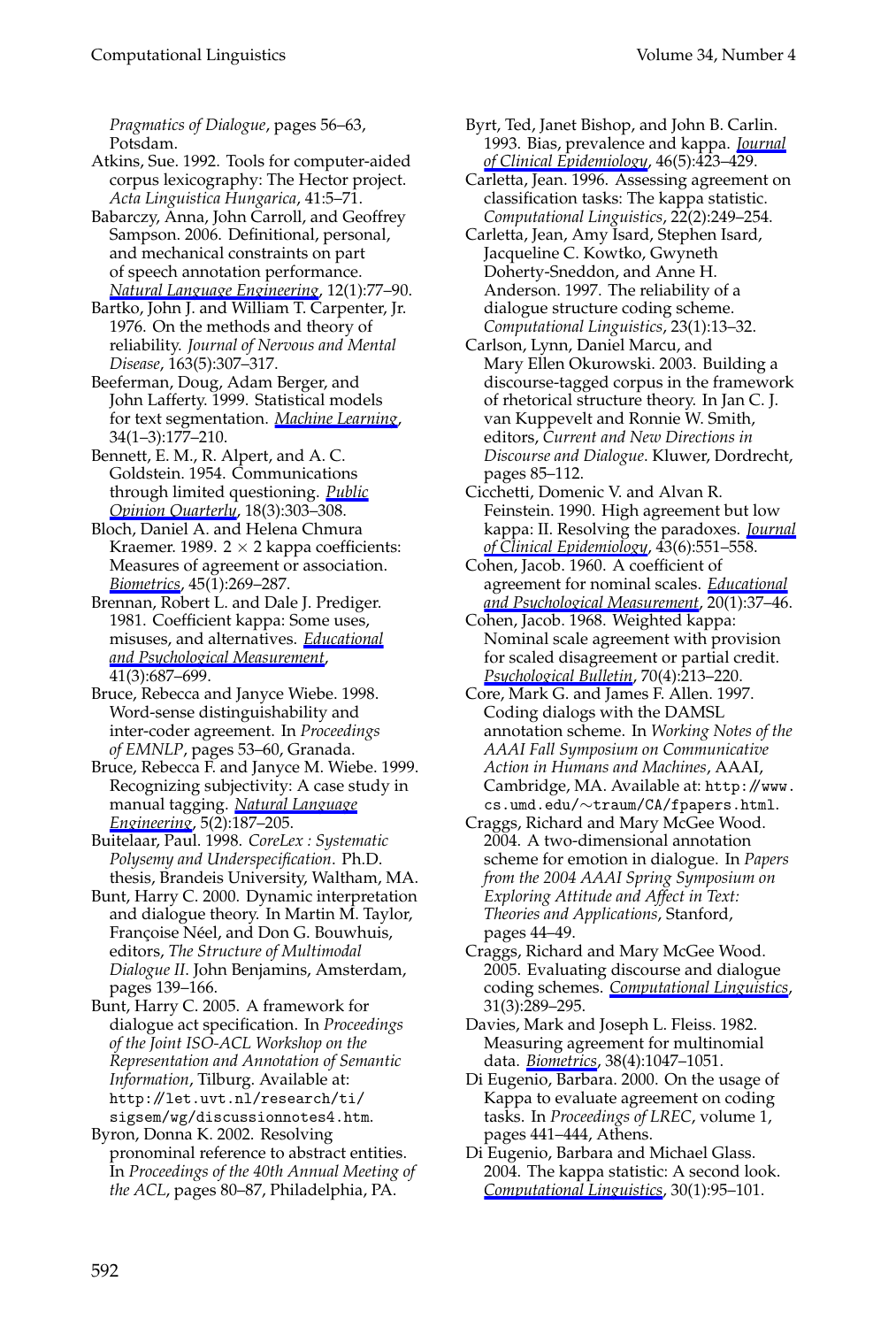Di Eugenio, Barbara, Pamela W. Jordan, Johanna D. Moore, and Richmond H. Thomason. 1998. An empirical investigation of proposals in collaborative dialogues. In *Proceedings of 36th Annual Meeting of the ACL*, pages 325–329, Montreal.

Dice, Lee R. 1945. Measures of the amount of ecologic association between species. *Ecology*, 26(3):297–302.

Donner, Allan and Michael Eliasziw. 1987. Sample size requirements for reliability studies. *Statistics in Medicine*, 6:441–448.

Doran, Christine, John Aberdeen, Laurie Damianos, and Lynette Hirschman. 2001. Comparing several aspects of human-computer and human-human dialogues. In *Proceedings of the 2nd SIGdial Workshop on Discourse and Dialogue*, Aalborg, Denmark. Available at: http://www.sigdial.org/workshops/ workshop2/proceedings.

Eckert, Miriam and Michael Strube. 2000. Dialogue acts, synchronizing units, and anaphora resolution. *Journal of Semantics*, 17(1):51–89.

Feinstein, Alvan R. and Domenic V. Cicchetti. 1990. High agreement but low kappa: I. The problems of two paradoxes. *Journal of Clinical Epidemiology*, 43(6):543–549.

Fellbaum, Christiane, editor. 1998. *WordNet: An Electronic Lexical Database*. MIT Press, Cambridge, MA.

Fleiss, Joseph L. 1971. Measuring nominal scale agreement among many raters. *Psychological Bulletin*, 76(5):378–382.

Fleiss, Joseph L. 1975. Measuring agreement between two judges on the presence or absence of a trait. *Biometrics*, 31(3):651–659.

Francis, W. Nelson and Henry Kucera. 1982. *Frequency Analysis of English Usage: lexicon and grammar*. Houghton Mifflin, Boston, MA.

Geertzen, Jeroen and Harry Bunt. 2006. Measuring annotator agreement in a complex hierarchical dialogue act annotation scheme. In *Proceedings of the 7th SIGdial Workshop on Discourse and Dialogue*, pages 126–133, Sydney.

Gross, Derek, James F. Allen, and David R. Traum. 1993. The Trains 91 dialogues. TRAINS Technical Note 92-1, University of Rochester Computer Science Department, Rochester, NY.

Grosz, Barbara J. and Candace L. Sidner. 1986. Attention, intentions, and the structure of discourse. *Computational Linguistics*, 12(3):175–204.

Hayes, Andrew F. and Klaus Krippendorff. 2007. Answering the call for a standard reliability measure for coding data. *Communication Methods and Measures*, 1(1):77–89.

Hearst, Marti A. 1997. TextTiling: Segmenting text into multi-paragraph subtopic passages. *Computational Linguistics*, 23(1):33–64.

Hovy, Eduard, Mitchell Marcus, Martha Palmer, Lance Ramshaw, and Ralph Weischedel. 2006. OntoNotes: The 90% solution. In *Proceedings of HLT–NAACL, Companion Volume: Short Papers*, pages 57–60, New York.

Hsu, Louis M. and Ronald Field. 2003. Interrater agreement measures: Comments on kappa*n*, Cohen's kappa, Scott's *π*, and Aickin's *α*. *Understanding Statistics*, 2(3):205–219.

Jaccard, Paul. 1912. The distribution of the flora in the Alpine zone. *New Phytologist*, 11(2):37–50.

Jekat, Susanne, Alexandra Klein, Elisabeth Maier, Ilona Maleck, Marion Mast, and J. Joachim Quantz. 1995. Dialogue acts in VERBMOBIL. VM-Report 65, Universitat¨ Hamburg, DFKI GmbH, Universitat¨ Erlangen, and TU Berlin.

Jurafsky, Daniel, Elizabeth Shriberg, and Debra Biasca. 1997. Switchboard SWBD-DAMSL shallow-discoursefunction annotation coders manual, draft 13. Technical Report 97-02, University of Colorado at Boulder, Institute for Cognitive Science.

Kilgarriff, Adam. 1999. 95% replicability for manual word sense tagging. In *Proceedings of the Ninth Conference of the European Chapter of the Association for Computational Linguistics*, pages 277–278, Bergen, Norway.

Klavans, Judith L., Samuel Popper, and Rebecca Passonneau. 2003. Tackling the internet glossary glut: Automatic extraction and evaluation of genus phrases. In *Proceedings of the SIGIR-2003 Workshop on the Semantic Web*, Toronto.

Kowtko, Jacqueline C., Stephen D. Isard, and Gwyneth M. Doherty. 1992. Conversational games within dialogue. Research Paper HCRC/RP-31, Human Communication Research Centre, University of Edinburgh.

Krippendorff, Klaus. 1970. Estimating the reliability, systematic error and random error of interval data. *Educational and Psychological Measurement*, 30(1):61–70.

#### Artstein and Poesio **Inter-Coder Agreement for CL**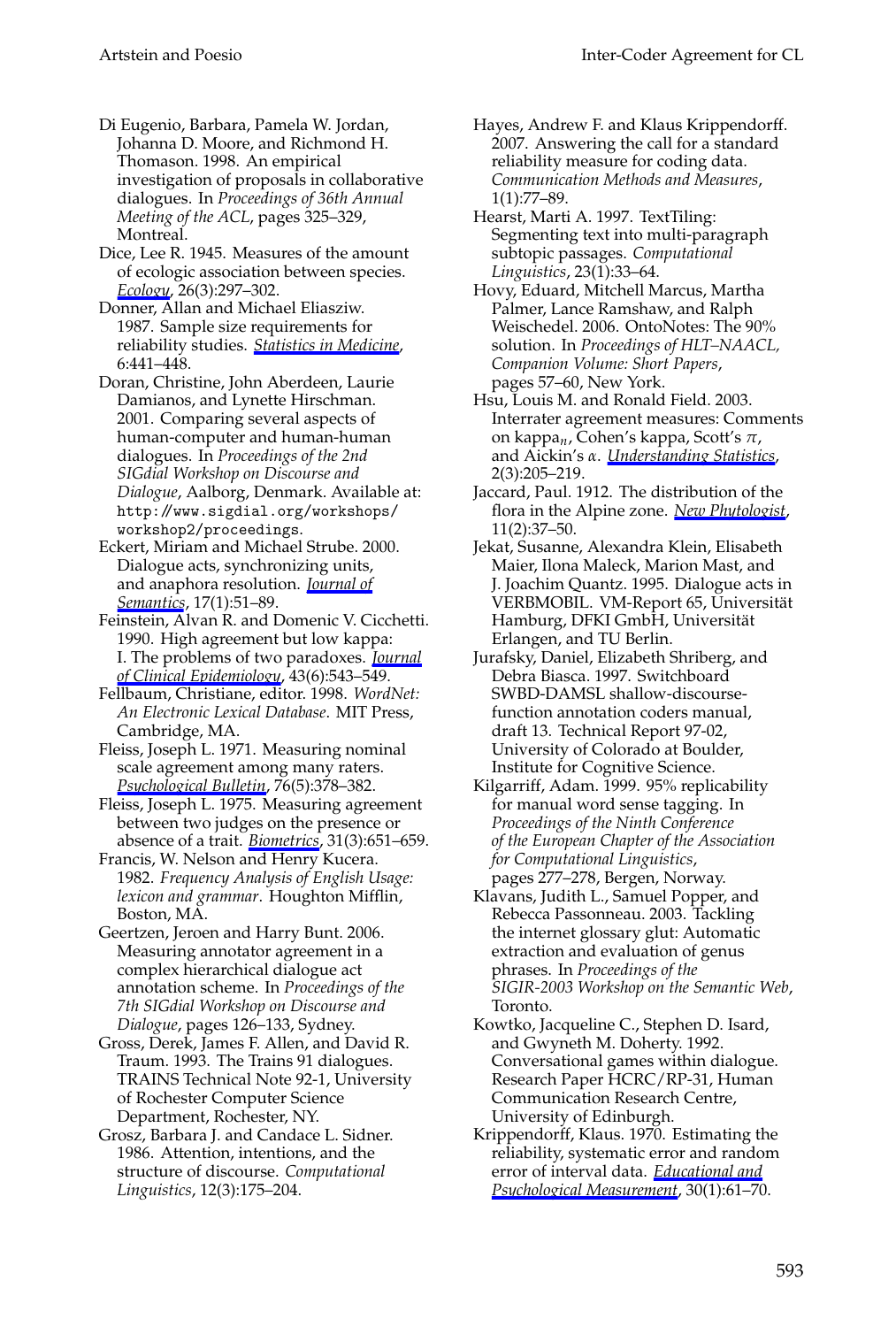#### Computational Linguistics Volume 34, Number 4

- Krippendorff, Klaus. 1978. Reliability of binary attribute data. *Biometrics*, 34(1):142–144. Letter to the editor, with a reply by Joseph L. Fleiss.
- Krippendorff, Klaus. 1980. *Content Analysis: An Introduction to Its Methodology*,
- chapter 12. Sage, Beverly Hills, CA. Krippendorff, Klaus. 1995. On the reliability of unitizing contiguous data. *Sociological Methodology*, 25:47–76.
- Krippendorff, Klaus. 2004a. *Content Analysis: An Introduction to Its Methodology*, second edition, chapter 11. Sage, Thousand Oaks, CA.
- Krippendorff, Klaus. 2004b. Reliability in content analysis: Some common misconceptions and recommendations. *Human Communication Research*, 30(3):411–433.
- Landis, J. Richard and Gary G. Koch. 1977. The measurement of observer agreement for categorical data. *Biometrics*, 33(1):159–174.
- Leech, Geoffrey, Roger Garside, and Michael Bryant. 1994. CLAWS4: The tagging of the British National Corpus. In *Proceedings of COLING 1994: The 15th International Conference on Computational Linguistics, Volume 1*, pages 622–628, Kyoto.
- Levin, James A. and James A. Moore. 1978. Dialogue-games: Metacommunication structures for natural language interaction. *Cognitive Science*, 1(4):395–420.
- Manning, Christopher D. and Hinrich Schuetze. 1999. *Foundations of Statistical Natural Language Processing*. MIT Press, Cambridge, MA.
- Marcu, Daniel, Magdalena Romera, and Estibaliz Amorrortu. 1999. Experiments in constructing a corpus of discourse trees: Problems, annotation choices, issues. In *Workshop on Levels of Representation in Discourse*, pages 71–78, University of Edinburgh.
- Marcus, Mitchell P., Mary Ann Marcinkiewicz, and Beatrice Santorini. 1993. Building a large annotated corpus of English: the Penn Treebank. *Computational Linguistics*, 19(2):313–330.
- Marion, Rodger. 2004. The whole art of deduction. Unpublished manuscript.
- Melamed, I. Dan and Philip Resnik. 2000. Tagger evaluation given hierarchical tagsets. *Computers and the Humanities*, 34(1–2):79–84. Available at: http://www.sahs/utmb.edu/PELLINORE/ Intro to research/wad/wad/ home.htm.

Mieskes, Margot and Michael Strube. 2006. Part-of-speech tagging of transcribed

speech. In *Proceedings of LREC*, pages 935–938, Genoa.

- Mihalcea, Rada, Timothy Chklovski, and Adam Kilgarriff. 2004. The SENSEVAL-3 English lexical sample task. In *Proceedings of SENSEVAL-3*, pages 25–28, Barcelona.
- Miltsakaki, Eleni, Rashmi Prasad, Aravind Joshi, and Bonnie Webber. 2004. Annotating discourse connectives and their arguments. In *Proceedings of the HLT-NAACL Workshop on Frontiers in Corpus Annotation*, pages 9–16, Boston, MA.
- Moser, Megan G., Johanna D. Moore, and Erin Glendening. 1996. Instructions for Coding Explanations: Identifying Segments, Relations and Minimal Units. Technical Report 96-17, University of Pittsburgh, Department of Computer Science.
- Navarretta, Costanza. 2000. Abstract anaphora resolution in Danish. In *Proceedings of the 1st SIGdial Workshop on Discourse and Dialogue*, Hong Kong, pages 56–65.
- Nenkova, Ani and Rebecca Passonneau. 2004. Evaluating content selection in summarization: The pyramid method. In *Proceedings of HLT-NAACL 2004*, pages 145–152, Boston, MA.
- Neuendorf, Kimberly A. 2002. *The Content Analysis Guidebook*. Sage, Thousand Oaks, CA.
- Palmer, Martha, Hoa Trang Dang, and Christiane Fellbaum. 2007. Making fine-grained and coarse-grained sense distinctions, both manually and automatically. *Natural Language Engineering*, 13(2):137–163.
- Passonneau, Rebecca J. 2004. Computing reliability for coreference annotation. In *Proceedings of LREC*, volume 4, pages 1503–1506, Lisbon.
- Passonneau, Rebecca J. 2006. Measuring agreement on set-valued items (MASI) for semantic and pragmatic annotation. In *Proceedings of LREC*, Genoa, pages 831–836.
- Passonneau, Rebecca J., Nizar Habash, and Owen Rambow. 2006. Inter-annotator agreement on a multilingual semantic annotation task. In *Proceedings of LREC*, Genoa, pages 1951–1956.
- Passonneau, Rebecca J. and Diane J. Litman. 1993. Intention-based segmentation: Human reliability and correlation with linguistic cues. In *Proceedings of 31st Annual Meeting of the ACL*, pages 148–155, Columbus, OH.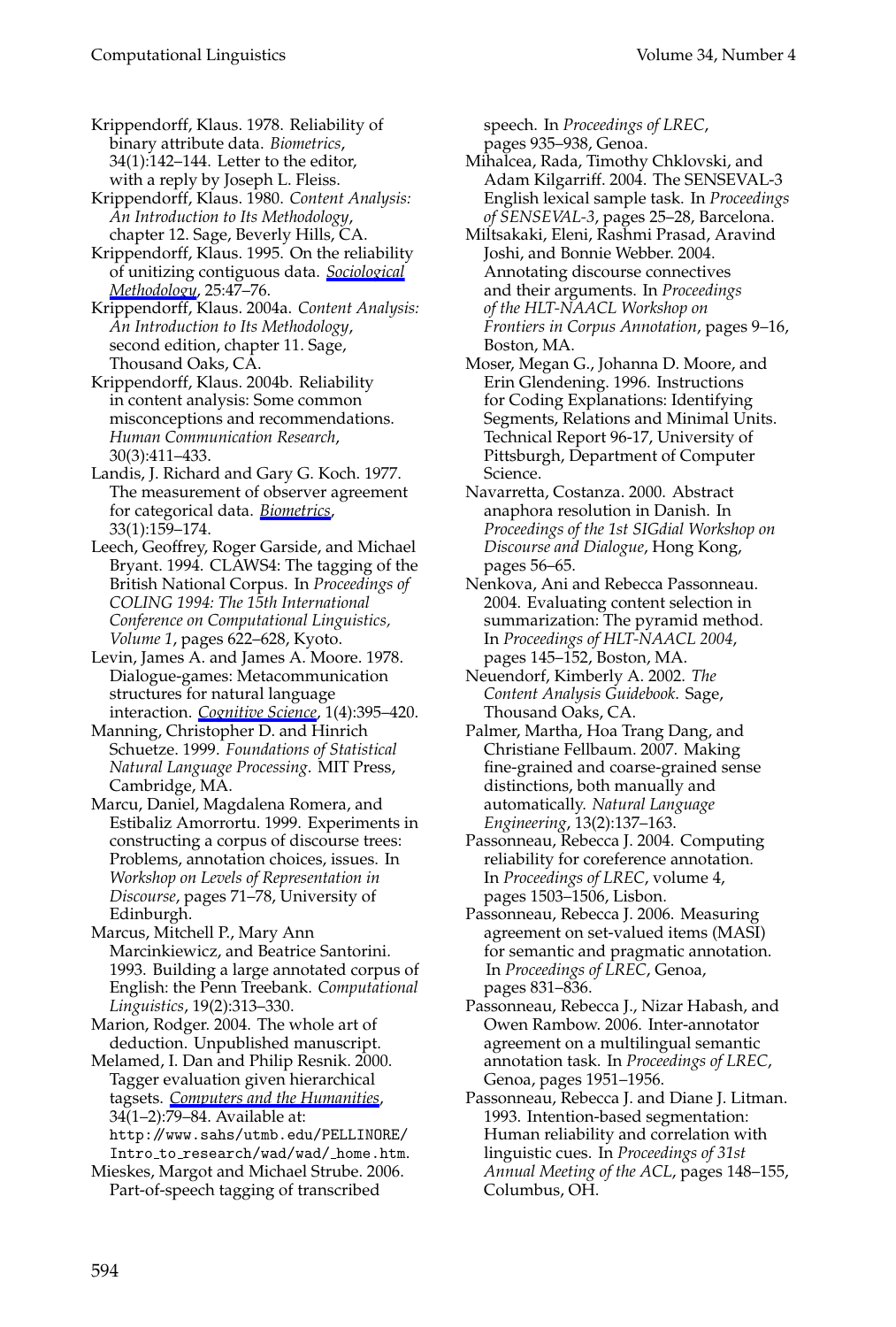Passonneau, Rebecca J. and Diane J. Litman. 1996. Empirical analysis of three dimensions of spoken discourse: Segmentation, coherence and linguistic devices. In Eduard H. Hovy and Donia R. Scott, editors, *Computational and Conversational Discourse: Burning Issues – An Interdisciplinary Account*, volume 151 of *NATO ASI Series F: Computer and Systems Sciences*. Springer, Berlin, chapter 7, pages  $161-194$ .

Passonneau, Rebecca J. and Diane J. Litman. 1997. Discourse segmentation by human and automated means. *Computational Linguistics*, 23(1):103–139.

Pevzner, Lev and Marti A. Hearst. 2002. A critique and improvement of an evaluation metric for text segmentation. *Computational Linguistics*, 28(1):19–36.

Poesio, Massimo. 2004a. Discourse annotation and semantic annotation in the GNOME corpus. In *Proceedings of the 2004 ACL Workshop on Discourse Annotation*, pages 72–79, Barcelona.

Poesio, Massimo. 2004b. The MATE/GNOME proposals for anaphoric annotation, revisited. In *Proceedings of the 5th SIGdial Workshop on Discourse and Dialogue*, pages 154–162, Cambridge, MA.

Poesio, Massimo and Ron Artstein. 2005. The reliability of anaphoric annotation, reconsidered: Taking ambiguity into account. In *Proceedings of the Workshop on Frontiers in Corpus Annotation II: Pie in the Sky*, pages 76–83, Ann Arbor, MI.

Poesio, Massimo and Natalia N. Modjeska. 2005. Focus, activation, and *this*-noun phrases: An empirical study. In António Branco, Tony McEnery, and Ruslan Mitkov, editors, *Anaphora Processing*, volume 263 of *Current Issues in Linguistic Theory*. John Benjamins, pages 429–442, Amsterdam and Philadelphia.

Poesio, Massimo, A. Patel, and Barbara Di Eugenio. 2006. Discourse structure and anaphora in tutorial dialogues: An empirical analysis of two theories of the global focus. *Research in Language and Computation*, 4(2–3):229–257.

Poesio, Massimo and Renata Vieira. 1998. A corpus-based investigation of definite description use. *Computational Linguistics*, 24(2):183–216.

Popescu-Belis, Andrei. 2005. Dialogue acts: One or more dimensions? Working Paper 62, ISSCO, University of Geneva.

Posner, Karen L., Paul D. Sampson, Robert A. Caplan, Richard J. Ward, and Frederick W.

Artstein and Poesio **Inter-Coder Agreement for CL** 

Cheney. 1990. Measuring interrater reliability among multiple raters: An example of methods for nominal data. *Statistics in Medicine*, 9:1103–1115.

Rajaratnam, Nageswari. 1960. Reliability formulas for independent decision data when reliability data are matched. *Psychometrika*, 25(3):261–271.

Reidsma, Dennis and Jean Carletta. 2008. Reliability measurement without limits. *Computational Linguistics*, 34(3):319–326.

Reinhart, T. 1981. Pragmatics and linguistics: An analysis of sentence topics. *Philosophica*, 27(1):53–93.

Reynar, Jeffrey C. 1998. *Topic Segmentation: Algorithms and Applications*. Ph.D. thesis, University of Pennsylvania, Philadelphia.

Ries, Klaus. 2002. Segmenting conversations by topic, initiative and style. In Anni R. Coden, Eric W. Brown, and Savitha Srinivasan, editors, *Information Retrieval Techniques for Speech Applications*, volume 2273 of *Lecture Notes in Computer Science*. Springer, Berlin, pages 51–66.

Rietveld, Toni and Roeland van Hout. 1993. *Statistical Techniques for the Study of Language and Language Behaviour*. Mouton de Gruyter, Berlin.

Rosenberg, Andrew and Ed Binkowski. 2004. Augmenting the kappa statistic to determine interannotator reliability for multiply labeled data points. In *Proceedings of HLT-NAACL 2004: Short Papers*, pages 77–80, Boston, MA.

Scott, William A. 1955. Reliability of content analysis: The case of nominal scale coding. *Public Opinion Quarterly*, 19(3):321–325.

Shriberg, Elizabeth, Raj Dhillon, Sonali Bhagat, Jeremy Ang, and Hannah Carvey. 2004. The ICSI meeting recorder dialog act (MRDA) corpus. In *Proceedings of the 5th SIGdial Workshop on Discourse and Dialogue*, pages 97–100, Cambridge, MA.

Siegel, Sidney and N. John Castellan, Jr. 1988. *Nonparametric Statistics for the Behavioral Sciences*, 2nd edition, chapter 9.8. McGraw-Hill, New York.

Stent, Amanda J. 2001. *Dialogue Systems as Conversational Partners: Applying Conversation Acts Theory to Natural Language Generation for Task-Oriented Mixed-Initiative Spoken Dialogue*. Ph.D. thesis, Department of Computer Science, University of Rochester.

Stevenson, Mark and Robert Gaizauskas. 2000. Experiments on sentence boundary detection. In *Proceedings of 6th ANLP*, pages 84–89, Seattle, WA.